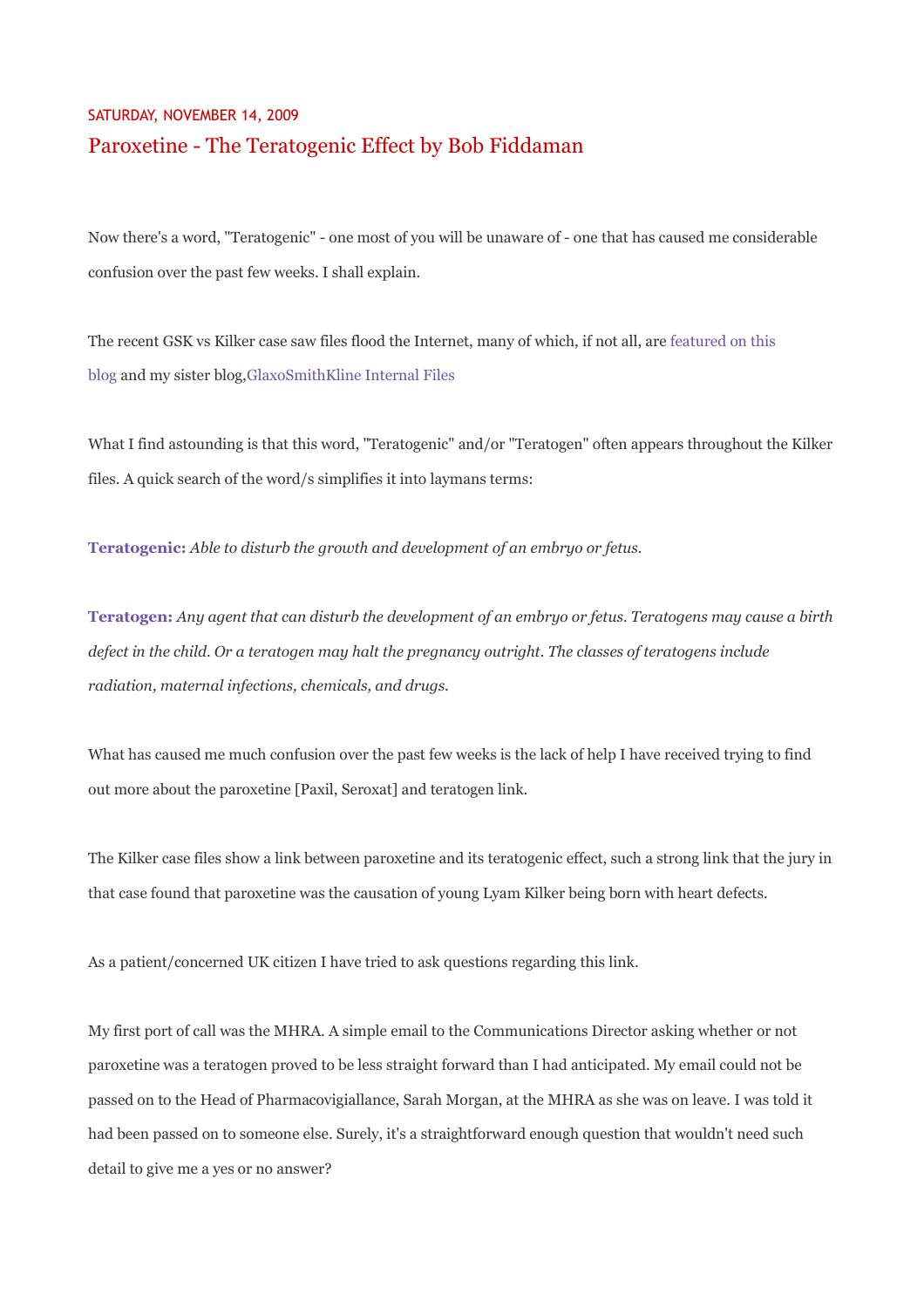Almost 2 weeks have gone by and I've heard nothing.

With that in mind I contacted GlaxoSmithKline - once again, a simple email asking if paroxetine is a teratogenic.

No reply.

Next on my list to seek some form of answer was the [National Poisons Information Service.](http://www.npis.org/) Once again I asked, Is the SSRi antidepressant, paroxetine, brand name Seroxat, teratogenic?

The response I received was baffling to say the least.

*"I am afraid we do not take enquiries from the public. If you are pregnant or thinking of becoming pregnant and are on paroxetine then talk to your GP or midwife who will advise you."*

### **NPIS, Edinburgh**

Okay... still baffled, I next tried Sarah Smith, Senior Pharmacist Pharmacovigilance, [Yellow Card Centre](http://www.nyrdtc.nhs.uk/Services/adr_mon/adr_mon.html) [Northern and Yorkshire Regional Drug and Therapeutics Centre.](http://www.nyrdtc.nhs.uk/Services/adr_mon/adr_mon.html)

### Her reply:

*Unfortunately here at the Yellow Card Centre Northern and Yorkshire we do not handle teratology enquiries. There is a dedicated teratology line for health professionals only listed in the BNF. Should you be a member of the public I suggest you make an appointment to discuss this with your GP*.

Quite odd that such a simple, yet important question, would get three regulatory bodies into a kerfuffle. Even more strange that one is being directed to ones own doctor to get an answer to this question.

So, let's get this clear. A member of the public makes enquiries to the Medicines Regulator, a simple, Is paroxetine a tetarogen question is passed around for an answer, an answer that I have still not received.

Next, the pharmaceutical company that manufacture the compound paroxetine [GSK] don't even bother to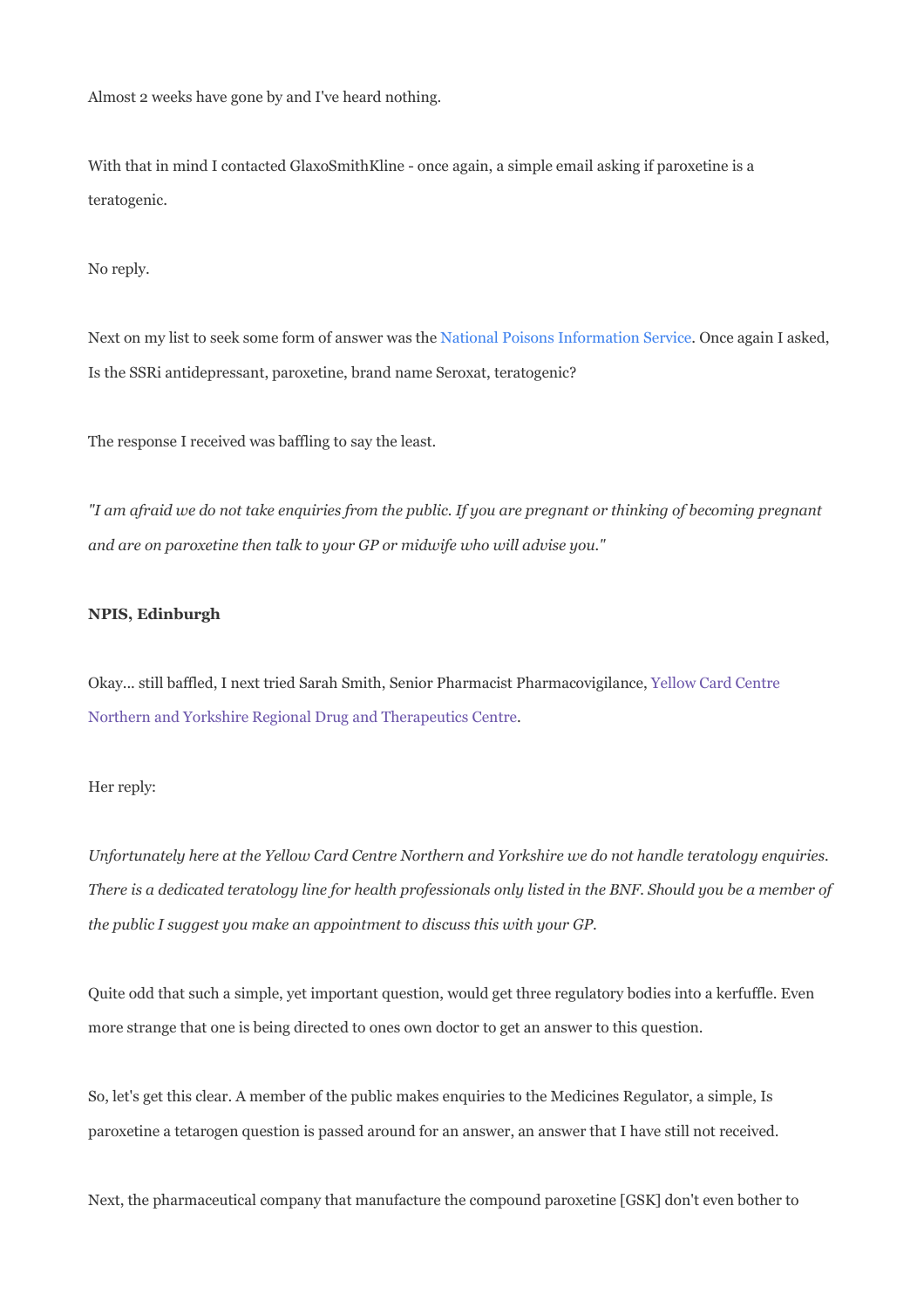reply.

Two other bodies, namely the National Poisons Information Service and the Yellow Card Centre Northern and Yorkshire, tell me that they cannot give me an answer and both refer me to my doctor?

With such a strain on the National Health in the UK one would have thought that doctor's have patient illnesses to tackle rather than someone making an appointment to ask them a question. One has to ask oneself why this information is not publicly available, it is of vital importance that it should be, don't you think?

CALLER: *"Hello, would it be possible to make an appointment with my doctor please?"*

RECEPTIONIST: *"Is it an emergency?"*

CALLER: *"Well, if I have information regarding a drug that is currently on the market and is known to cause birth defects is an emergency then, yes, it is an emergency!"*

If paroxetine [Paxil, Seroxat] IS a teratogen then what on earth is a drug that can harm a fetus doing on the market?

I thought I'd branch out and leave the UK websites, surely a simple question could be answered by other bodies?

The Illinois [Teratogen Information Service \[ITIS\]](http://www.fetal-exposure.org/resources/index.php/2001/01/01/updates-presented-at-the-organization-of-teratology-services-14th-annual-conference-2001/) is one such website.

According to the ITIS, The California Teratogen Information Service performed a prospective cohort study of 101 pregnancies exposed to paroxetine and 195 controls.

They write:

*"The data from this study did not support a significant increase in risk for a congenital malformation. Of note, within the paroxetine group, there was a greater risk for prematurity if used late in pregnancy. However, the paroxetine exposed group also had more exposure to caffeine, tobacco, alcohol and illicit drugs. No difference in the rate of minor malformation, gestational age, or low birth weight was found between the*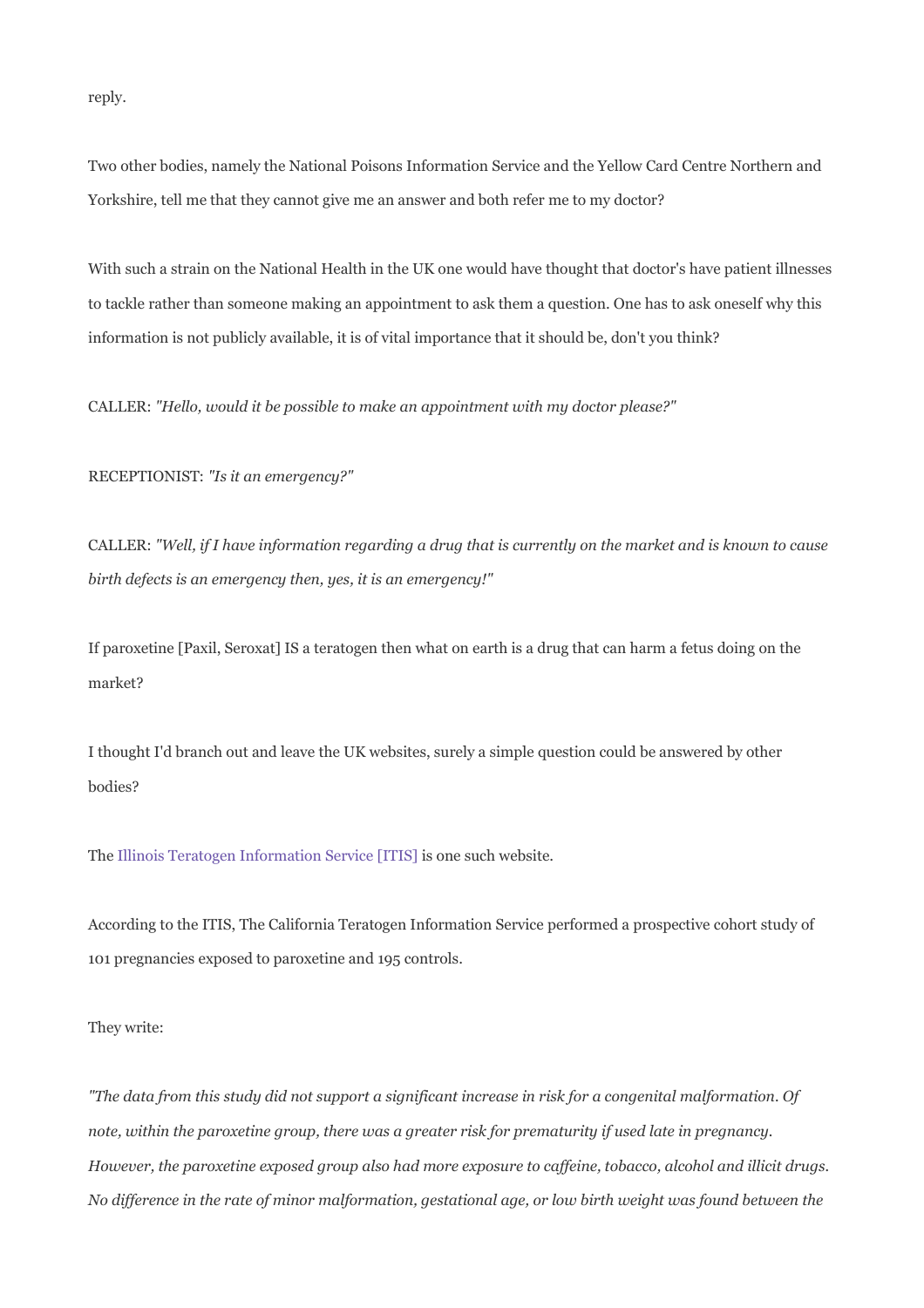### *two groups."*

Sadly, this study was performed in June 2001. Quite why it has not been updated remains a mystery... if indeed they think it needs updating.

I wrote Kristen L Dieter, a Genetic Counselor and Coordinator of the Illinois Teratogen Information Service, the following email:

### *Dear Kristen,*

*I was wondering, in light of the recent court ruling [GSK v Kilker] if you plan to amend the information given on the ITIS [page](http://www.fetal-exposure.org/resources/index.php/2001/01/01/updates-presented-at-the-organization-of-teratology-services-14th-annual-conference-2001/) - in particular the section headed, ' Birth Outcomes Among Pregnant Women Taking Paroxetine (Paxil®) '*

*The information provided is out of date and Paxil has recently been found to be the causation of Lyam Kilker being born with heart defects.*

*Do you have any plans to a, change the information given on your website or b, make some sort of general announcement about the recent Paxil court ruling?*

### *Yours sincerely*

### *Bob Fiddaman.*

### As yet, no answer!

So, it would appear that this question of whether or not paroxetine is a teratogen appears to be harder to answer than the *'What came first, the chicken or the egg'* question.

The MHRA will no doubt defend their corner by claiming that they issued a [warning](http://www.mhra.gov.uk/Safetyinformation/Safetywarningsalertsandrecalls/Safetywarningsandmessagesformedicines/CON2022698) to doctors in 2005 regarding paroxetine and birth defects. Was the warning strong enough? Let's take a look at the exact wording.

*"New data from Denmark, Sweden and the US represent a potential signal of an increased risk of congenital*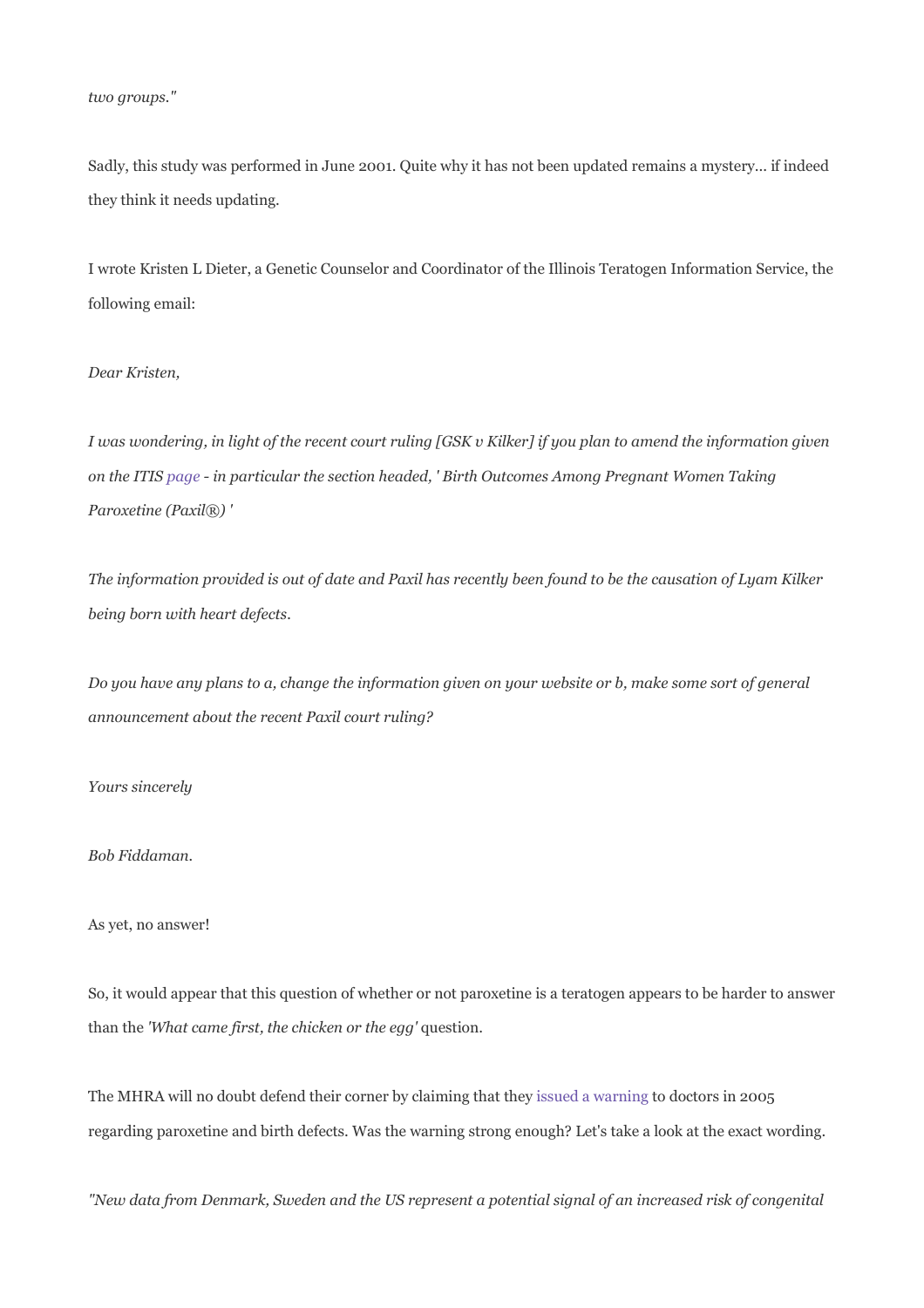*malformations following maternal use of paroxetine in the first trimester. However, other epidemiological studies have not supported such an increased risk. All available data are being actively investigated by the Commission on Human Medicines (CHM) and the MHRA and, following our further investigations and discussions within Europe, if necessary new guidance will be issued."*

New data or data that they had never seen before?

It seems very odd that GlaxoSmithKline did not test to see if their drug paroxetine was teratogenic, however, its competitor, Schering Plough did.

The Sloot paper was published in May of this year, and finds that Paxil is a "clear teratogen."

### This from the [Kilker](http://www.baumhedlundlaw.com/paxil_birth_defect_trials/kilker_transcripts/092109_am_kramer_direct.pdf) trial:

*Doctor Sloot's paper demonstrated that Paxil was a clear teratogen, that it was not just an effect of developmental or birth-weight related effect, that it was a direct teratogen, and that there was a spectrum of defects observed in rat embryos at low doses, establishing that it was a very potent teratogen, more teratogenic than cocaine and retinol, clear teratogens in their own right.*

His paper also found teratogenic effects in other SSRIs, not just Paxil.

Let's just take another look at the MHRA warning from 2005.

### **Advice to prescribers:**

*Paroxetine should only be used in pregnancy when strictly indicated and only if the benefits for the mother are thought to outweigh the potential risk to the foetus.*

*Until this issue is further investigated, consideration should be given as to whether paroxetine is the most suitable SSRI to be used in pregnant women or those planning to become pregnant.*

*If a decision is made to stop paroxetine treatment, this should be done gradually over a period of several weeks. Abrupt cessation can cause withdrawal symptoms (most commonly dizziness, numbness and tingling,*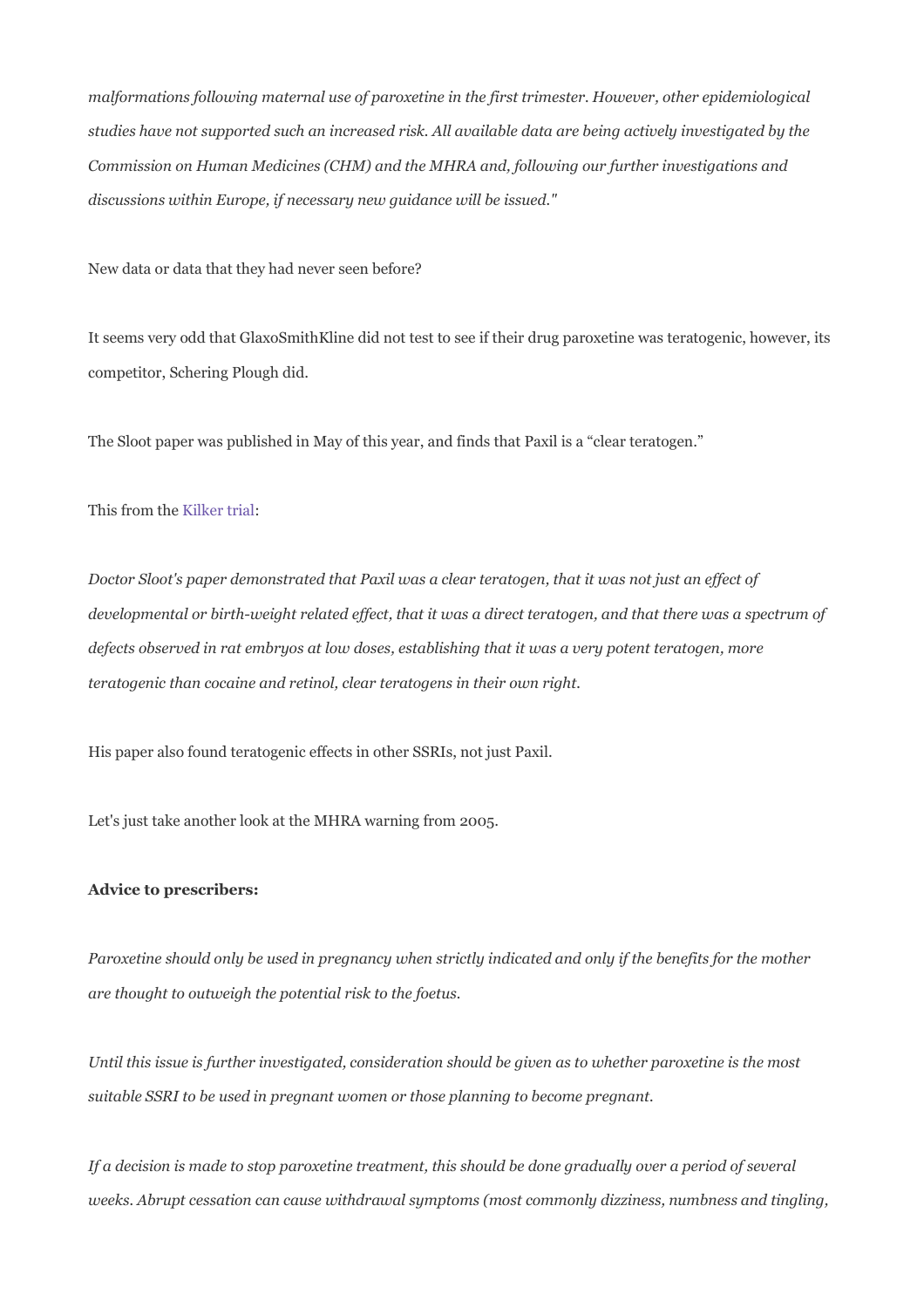*gastrointestinal disturbances, headache, sweating, anxiety and sleep disturbances), which can be severe in some patients.*

### **Advice to patients:**

*Women taking paroxetine who want to become pregnant are advised to discuss the balance of risks and benefits of continued treatment with their doctor.*

*Pregnant women who are currently taking paroxetine should not stop their treatment but should discuss their treatment with their doctor or midwife at their next routine appointment.*

There's that benefit/risk being touted again. I can't think of a bigger risk than a child being born with malformations... can you?

Once again, the MHRA are putting the onus on the doctors. Talk to your doctor about the risk/benefits. Talk to your doctor whether or not you should stop your treatment with paroxetine. It's not really *'advice to patients'*, more of a cop-out! Do the MHRA think that your average doctor in the UK would have read the "New data from Denmark, Sweden and the US" that they based their warning on?

How on earth can a doctor give a patient the facts when he does not have the facts? It's a shambolic way to run a regulatory system, don't you think?

So what is GlaxoSmithKline's role in all of this?

Well, reading Jane Nieman's deposition from the Kilker trial one would assume that once again they have withheld vital information from both the regulator and patient.

Jane Nieman, a former Glaxo drug-safety executive, told a Pennsylvania jury that Glaxo officials noted in company files they were "almost certain" the drug was related to the problem, the problem being an e-mail from a Paxil user who aborted her fetus because it had a heart defect.

The email in question was sent to GlaxoSmithKline in 2001, 4 years prior to the MHRA issuing a warning to doctors.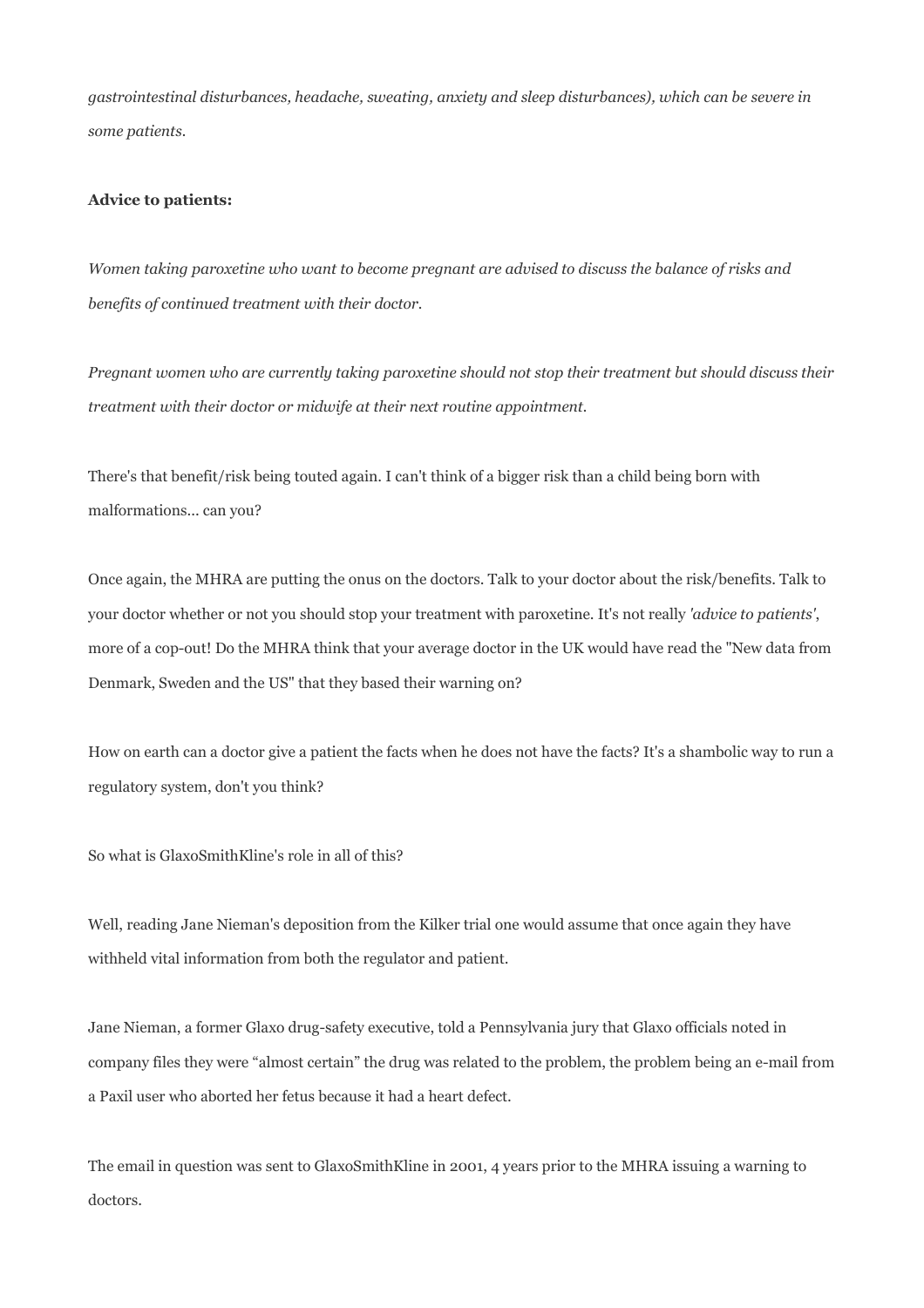We've been here before haven't we folks?

This end I have wrote to the MHRA under the terms of the Freedom of Information Act. [FOI]

I wrote the following on the 30th October, 2009:

*----- Original Message ----- From: fiddaman To: MHRA Information Centre Cc: KENT WOODS ; Gregor, Simon Sent: Friday, October 30, 2009 12:17 PM Subject: FOI Request*

*Dear all,*

*I'd rather get a yes or no answer without having to deem this a FOI request. Alas, the communication between myself and Mr Woods only seems to be one way.*

*My request:*

*Are the MHRA going to launch an investigation into GlaxoSmithKline regarding the suppression of information of Seroxat use for pregnant mothers?*

*You may or may not be aware of the recent ruling in a court of law whereby GlaxoSmithKline were found guilty by a jury of withholding information about Seroxat that led to a child, Lyam Kilker, being born with heart defects.*

*Once again children are being harmed by Glaxo's inability to tell the truth.*

*To recap:*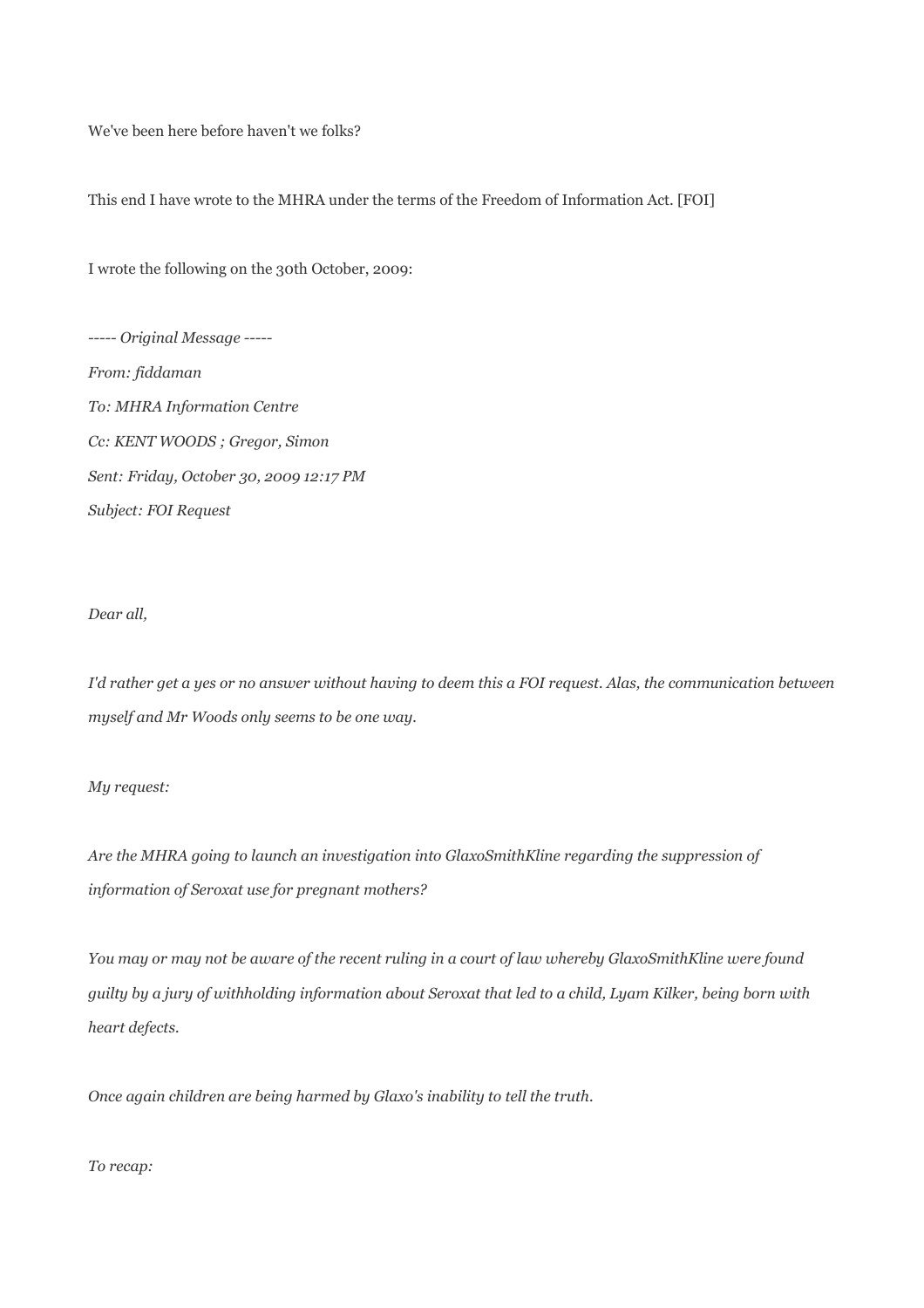*Are the MHRA going to launch an investigation into GlaxoSmithKline regarding the suppression of information of Seroxat use for pregnant mothers?*

The MHRA still have time to answer this FOI. I'm pretty certain of what their answer will be but would like to see it just so it's a matter of record.

Amazingly, in 1997, some eight years before the MHRA sent warnings out to doctors regarding the use of GlaxoSmithKline's paroxetine, they, along with the Committee on Safety of Medicines issued Volume 23 Sep 1997 of 'Current Problems in Pharmacovigilance' [See Fig 1] On page three of this particular issue they wrote about drug induced birth defects. The first para reads:

*A teratogen is an agent which causes structuralor functional abnormalities in the fetus, or in the child after birth. In the UK, the proportion of spontaneous abortions in clinically recognised pregnancies is 10-20% and of gross malformations is estimated to be about 3%. The cause of most malformations is not known but at least 2-4% are due to drugs or chemicals.*

### On **Detecting potential teratogens** they write:

*During development, drugs undergo studies in animals to assess their potential as teratogens. However, lack of a teratogenic effect in animals does not guarantee safety in human pregnancy. Once a drug is marketed, the Yellow Card Scheme is an important method for generating signals which then can be more formally investigated.*

Well, forget the Yellow Card Scheme, they now have an abundance of evidence from the Kilker trial. They have the Sloot paper - remember Dr. Sloot stated: ... *that Paxil was a clear teratogen, that it was not just an effect of developmental or birth-weight related effect, that it was a direct teratogen, and that there was a spectrum of defects observed in rat embryos at low doses, establishing that it was a very potent teratogen, more teratogenic than cocaine and retinol, clear teratogens in their own right.*

It will be interesting to see how my requests unfold, it will also be interesting if I ever get an answer to the question. Is paroxetine a teratogen?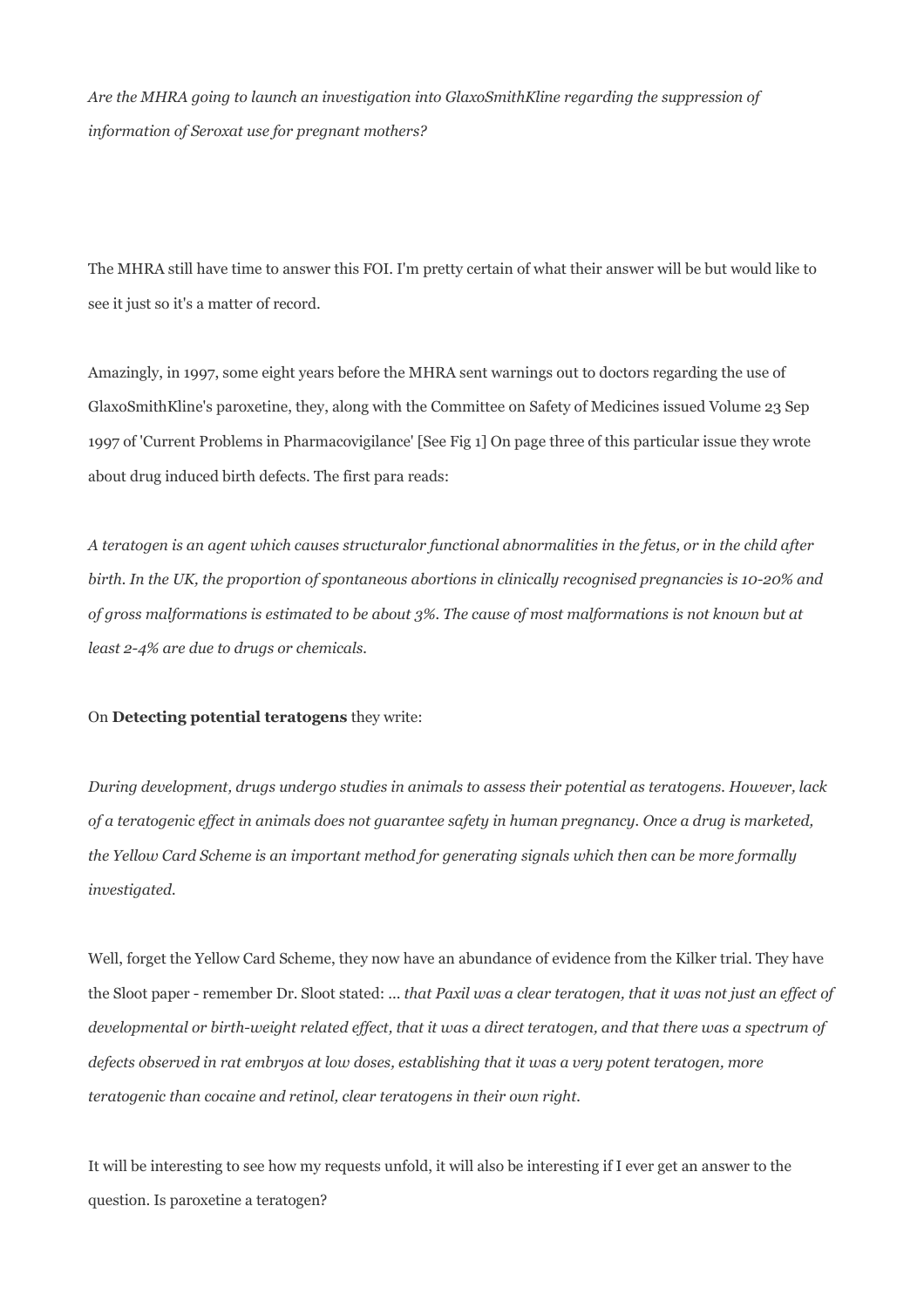Bob Fiddaman

**Fig 1**



Fid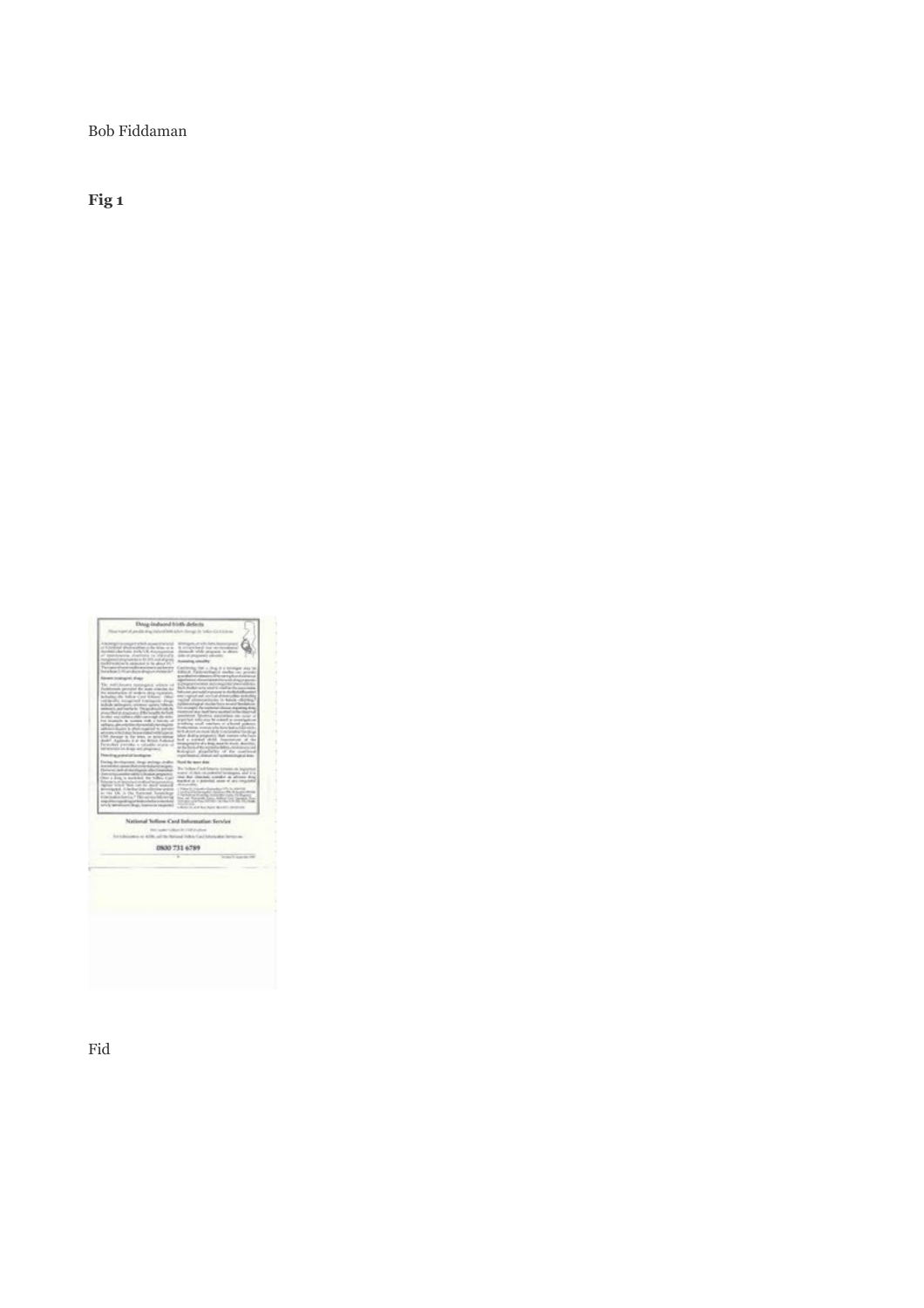### TUESDAY, NOVEMBER 17, 2009

# GSK Response [to Teratogen question -](http://fiddaman.blogspot.com/2009/11/gsk-response-to-teratogen-question.html) Laughable



Image: e-architect.co.uk

Well, I have kind of seen every trick in the book now...

A few days ago I wrote to GlaxoSmithKline enquiries to ask a simple, yet very important question.

Is paroxetine [Paxil, Seroxat] a teratogen?

To be honest I didn't think they would answer me, and even if they did they would probably direct me to part of their website where one would need a degree in bio-chemistry to fathom out what was written.

I was wrong.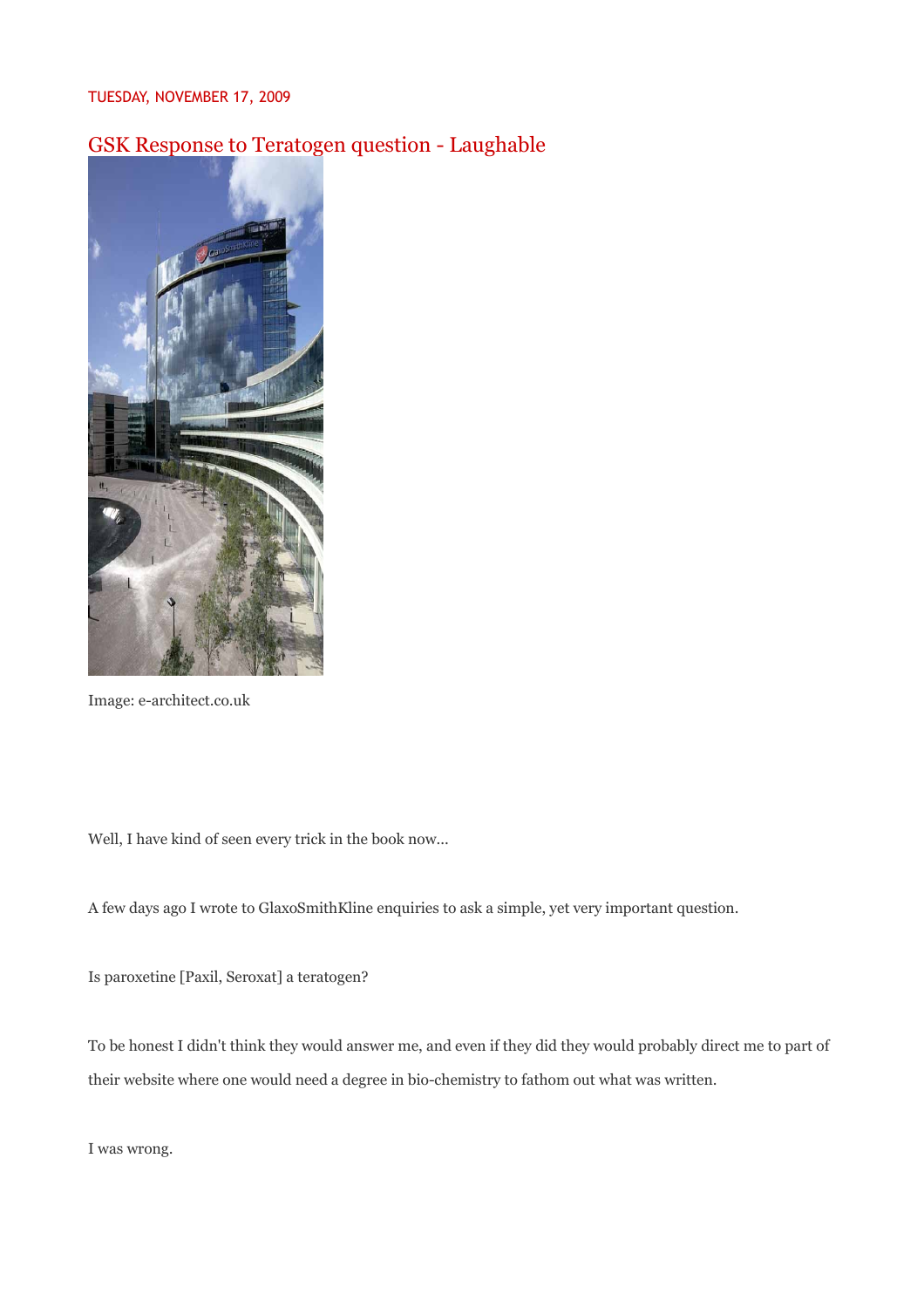Their response was far more off the wall than the above.

GlaxoSmithKline UK Ltd Stockley Park West Uxbridge Middlesex UB11 1BT Tel: +44 (0) 20 8990 9000 Fax: +44 (0) 20 8990 4321 www.gsk.com

# IMPORTANT NOTE: PLEASE DO NOT REPLY TO THIS EMAIL AS IT ORIGINATES FROM AN UNATTENDED MAILBOX

Reference Number: REDACTED

Dear Mr Fiddaman,

Thank you for contacting the Medical Information Department at GlaxoSmithKline. As requested please find attached the response to your enquiry regarding our product Seroxat\*(paroxetine).

I apologise, but we have been unable to verify if you are a health care professional. We will be able to assist you with your enquiries if you call our Customer contact Centre on 0800 221441 and select the option for Medical Information or alternatively, if you provide us with a telephone number where we can contact you.

Some information contained in this response may not be included in the approved Summary of Product Characteristics for Seroxat. This response is not intended to offer recommendations for administering this product in a manner inconsistent with its approved labelling in the UK.

Adverse events should be reported. Reporting forms and information can be found at www.yellowcard.gov.uk.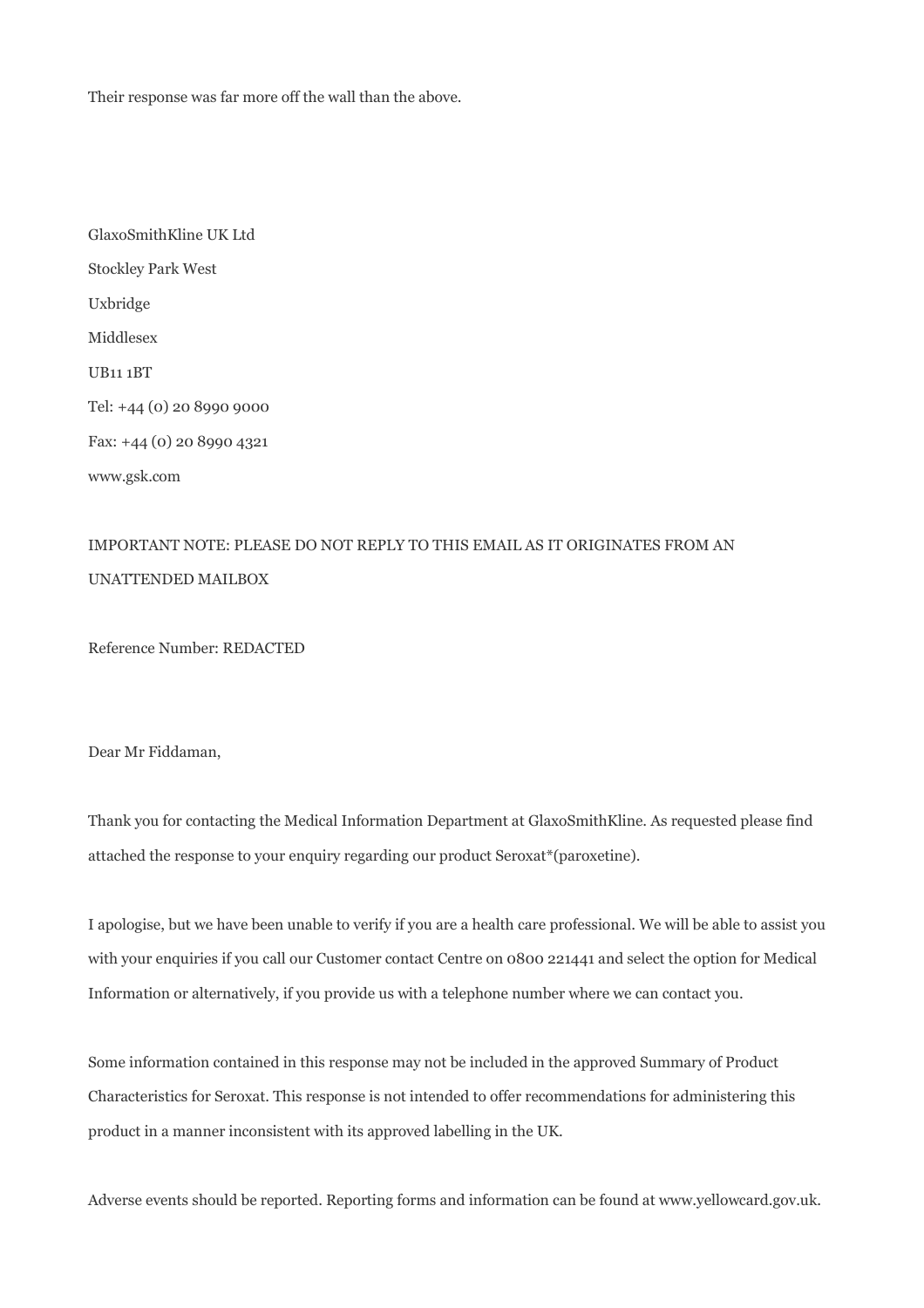Adverse events should also be reported to GlaxoSmithKline on 0800 221 441.

For any further enquiries on our products, please contact our Customer Contact Centre on 0800 221 441.

Yours sincerely,

Medical Information Advisor

GlaxoSmithKline

\*Trademark of GlaxoSmithKline UK Ltd

----

Couple of points here:

\*\*No attachment sent from them - therefore no answer from them.

\*\*Also note that I cannot reply to their email '**IMPORTANT NOTE: PLEASE DO NOT REPLY TO THIS**

### **EMAIL AS IT ORIGINATES FROM AN UNATTENDED MAILBOX**'

**GlaxoSmithKline: Transparent as ever!**

Related Link: [Paroxetine - The Teratogenic Effect by Bob Fiddaman](http://fiddaman.blogspot.com/2009/11/paroxetine-teratogenic-effect-by-bob.html)

Fid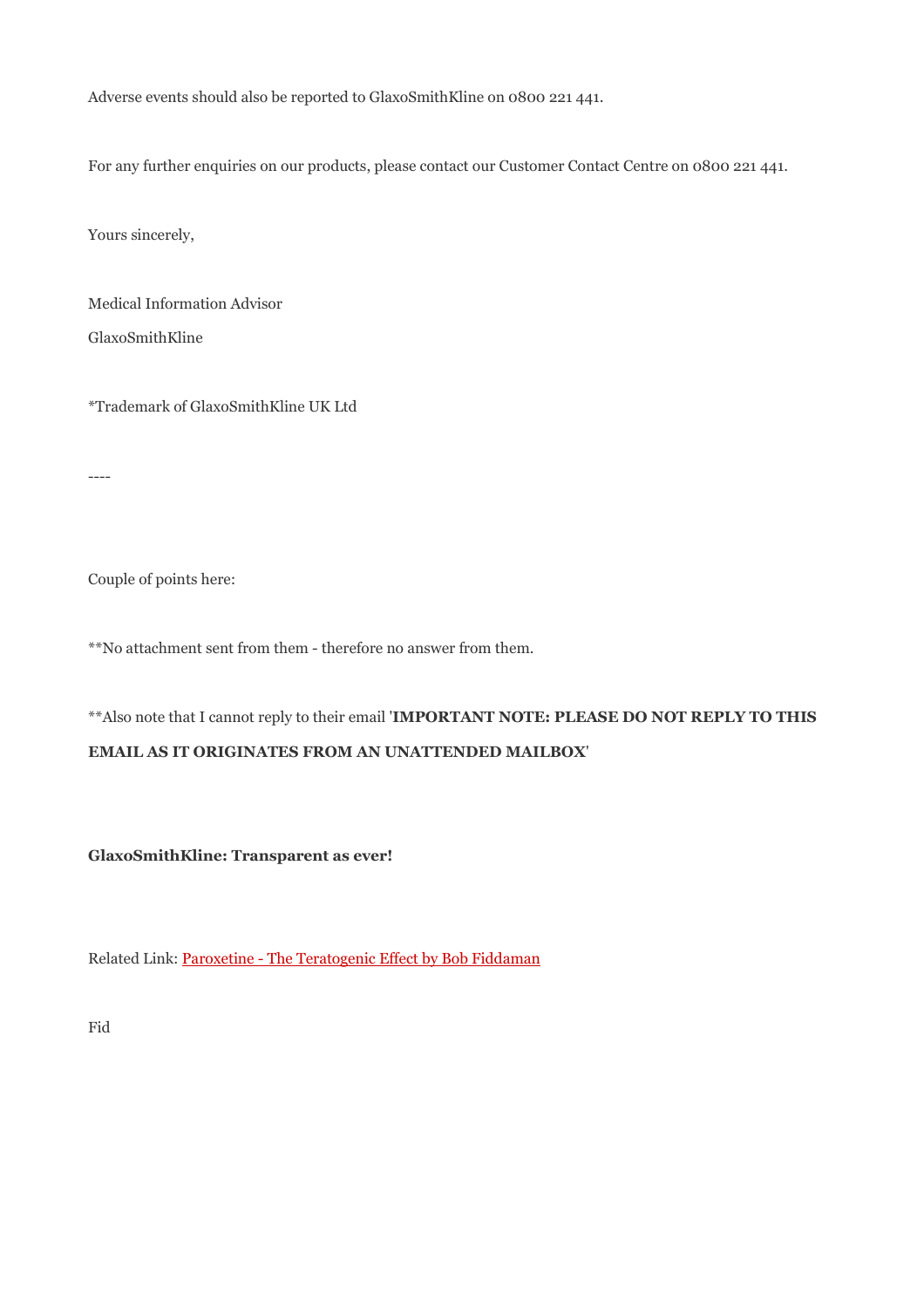### WEDNESDAY, NOVEMBER 18, 2009

# [The GSK Teratogen Plot...](http://fiddaman.blogspot.com/2009/11/gsk-teratogen-plot-thickens.html) Thickens!



Image: blog.prescriptionaccess.org

Bizarre behaviour happening over at the enquiries desk at GlaxoSmithKline. They still have not answered a question I put to them - Is paroxetine a teratogen?

**Teratogen:** *Any agent that can disturb the development of an embryo or fetus. Teratogens may cause a birth defect in the child. Or a teratogen may halt the pregnancy outright. The classes of teratogens include radiation, maternal infections, chemicals, and drugs.*

Following on from [yesterday's](http://fiddaman.blogspot.com/2009/11/gsk-response-to-teratogen-question.html) answer, where they apparently included a response in an attachment to me via email, they, today, wrote the following to me:

*GlaxoSmithKline UK Ltd Stockley Park West Uxbridge Middlesex UB11 1BT Tel: +44 (0) 20 8990 9000 Fax: +44 (0) 20 8990 4321 www.gsk.com*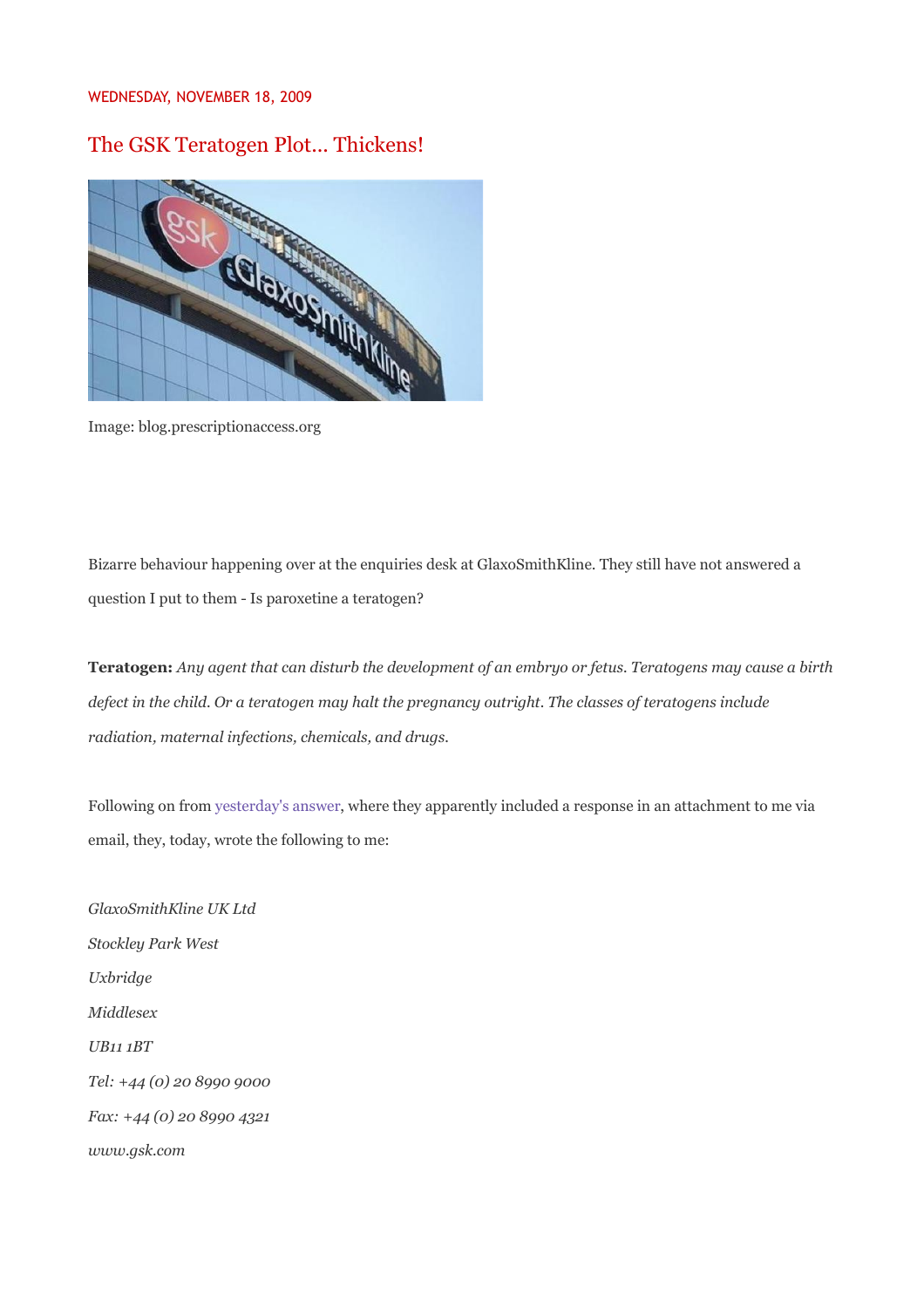## *IMPORTANT NOTE: PLEASE DO NOT REPLY TO THIS EMAIL AS IT ORIGINATES FROM AN UNATTENDED MAILBOX*

*Reference Number: REDACTED*

*Dear Mr Fiddaman,*

*Thank you for contacting the Medical Information Department at GlaxoSmithKline for your recent enquiry concerning our product Seroxat\*(paroxetine).*

*Your previous email did not contain an attachment however, we had written as we were unable to verify if you are a health care professional. GlaxoSmithKline works within the guidelines set out in the Code of Practice of the Association of the British Pharmaceutical Industry (ABPI). This does not allow us to provide patients with advice about medicines which are available on prescription because any advice we might give could conflict with that of your own doctor who is in a far better position to advise you. Therefore, to enable GSK to provide you with the most relevant information please can you confirm if you are a health care proffesional.*

*Some information contained in this response may not be included in the approved Summary of Product Characteristics for Seroxat. This response is not intended to offer recommendations for administering this product in a manner inconsistent with its approved labelling in the UK.*

*Adverse events should be reported. Reporting forms and information can be found at www.yellowcard.gov.uk. Adverse events should also be reported to GlaxoSmithKline on 0800 221 441.*

*We will be able to assist you with your enquiries if you call our Customer contact Centre on 0800 221441 and select the option for Medical Information or alternatively, if you provide us with a telephone number where we can contact you.*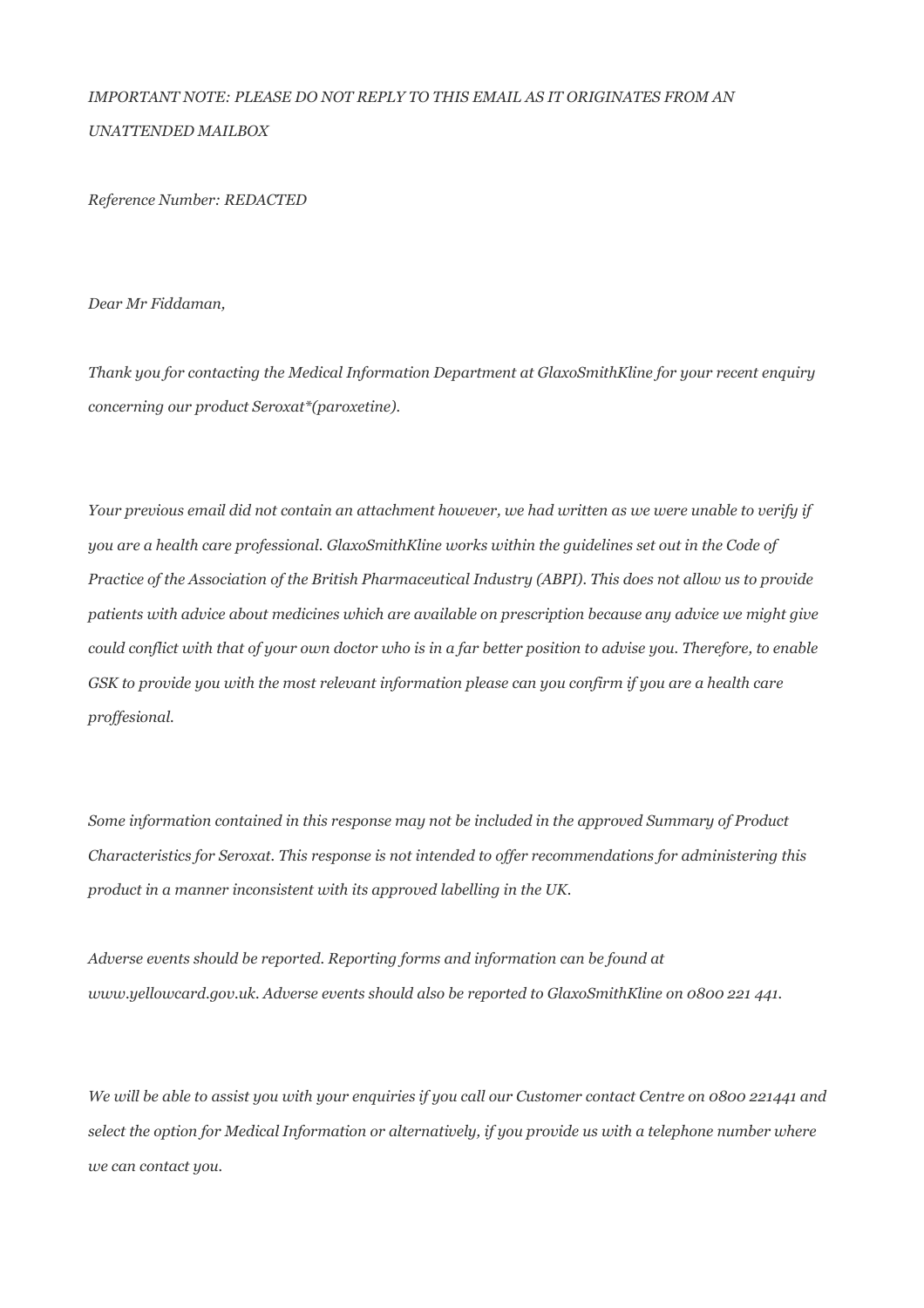*I look forward to hearing from you soon*

*Yours sincerely,*

*Medical Information Advisor GlaxoSmithKline*

*\*Trademark of GlaxoSmithKline UK Ltd*

----

Once again, the email carried the 'advice' - IMPORTANT NOTE: PLEASE DO NOT REPLY TO THIS EMAIL AS IT ORIGINATES FROM AN UNATTENDED MAILBOX.

Strange then, that I replied yesterday using the reply button and they answer me?

Also strange that they should state that my email to them did not contain any attachment - I never said it did!

Quite a poor show if you ask me.

Let's say, for the sake of this rant, that I am a woman who learned two weeks ago that I am pregnant. Around the time of finding I was pregnant, I was prescribed Seroxat - the doctor warned me about the harm it may cause the fetus but told me the benefit of me taking Seroxat outweighed the risk.

I'm then told by a family member that Seroxat is teratogenic. What does that mean? I ask. They tell me and, concerned, I contact the manufacturer of the drug. Surely, there is not another thalidomide medication on the market.

Firstly, the company, GlaxoSmithKline, tell me they have responded with an attachment to an email. Seeing that there is no such attachment, I mail them back, despite the 'advice' within the email that states, IMPORTANT NOTE: PLEASE DO NOT REPLY TO THIS EMAIL AS IT ORIGINATES FROM AN UNATTENDED MAILBOX.

Low and behold, it appears the claim that the email they sent me originates from an unattended mailbox, is not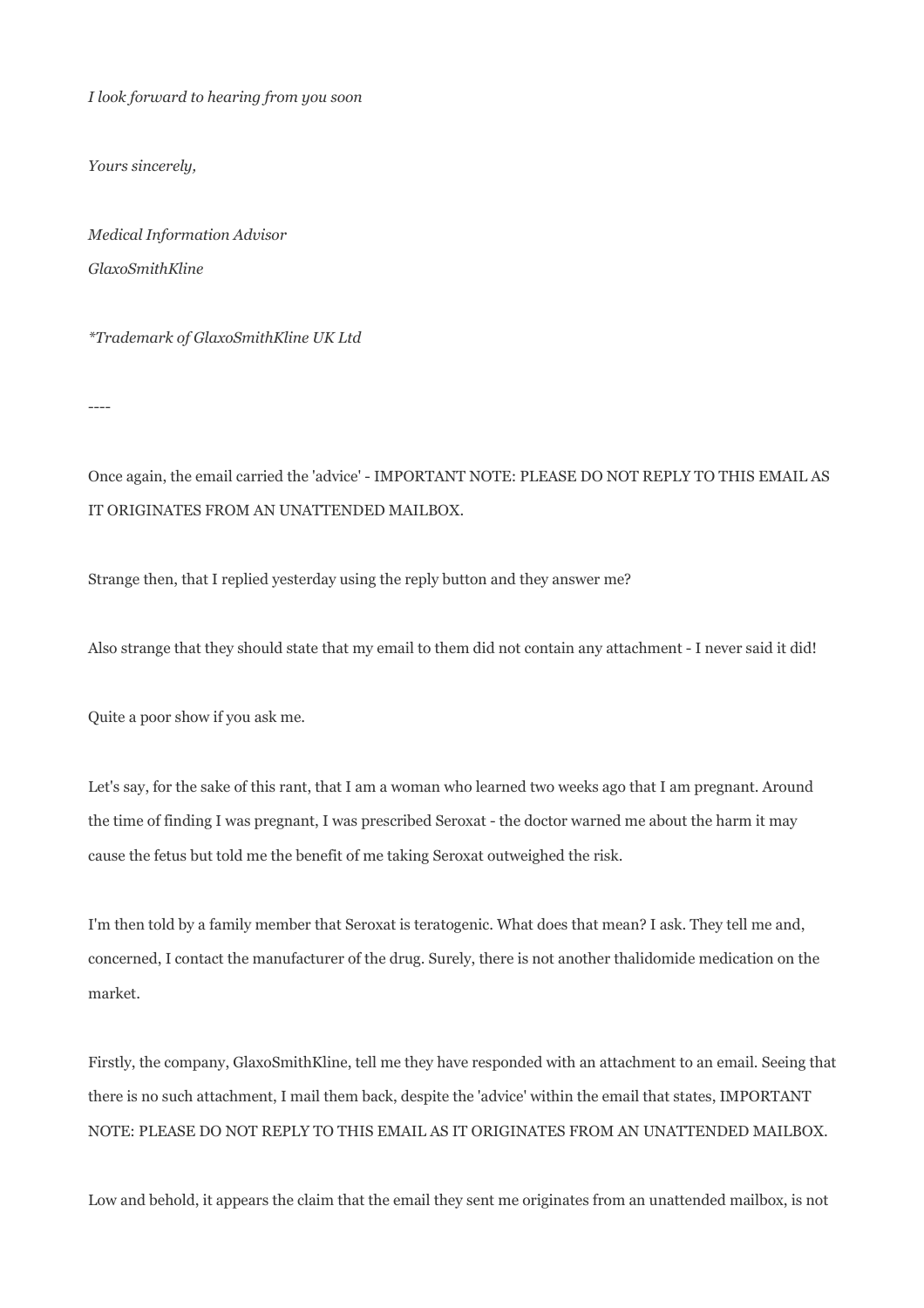quite true.

Their second reply is advising me to see and talk to a doctor, the very same doctor that has just told me that the benefit of me taking Seroxat outweighs the risk of my child being born with heart defects.

It seems that GlaxoSmithKline are shirking their responsibility here.

I can just imagine that board meeting:

*"If anyone asks if Seroxat is a teratogen, we shall refer them to a doctor, that way, we are not making any statement of whether it is or it isn't. Let's shift the blame on the doctors"*

Brilliant marketing or wanton neglect?

So, here I am, a woman, I've just learned that I am pregnant. My doctor has wrote a prescription for me because I am feeling depressed. A family member has warned me that Seroxat is teratogenic - I seek more information but the very same company who manufacture and market Seroxat cannnot/will not help me.

Furthermore, the UK Medicines Regulator, the MHRA, are ignoring me. They claim that my question to them, [2 weeks ago] is still being dealt with.

In between I contact the National Poisons Information Service. They respond by telling me to ask my doctor if Seroxat is a teratogen.

No problem, I contact the Yellow Card Centre Northern and Yorkshire Regional Drug and Therapeutics Centre. They also tell me to ask my doctor.

Here I am. Pregnant and depressed. Not knowing what choice to make because the manufacturer won't tell me the facts. Not knowing who to turn to any more regarding my concerns over the safety of the life growing inside me.

This, coming from a pharmaceutical company who proudly boast that they are addressing [three key strategic](http://www.gsk.com/mission-strategy/index.htm) [priorities:](http://www.gsk.com/mission-strategy/index.htm) Grow, Deliver, Simplify.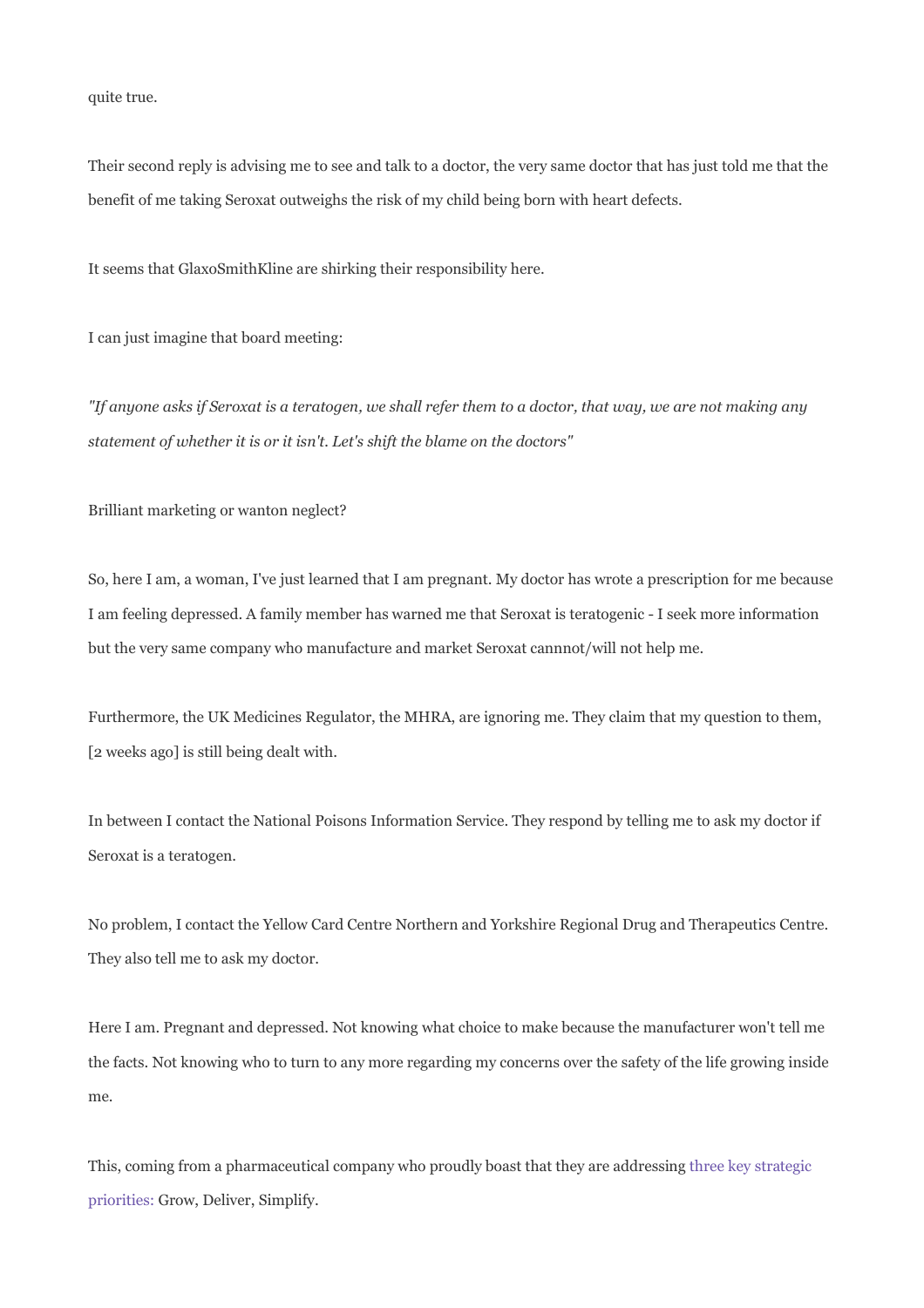And here's me, wondering whether or not the child inside me will be given the chance to grow. Whether the delivery of my child will come without the words of the mid-wife telling me 'There's complications'. Whether or not the Patient Information Leaflet that accompanies my packet of Seroxat will simplify the risk v benefit that my doctor chose on my behalf.

Maybe GlaxoSmithKline should address three other key strategies. Patients, Care and honesty. Because there is a woman with child here and more than likely somewhere else who is being kept in the dark of whether or not the drug she has been prescribed is a drug that can disturb the development of an embryo or fetus.

# Maybe the terotogen link should be announced by GlaxoSmithKline. YES, SEROXAT IS A TERATOGEN AND WE CANNOT SAY FOR SURE WHETHER YOUR CHILD WILL BE BORN WITH HEART DEFECTS.

Then again, with almost 630 cases pending against them in the US Courts regarding children being born with heart defects after the mothers took Seroxat [Paxil in US] they are hardly likely to put human life before anything else on their agenda.

### GLAXOSMITHKLINE

### DO MORE, FEEL BETTER, LIVE LONGER.

The MHRA have been toying with my question for 13 days. Still no answer.

I have bile in my mouth.

Fid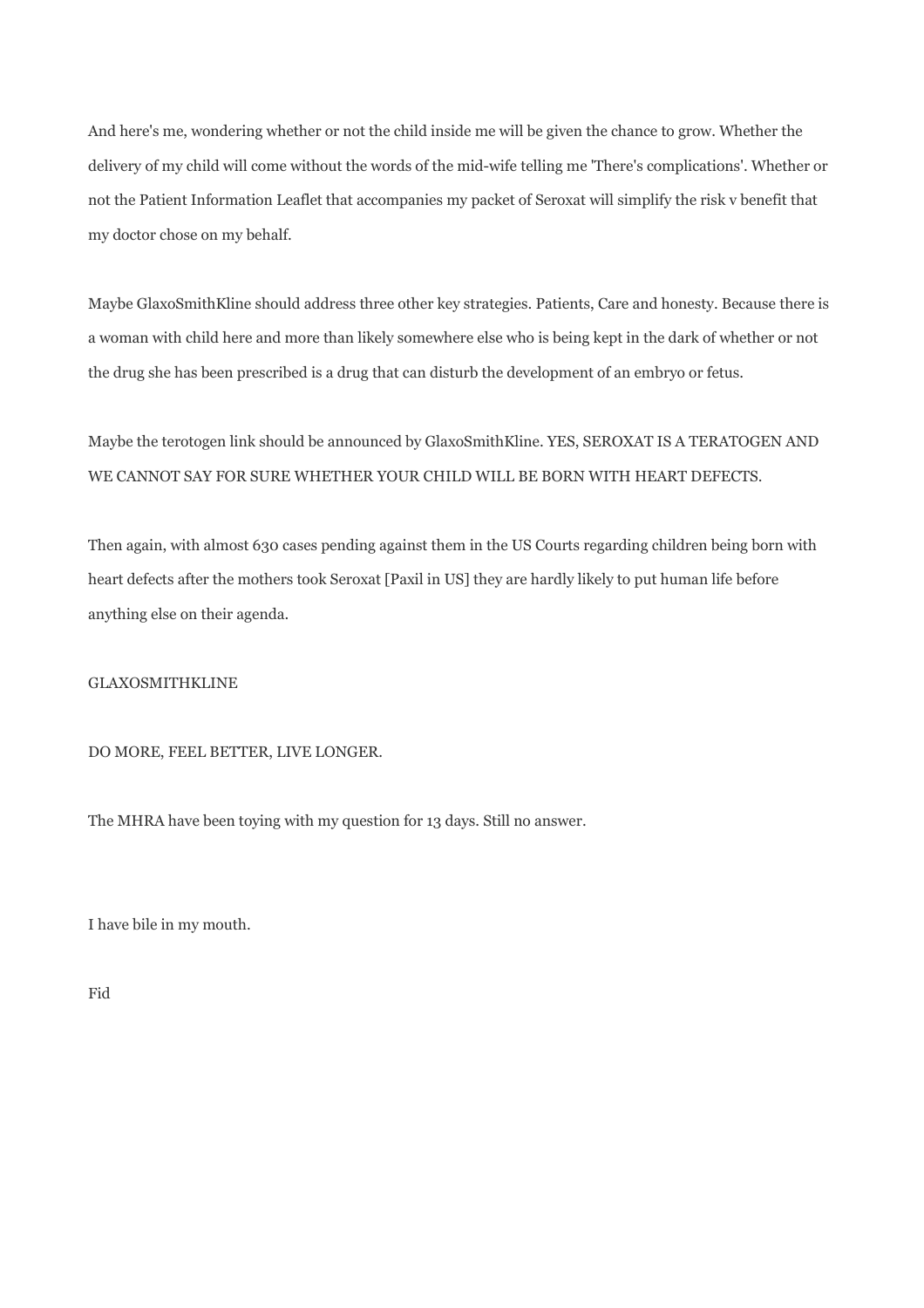### THURSDAY, NOVEMBER 19, 2009

### [Is Seroxat a teratogen. GSK:](http://fiddaman.blogspot.com/2009/11/is-seroxat-teratogen-gsk-discuss-your.html) "discuss your concerns with your doctor"



Image: blog.prescriptionaccess.org

### **Part III of this on-going saga.**

I've had another reply from GlaxoSmithKline regarding the question I put to them last week.

'Is Seroxat a teratogen'?

It appears from their response that my doctor is in a better position to answer my query, despite Glaxo manufacturing the drug?

First, their third email to me: [You will note that they have now removed the 'IMPORTANT NOTE: PLEASE DO NOT REPLY TO THIS EMAIL AS IT ORIGINATES FROM AN UNATTENDED MAILBOX' statement.

GlaxoSmithKline UK Ltd Stockley Park West Uxbridge Middlesex UB11 1BT Tel: +44 (0) 20 8990 9000 Fax: +44 (0) 20 8990 4321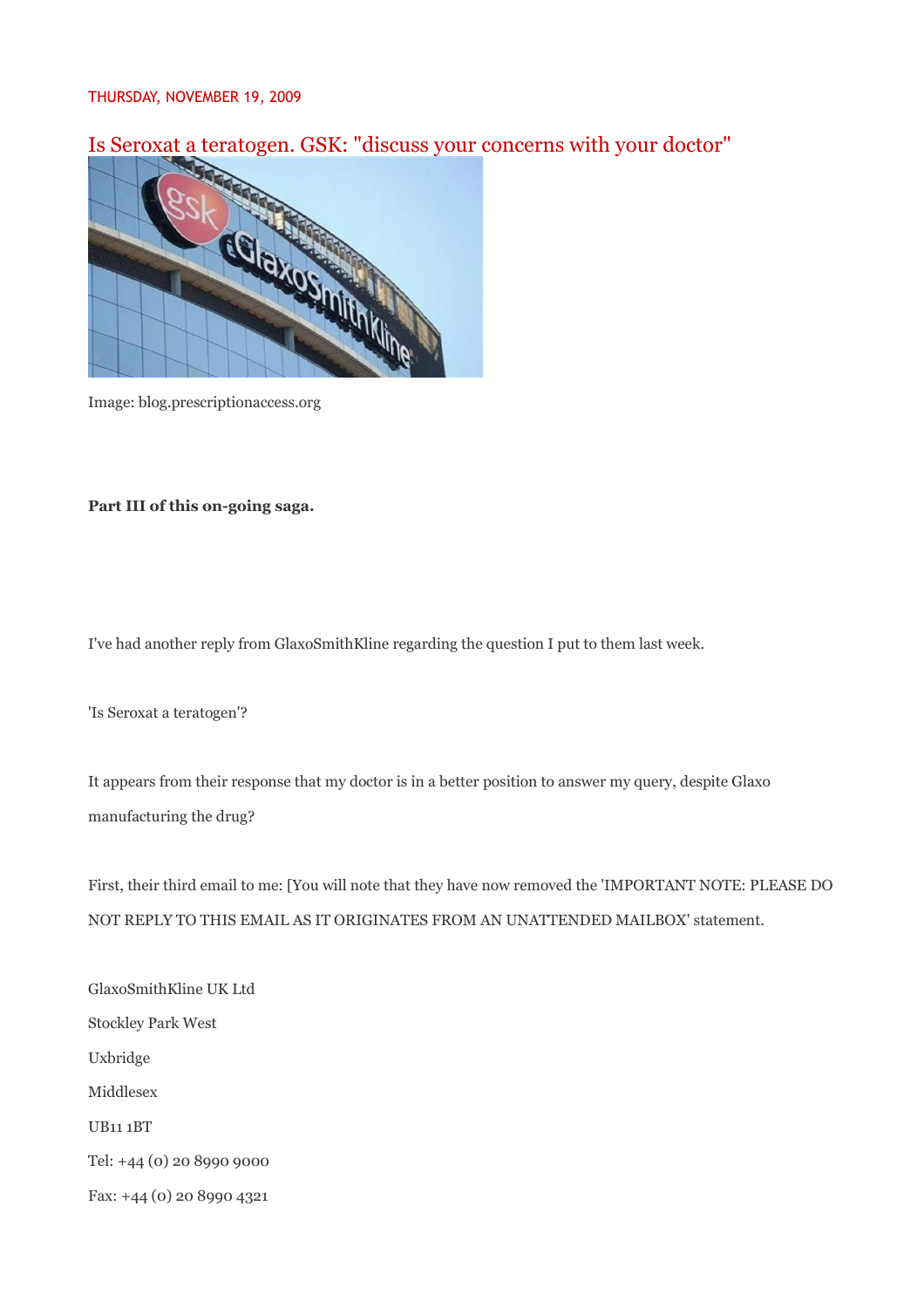www.gsk.com

19th November 2009

### Reference Number: REDACTED

Dear Mr Fiddaman

Thank you for contacting the Medical Information Department at GlaxoSmithKline regarding our product Seroxat\* (paroxetine). You asked whether Seroxat is teratogenic.

GlaxoSmithKline works within the guidelines set out in the Code of Practice of the Association of the British Pharmaceutical Industry (ABPI). This does not allow us to provide advice on personal medical matters to individual members of the public so that we do not intervene in the patient / doctor relationship by offering advice which properly should be in the domain of your doctor. We would therefore recommend you discuss your concerns with him or her.

We are, however, able to provide you with information from the UK Summary of Product Characteristics for Seroxat. Should your doctor require additional information regarding the use of Seroxat in pregnancy, we are able to provide this to him or her.

With regards to your question, Section 4.6 (Pregnancy and Lactation) of the UK Summary of Characteristics for Seroxat states the following:

"Some epidemiological studies suggest an increased risk of congenital malformations, particularly cardiovascular (e.g. ventricular and atrial septum defects) associated with the use of paroxetine during the first trimester. The mechanism is unknown. The data suggest that the risk of having an infant with a cardiovascular defect following maternal paroxetine exposure is less than 2/100 compared with an expected rate for such defects of approximately 1/100 in the general population.

Paroxetine should only be used during pregnancy when strictly indicated. The prescribing physician will need to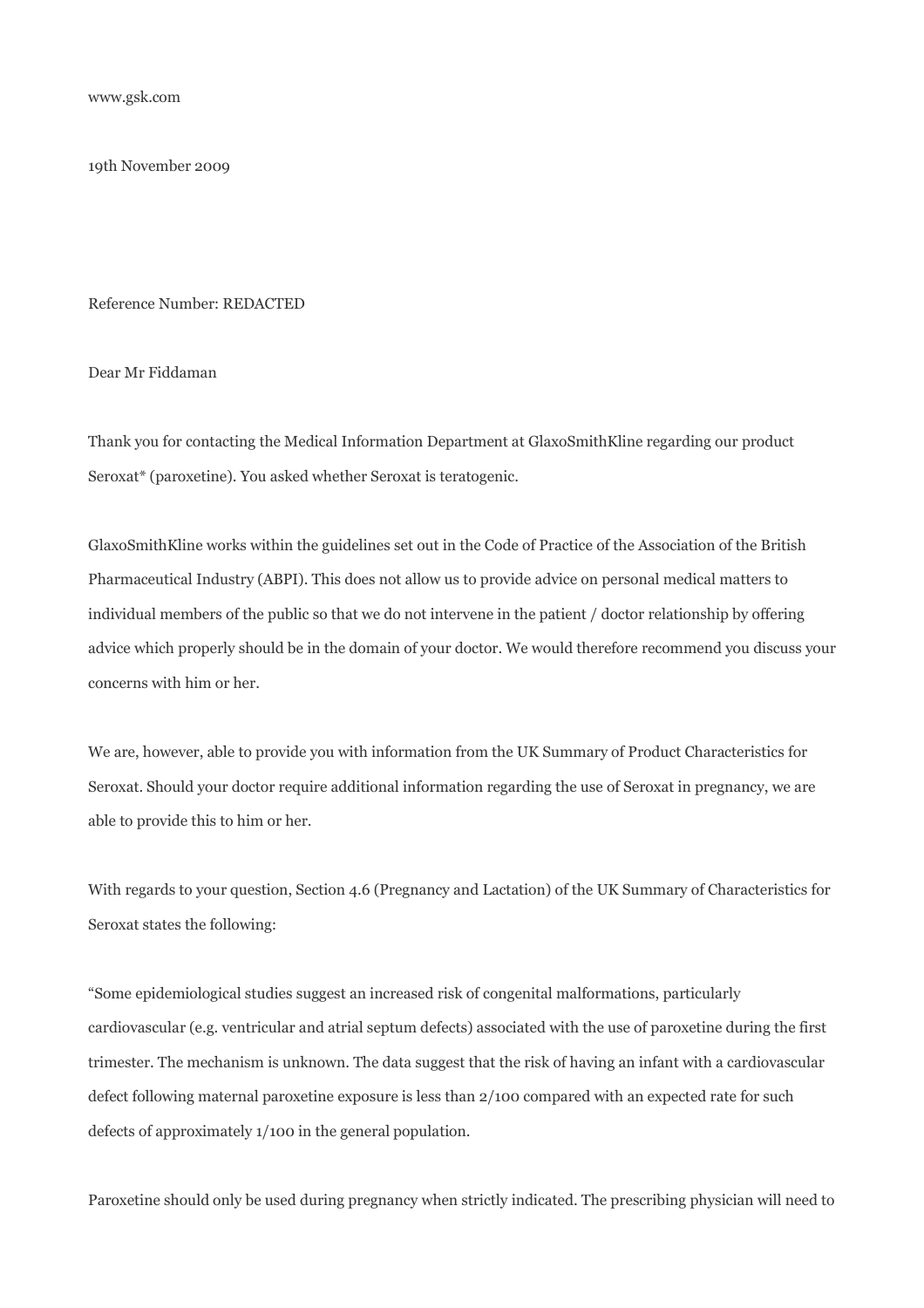weigh the option of alternative treatments in women who are pregnant or are planning to become pregnant."

For further information, the Seroxat UK Summary of Product Characteristics is available at: http://emc.medicines.org.uk/

We would reiterate that your own doctor is in a far better position to advise you and would recommend you discuss your concerns with him or her.

Yours sincerely,

Medical Information Department GlaxoSmithKline

\*Trademark of GlaxoSmithKline UK Ltd

----

My reply:

Dear Medical Information Dept,

I would prefer a name in future correspondence, I don't think that is too much to ask, do you?

A couple of points before I respond to your email in depth.

Firstly, the original email you sent me, you claimed to have attached a response. Why did you make this claim?

Secondly, on each of the emails [with the exception of your last one] it is written clearly, 'IMPORTANT NOTE: PLEASE DO NOT REPLY TO THIS EMAIL AS IT ORIGINATES FROM AN UNATTENDED MAILBOX' -

If the mailbox was unattended, as you claim, then you would not have responded to me.

Now to your recent response: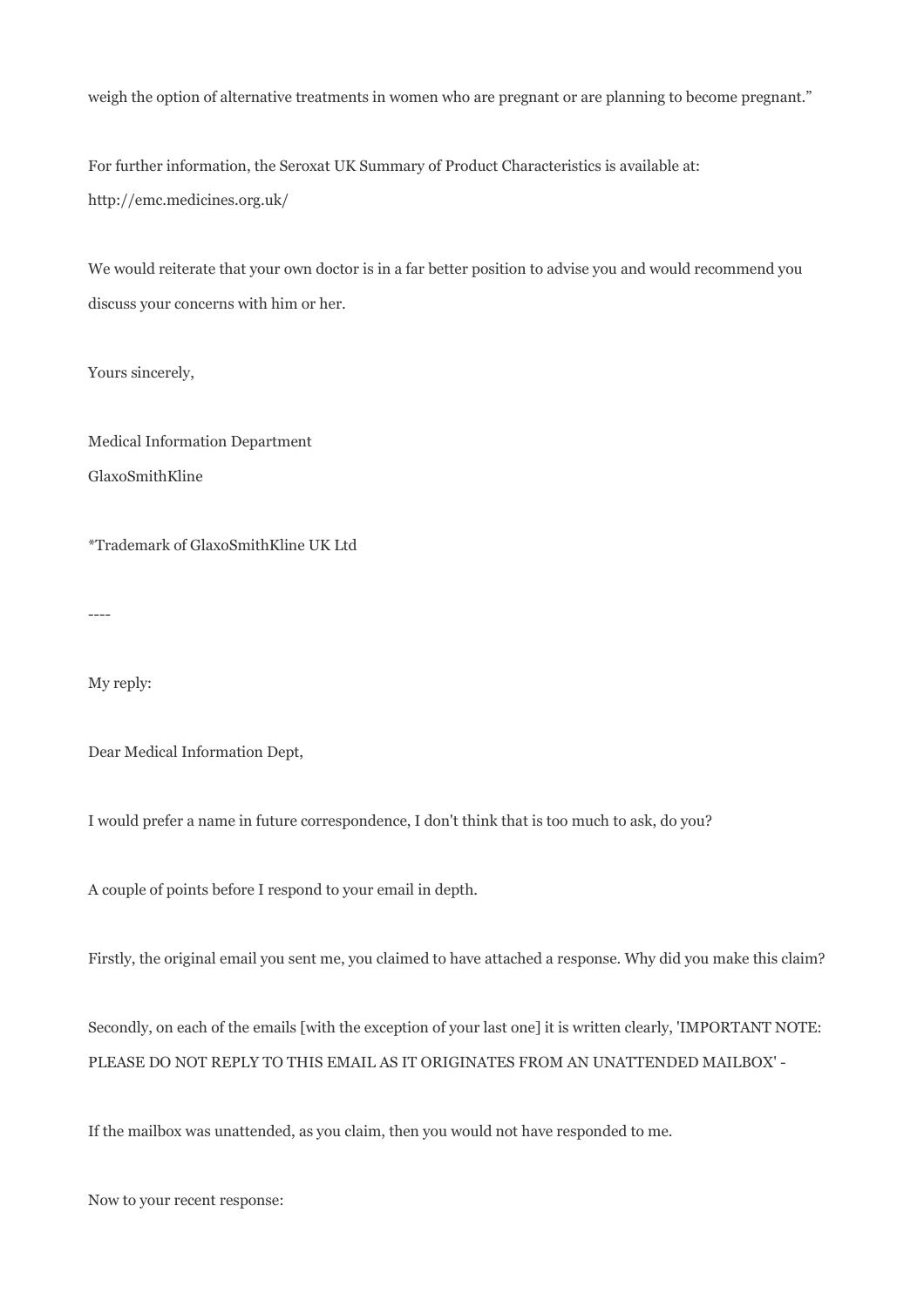Are you asking me to book an appointment with my doctor so I can ask him if paroxetine is a teratogen?

Do you not think this is a drain on NHS resources?

It's basically a simple question that requires a yes or no answer. If I were to enquire as to whether Seroxat was an SSRi would you refer me to my doctor?

It seems very strange that the company who manufacture a product are referring me to a doctor whose knowledge of that product is far less knowledgeable than yours?

The ABPI guideline is:

*GlaxoSmithKline works within the guidelines set out in the Code of Practice of the Association of the British Pharmaceutical Industry (ABPI). This does not allow us to provide advice on personal medical matters to individual members of the public so that we do not intervene in the patient / doctor relationship by offering advice which properly should be in the domain of your doctor. We would therefore recommend you discuss your concerns with him or her.*

I am not seeking advice on a *'personal medical matter'* and am currently not seeing a doctor for any illness, nor am I pregnant - as far as I know, men cannot fall pregnant, though I'm sure sometime soon there will be a miracle pill or vaccine that will put that right.

Forgive me for my flippancy.

Don't you think GlaxoSmithKline have a duty to warn patients as to whether or not one of their products is teratogenic? - If not the patients then maybe the Medicines regulator [MHRA].

Didn't Dr. Sparenborg, a toxicologist, who saw your original rat tests on Paxil [Seroxat] say that GSK needed to conduct further animal studies to account for so many deaths in the original rat studies?

According to trial transcript [9-15-09 Opening Statements](http://www.paxil-litigation.com/documents/Openingclosing/Opening-statements_091509KilkerAM.pdf) - GSK declined to do the additional safety studies due to concern that they would move to the more adverse pregnancy category C while their SSRI competitors would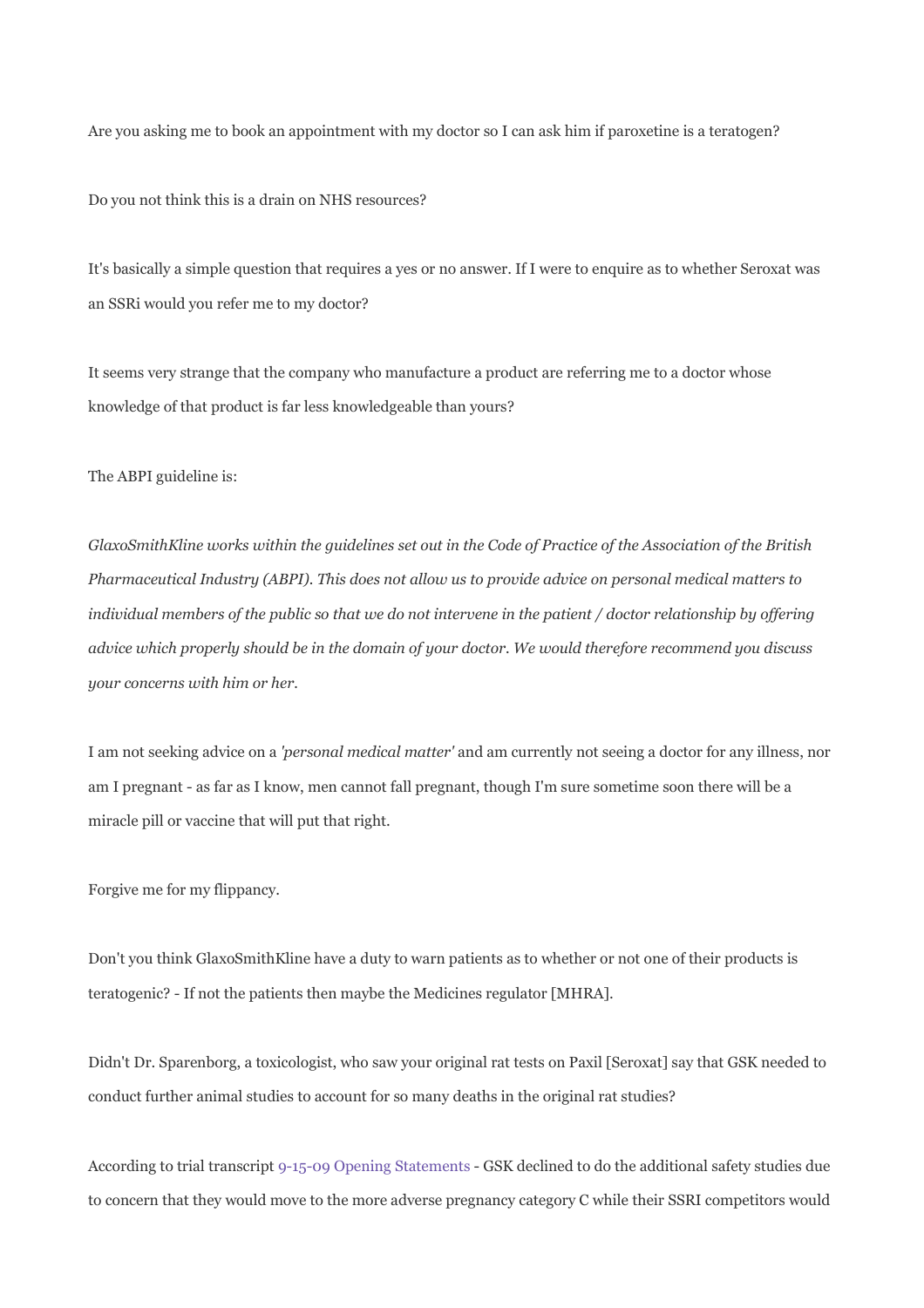share category B. This despite GSK scientist Dr. Wier, a teratologist, internally saying Paxil [Seroxat] should always have been a category C due to original animal studies deaths.

Would I be right in saying that All SSRIs except Paxil, are now classified as Category C medications, meaning they should only be used if the potential benefits outweigh the potential risks?

Would I also be correct in saying that since 2005 Paxil [Seroxat] has been classified as a Category D medication in the USA - in other words:

"*Positive evidence of risk-studies in humans," which means fetal risk has been demonstrated. "Nevertheless, potential benefits from the use of the drug may outweigh the potential risk. For example, the drug may be acceptable if needed in a life threatening situation or serious disease for which safer drugs cannot be used or are ineffective."*

#### [Source](http://www.americanpregnancy.org/pregnancyhealth/fdadrugratings.html)

With the above in mind, do you think I should guide my doctor to the UK Summary of Product Characteristics for Seroxat or maybe guide him to the various testimonies from the recent GSK v Kilker trial. I'm a firm believer in transparency, you see and I think it only fair that my doctor know ALL the facts before prescribing Seroxat to a woman with child. Do you think that's a fair statement to make?

Furthermore, you suggest in your response that *'Should your doctor require additional information regarding the use of Seroxat in pregnancy, we are able to provide this to him or her.'* Will this additional information include any of the above?

Finally, in the last para of your response you write:

*"We would reiterate that your own doctor is in a far better position to advise you and would recommend you discuss your concerns with him or her."*

I find this quite difficult to grasp, seeing as many of your employees have spoken in the media about the benefits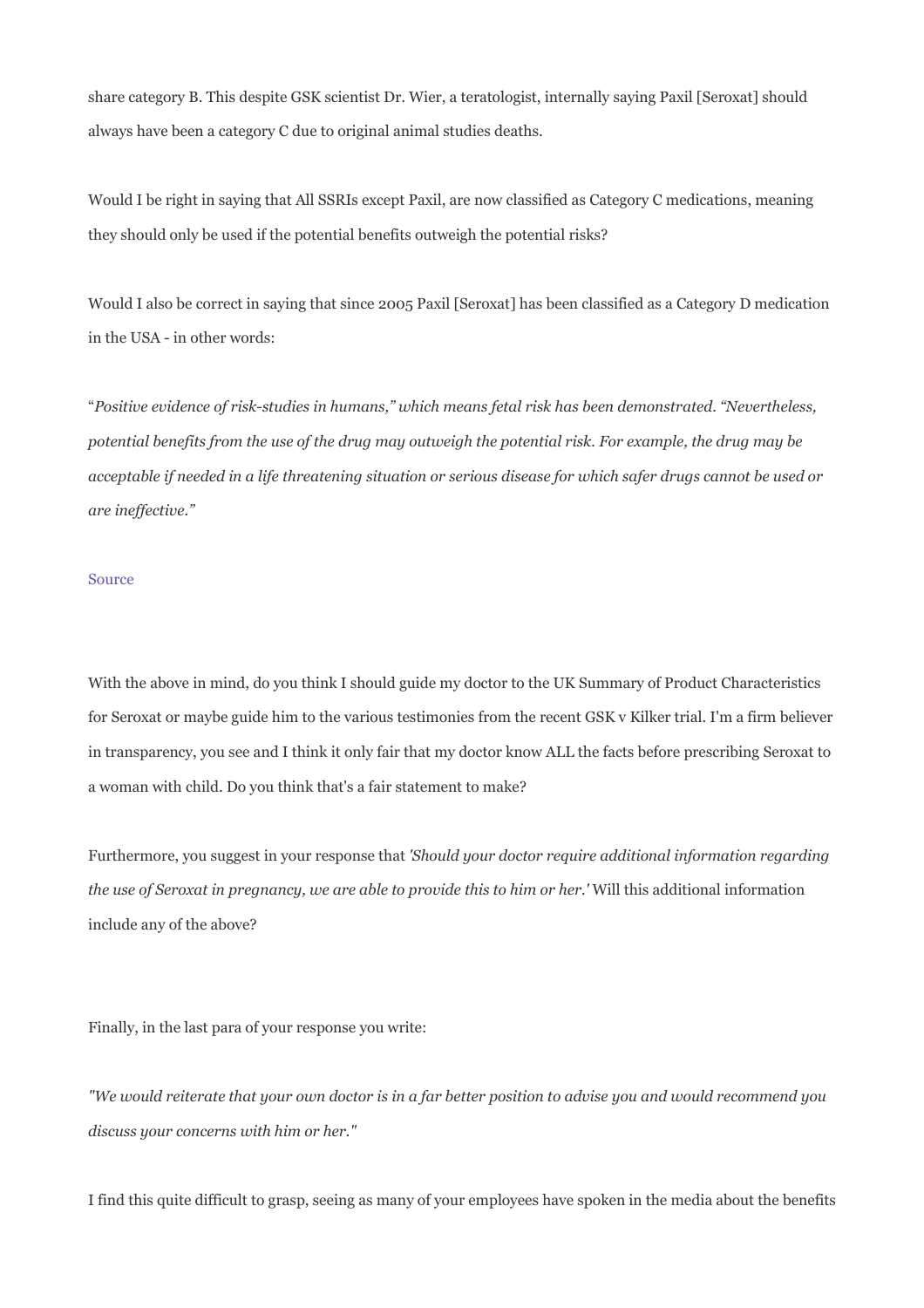of Seroxat, does GlaxoSmithKline not wish to discuss the risks with me? I already know of the 'benefits', I've read the Patient Information Leaflet.

Judging by your three replies to my initial query, 'Is Seroxat a teratogen', you are saying that my doctor will know the answer to this? Is this your position?

I understand that my in-depth response is rather long and suspect I have raised points that you may not wish to discuss with me.

For the record, I would like a response.

Regards

Bob Fiddaman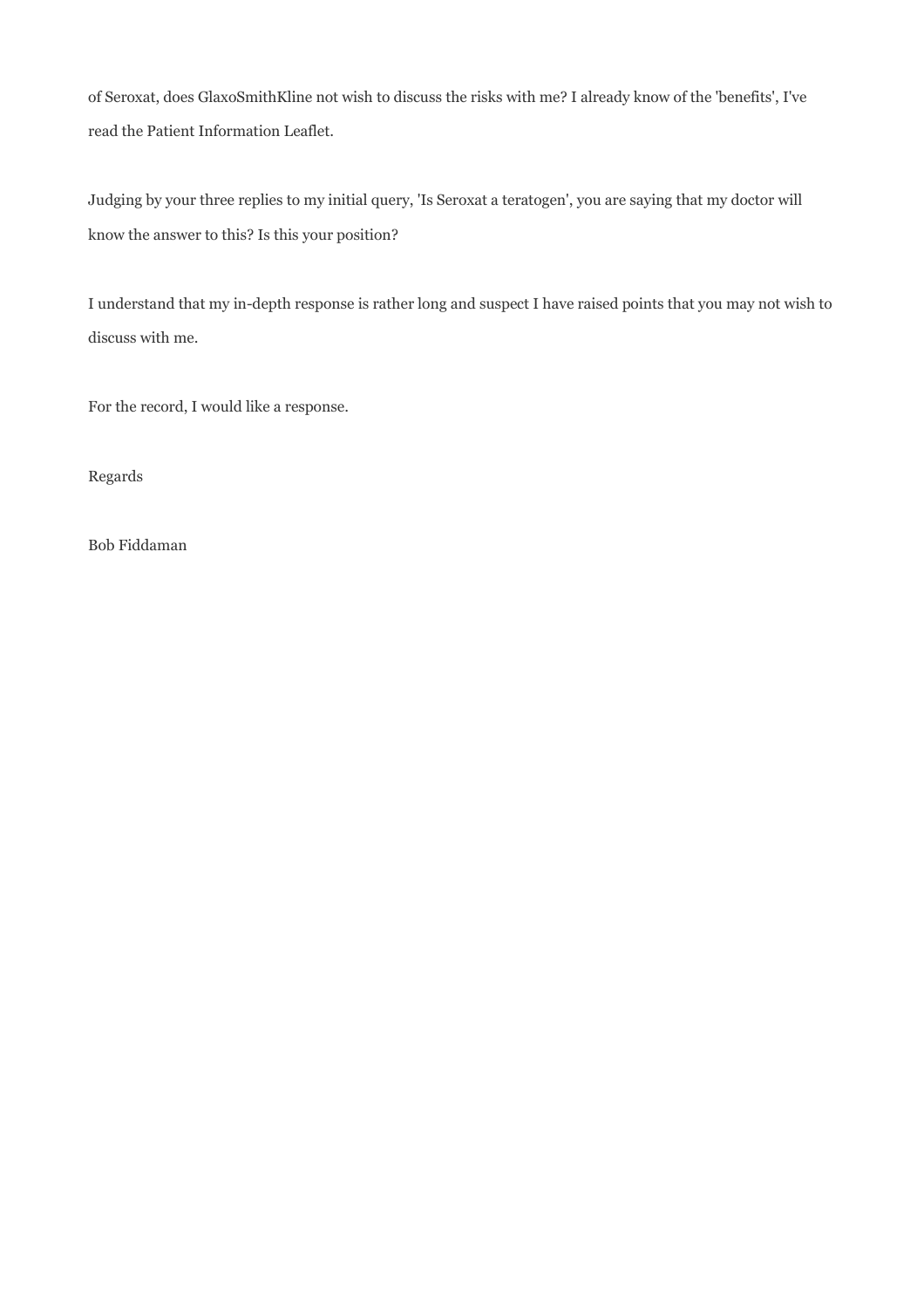### SATURDAY, NOVEMBER 21, 2009

### Response [From MHRA - "Is Seroxat/Paxil a Teratogen?"](http://fiddaman.blogspot.com/2009/11/response-from-mhra-is-seroxatpaxil.html)



### **Medicines and Healthcare products Regulatory Agency**

Image: randi.org

I first started writing this blog in 2006. I was basically frustrated at the lack of transparency coming out of the MHRA - My first post pointed to a story from 2004, it was, in essence, an article by Richard Brook giving the reasons as to why he resigned from the Expert Working Group who reviewed the safety of antidepressants.

Brook was then the CEO for the mental health charity, MIND, and he had accused the MHRA of failing in its duty by not acting on data showing that thousands of people were taking unsafe doses of Seroxat.

Brook said: *"On Thursday [last week] the agency at last published information advising that many thousands of men and women in this country may have been taking Seroxat at a dose that was unsafe.*

*"What it failed to mention is that the regulator had the data on which the basis of this decision was made for well over a decade as part of the original licence application.*

*"Despite four major regulatory reviews during this period and considerable consumer reporting and disquiet, the Committee of Safety of Medicines failed either to identify or communicate these key facts. As far as I am aware, the MHRA has not seen fit to acknowledge or address what in my view appears to be extreme negligence."*

The article grabbed my attention so it became my [first post](http://fiddaman.blogspot.com/2006_04_07_archive.html) on this blog, I was, at the time, having my own difficulties with the MHRA, which became apparent with my second post, ["YOU CAN RUN ...](http://fiddaman.blogspot.com/2006/04/you-can-run-but-you-cant-hide-prof.html) BUT YOU CAN'T [HIDE PROF. WOODS"](http://fiddaman.blogspot.com/2006/04/you-can-run-but-you-cant-hide-prof.html).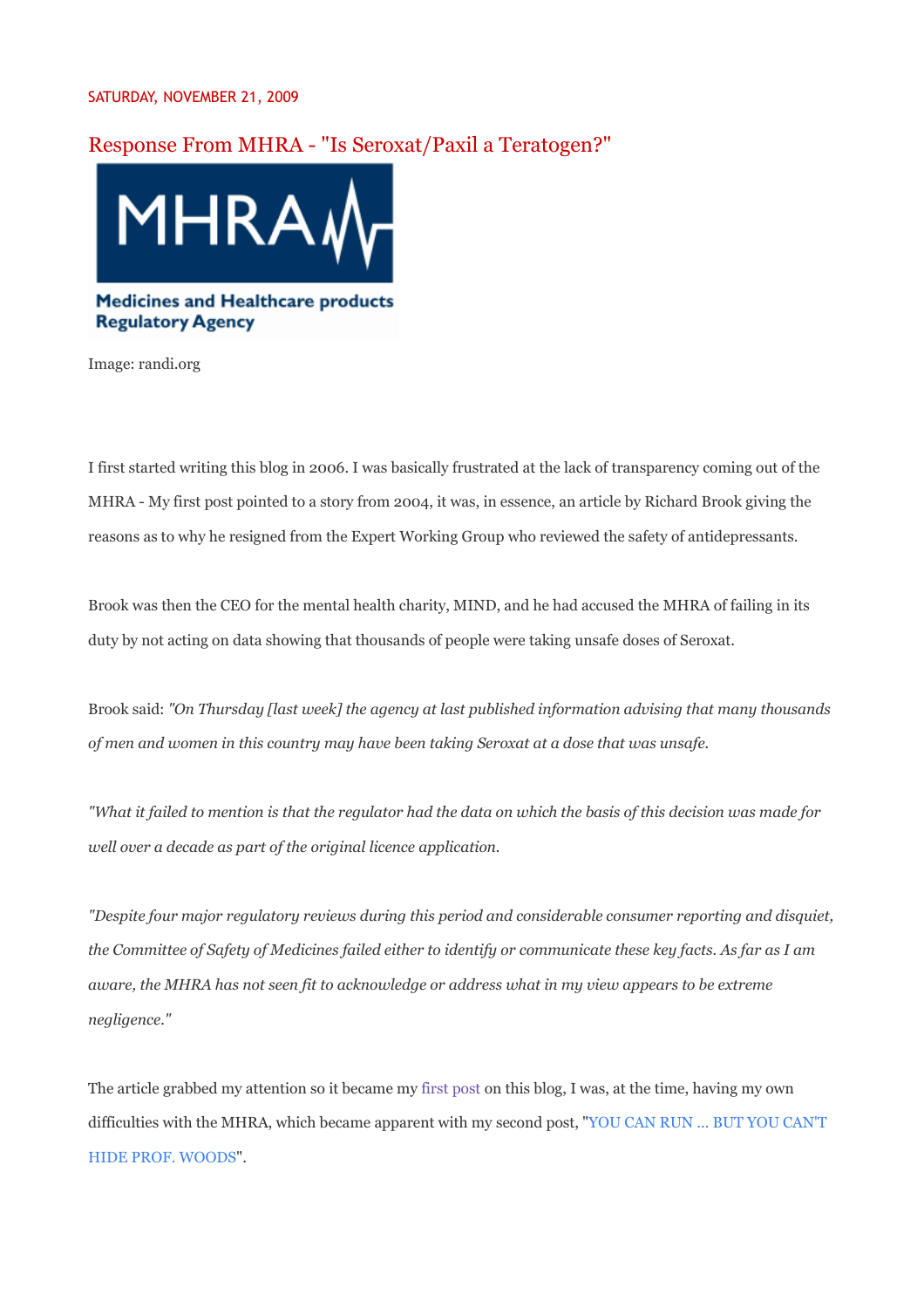For those who don't know, Prof. Woods is the CEO of the MHRA and I had wrote him regarding my concerns over the running of the MHRA and the antidepressant drug, Seroxat. Back then it would have been easier to get a personal response from the Pope as the MHRA were pretty much a closed shop.

Almost four years on and I have corresponded with the MHRA via email, telephone and in person - I even [had](http://www.mhra.gov.uk/home/groups/comms-sp/documents/publication/con025700.pdf) [my day with Prof.](http://www.mhra.gov.uk/home/groups/comms-sp/documents/publication/con025700.pdf) Woods where I raised concerns regarding the difficulties people were facing when withdrawing from SSRi's. I found Prof. Woods to be very charming. Here was a man that I had lambasted many times on this blog and he had the decency to meet with me. For that, he has my respect.

The outcome of that meeting is still on-going. The MHRA have met with Dr. David Healy, something I urged them to do at the meeting. Healy met and put forward his two penneth regarding SSRi withdrawal. [\[Minutes of](http://www.mhra.gov.uk/home/groups/comms-sp/documents/publication/con054475.pdf) [meeting with David Healy\]](http://www.mhra.gov.uk/home/groups/comms-sp/documents/publication/con054475.pdf)

More recently I have met and corresponded with Simon Gregor, the Director of Communications at the MHRA. Simon wished to seek my views on the MHRA's '[Patient and Public Engagement Strategy.](http://www.mhra.gov.uk/home/groups/comms-sp/documents/publication/con041519.pdf)' Simon has since met with other patients/advocates to ask for their views. Like Prof. Woods, Simon is a very charming man who listens carefully and appears to show great empathy.

As readers of this blog will know I have, over the past few weeks or so, been trying to ascertain whether or not Seroxat is a teratogen [Any agent that can disturb the development of an embryo or fetus]

The makers of Seroxat, GlaxoSmithKline, won't tell me, they claim:

*"GlaxoSmithKline works within the guidelines set out in the Code of Practice of the Association of the British Pharmaceutical Industry (ABPI). This does not allow us to provide advice on personal medical matters to individual members of the public so that we do not intervene in the patient / doctor relationship by offering advice which properly should be in the domain of your doctor. We would therefore recommend you discuss your concerns with him or her."*

It would appear that this clause is a useful tool for GlaxoSmithKline. If a patient or advocate queries one of their drugs they can pull down the shutters and 'pass the buck' to doctors. The Medical Information Department at GlaxoSmithKline told me, *"We would reiterate that your own doctor is in a far better position to advise you and would recommend you discuss your concerns with him or her."*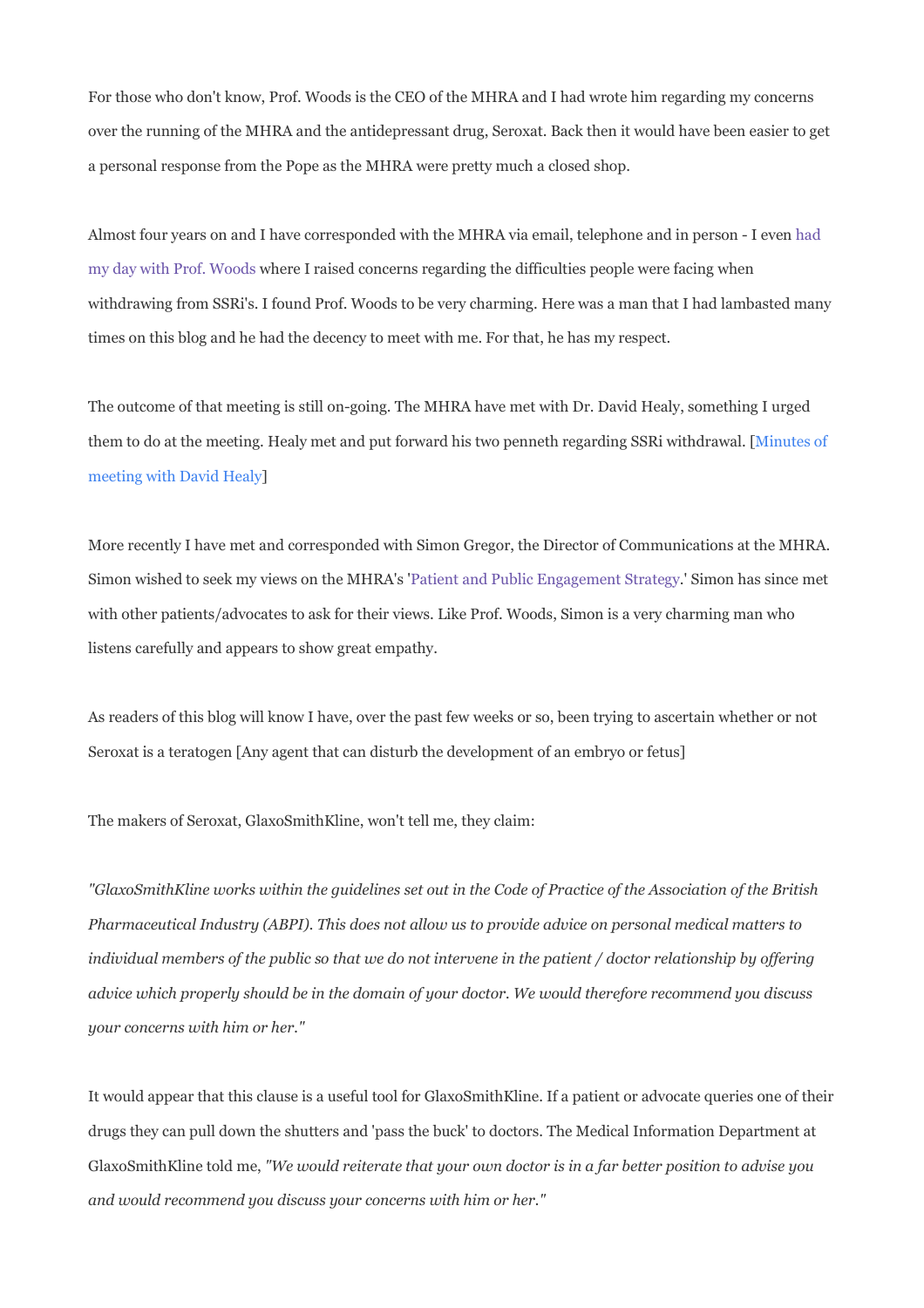Very strange behaviour considering I had previously mentioned to the MHRA that too much onus is put on to doctors regarding SSRi's. See Notes of a [meeting held at MHRA on 2 September 2008](http://www.mhra.gov.uk/home/idcplg?IdcService=GET_FILE&dDocName=CON025700&RevisionSelectionMethod=Latest)

"He [Bob Fiddaman] produced copies of the Patient Information Leaflet (PIL) for Seroxat in which he had **highlighted the 32 places where patients were told to talk with their doctor about various issues**. He felt that too much of an onus was put on doctors, many of whom did not know enough about withdrawal problems and their management."

It would appear that GlaxoSmithKline like to drum home the point of talking to your doctor if you have a problem with one of their products, in this instance, Seroxat!

I have not yet received a definitive answer as to whether Seroxat is a teratogen. Glaxo can't/won't tell me, they guard themselves with the ABPI guidelines.

Before I post the response given to me yesterday from the MHRA over the 'Is Seroxat a teratogen' question, I'd like to point out that the very same guidelines that GlaxoSmithKline use to get out of answering questions about their drugs is supported by the MHRA.

Earlier this year the MHRA joined forces with the Association of the British Pharmaceutical Industry [ABPI] the same body that protect GlaxoSmithKline from answering direct questions from members of the public, the same body that like to put the onus on doctors rather than the manufacturers of the products.

What I find quite bizarre is the quote from Prof. Woods at this joining of forces:

*"Medicines can bring big benefits, but as with any medical treatment, no medicine is risk-free. By making as much information as possible publicly available, we can help people make informed choices about the medicines they take"*

To coin a phrase, this stuff just writes itself!

Now, I would like the readers of this particular post to bear in mind the above statement of Kent Woods.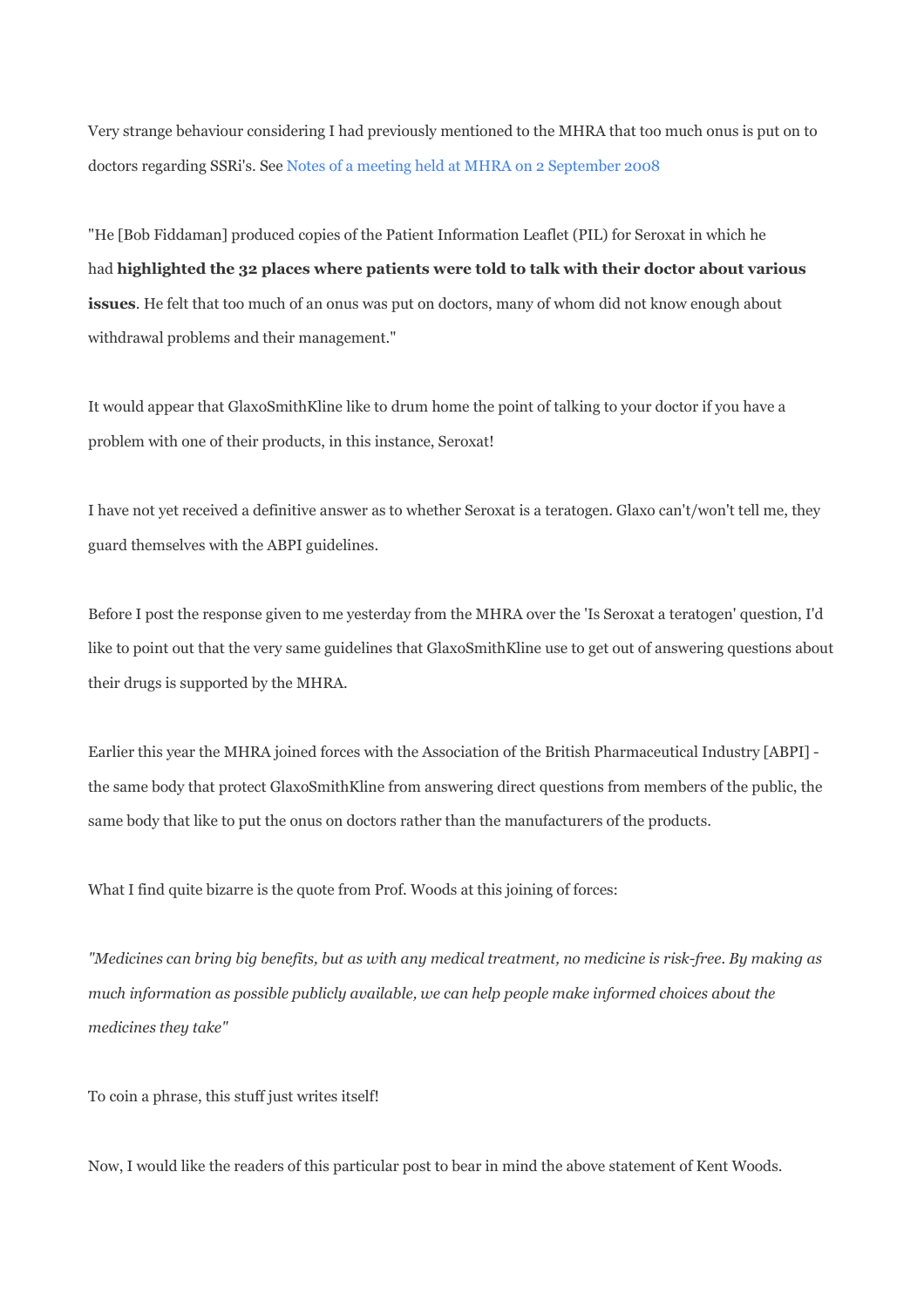Over two weeks ago I wrote to the MHRA, it wasn't a Freedom of Information request, it was just a simple question.

Is Seroxat a teratogen?

Come back later to find out their response.

Fid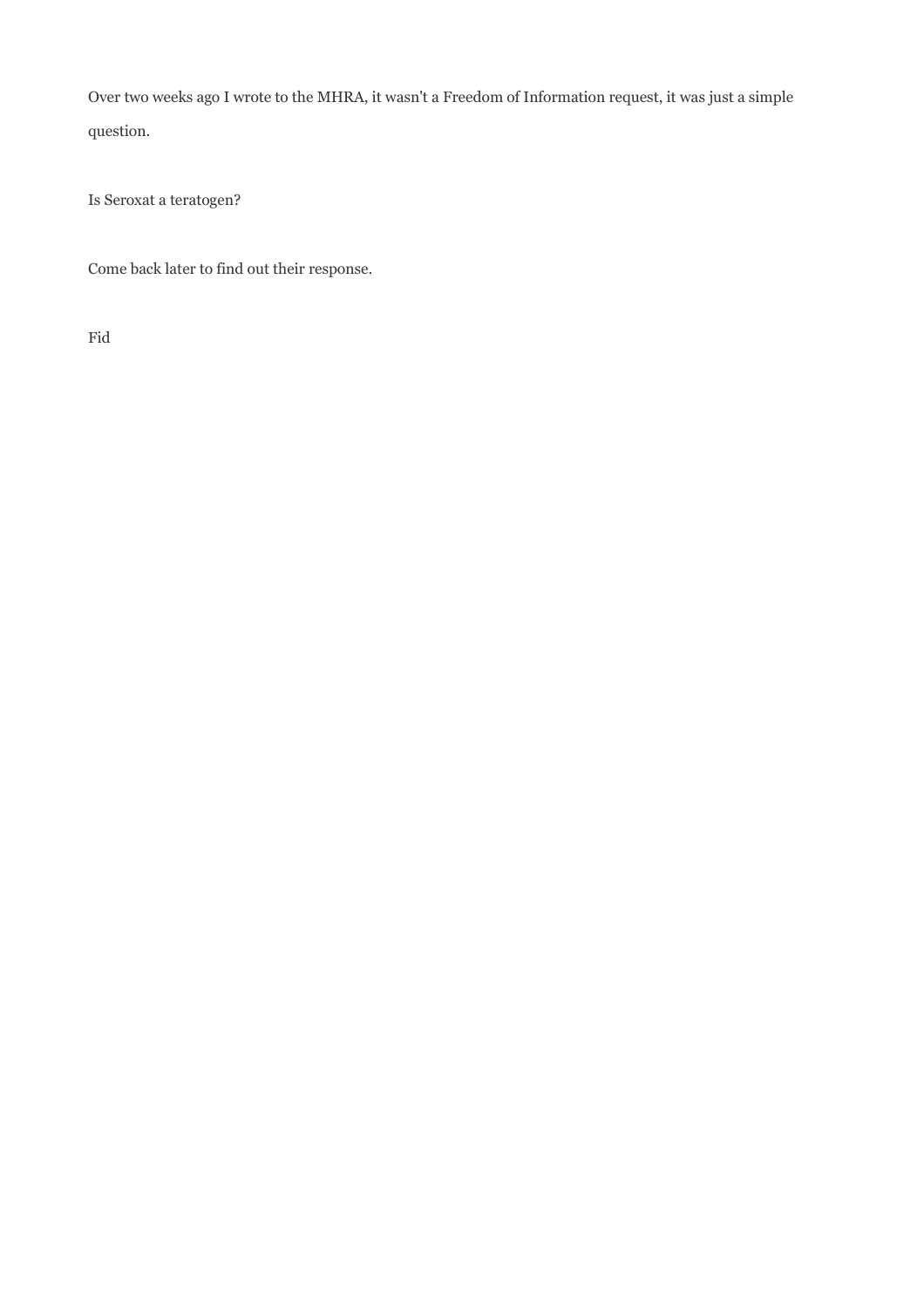### SUNDAY, NOVEMBER 22, 2009

### [Is Seroxat a Teratogen? : All in 15](http://fiddaman.blogspot.com/2009/11/is-seroxat-teratogen-all-in-16-days.html) Days work



Image: randi.org

It is important, before you continue to read on, that you read the first part of this particular correspondence with the Medicines Healthcare and products Regulatory Agency [MHRA] [HERE](http://fiddaman.blogspot.com/2009/11/response-from-mhra-is-seroxatpaxil.html)

On the 5th of November, 2009 I sent an email to Sarah Morgan, Head of Pharmacovigilance Risk Management, at the MHRA. I also copied in Simon Gregor, Director of Communications at the MHRA. The question was short and sweet, Is paroxetine a teratogen?

### **[–noun Biology.**

**a drug or other substance capable of interfering with the development of a fetus, causing birth defects.]** [Source](http://dictionary.reference.com/browse/teratogen)

Never in my wildest dreams did I think that this one simple question would cause such a disarray within the confines of the MHRA. A simple, yet very important question that would take 15 days to answer.

Before their response I'd like to give you a timeline of how the events unfolded.

### **5th November 2009:**

I send an email to Sarah Morgan, Head of Pharmacovigilance Risk Management, at the MHRA. I ask her if paroxetine is a teratogen. I also copy in Simon Gregor, Director of Communications at the MHRA.

### **Later that day**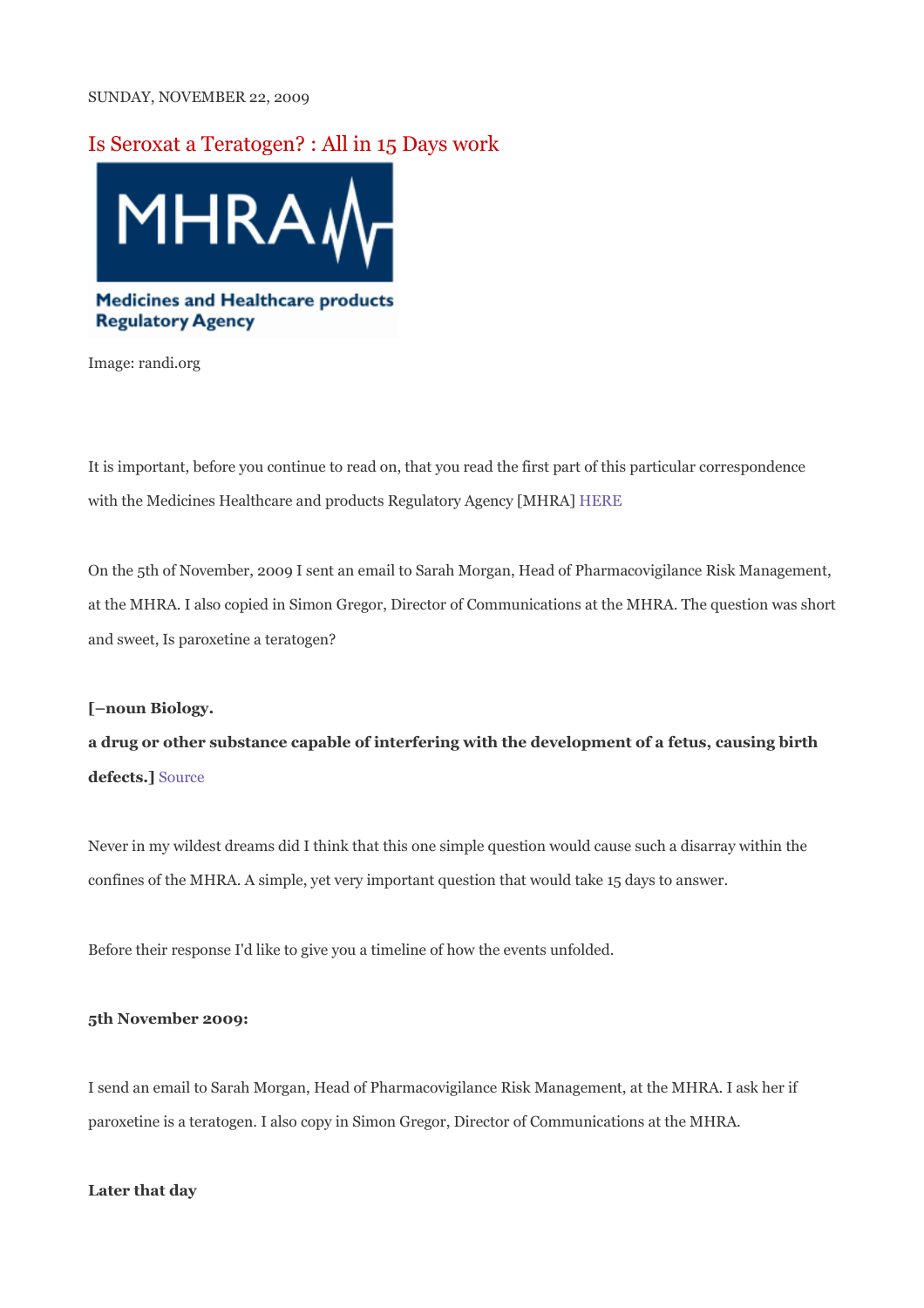I receive a reply from Simon Gregor telling me that Sarah Morgan *'may be away at the moment'*. Simon tells me he has passed my email on to *'one of her colleagues, and asked them to identify someone else in the team that can reply.'*

### **6th November, 2009**

I ask Simon if he has had an answer back yet?

### **11th November, 2009**

I remind Simon that I have still not had an answer regarding the paroxetine/teratogen question.

### **14th November, 2009**

I email Simon about a different issue but add:

*"Also, could you chase up the paroxetine/teratogen question. I'm quite baffled as to why such a simple question is taking one hell of a time to answer."*

### **16th November, 2009**

I email Simon Gregor, Sarah Morgan and Kent Woods the following: Dear all,

I have gone ahead and wrote my thoughts on the paroxetine/teratogenic link.

### [Paroxetine - The Teratogenic Effect by Bob Fiddaman](http://fiddaman.blogspot.com/2009/11/paroxetine-teratogenic-effect-by-bob.html)

A simple question I put to the MHRA could not be answered. Other regulatory bodies recommend that I talk to my GP, whilst GlaxoSmithKline cannot even be bothered to answer me.

Now, without the need for me wasting my time with a Freedom Of Information request: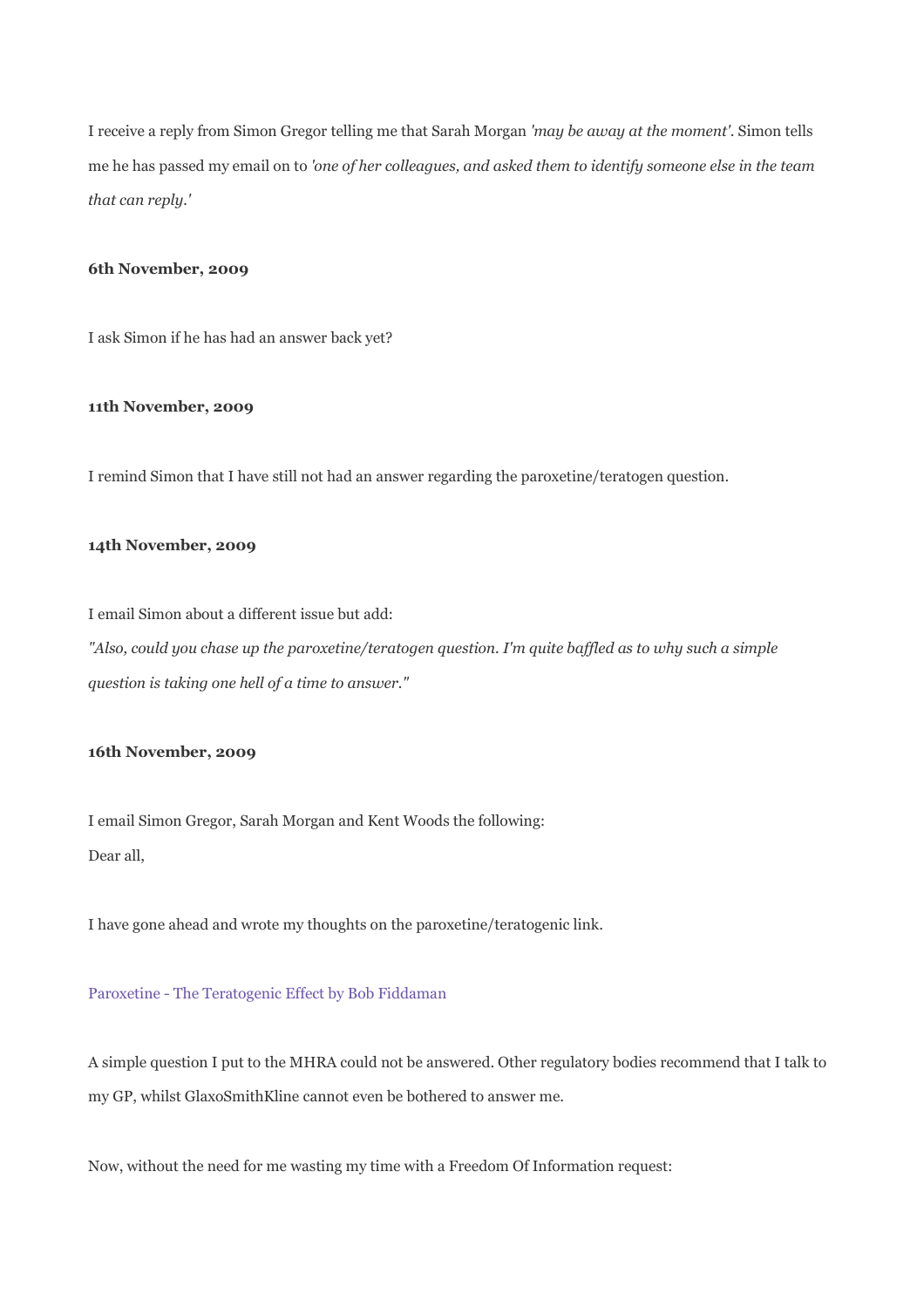Is paroxetine a teratogen?

Yes or no?

It's a simple question that requires a simple answer.

Regards

Bob Fiddaman

**Same Day**

Simon Gregor answers me with:

Dear Bob

Thanks for this - I know you followed this up with me on Friday, and I have asked for a status update today. I'll let you know as soon as I hear more, but let me reassure you that we are working on an answer to your question.

### **Same Day**

I respond with:

Dear Simon,

What is there to work on?

It either is or it isn't?

Your lack of transparency over this is noted. I don't know whether you [MHRA] have to run it by lawyers first?

Imagine, if two weeks ago I was offered paroxetine by my doctor. Imagine if I was unsure about it. Imagine if I was a woman who was pregnant.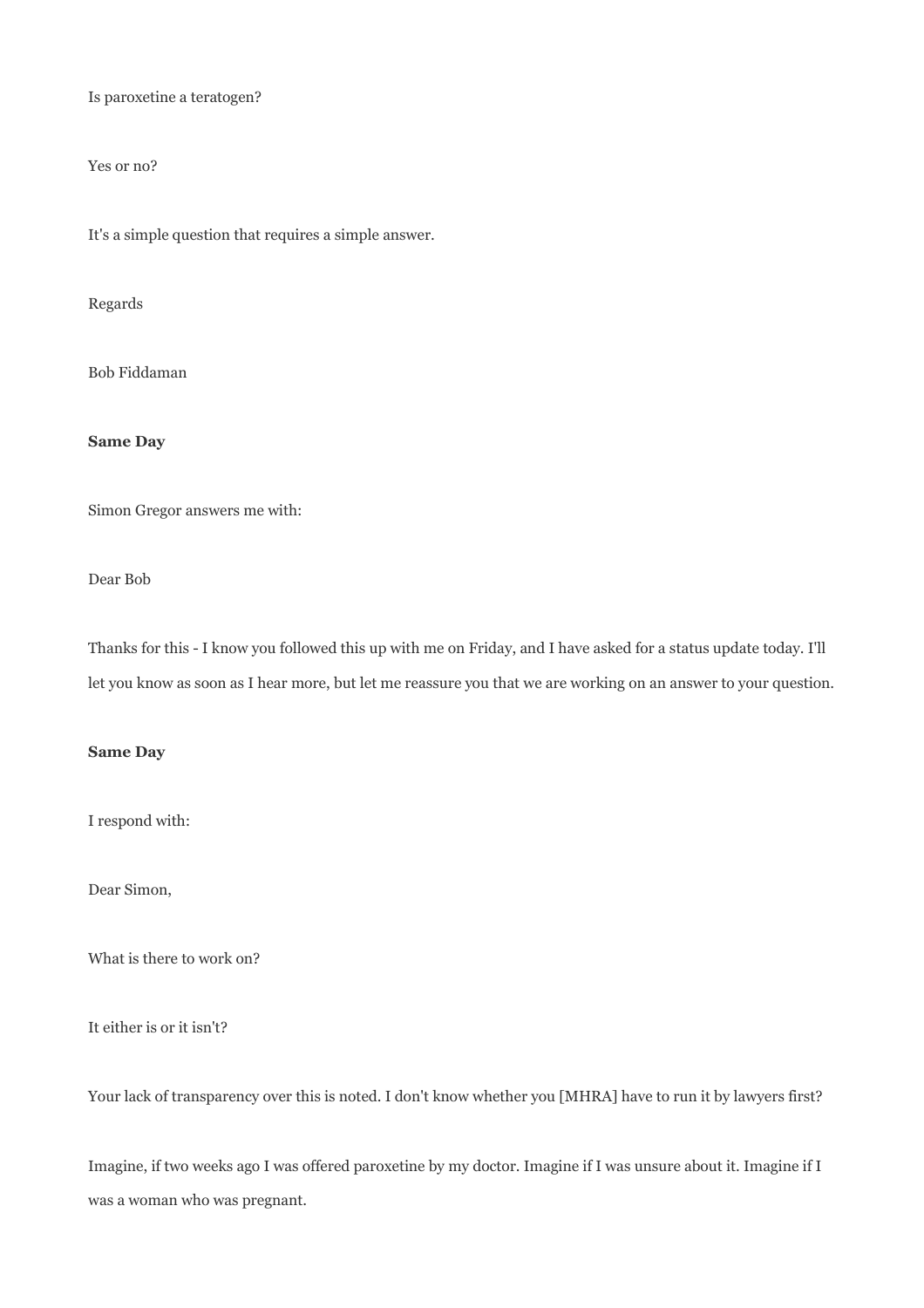Simon, with respect, this is just not good enough. The MHRA have not gave me an answer yet and as you will see from my article nor have GSK or other 'bodies' I asked.

I'm glad I am not a woman who is pregnant.

I am off out for a walk now.

This is poor performance on MHRA's part Simon, very poor.

### **Same Day:**

There seems to be some confusion regarding emails sent to and from Simon, he writes:

Dear Bob

I am catching up on emails, and apologies as I don't think I am answering them in the order you sent them.

Re the paroxetine/teratogen question, I emailed you this morning and had asked for a status update. A response is in hand and we aim to have it with you in the next few days.

Re warnings on paroxetine in pregnancy, I have a colleague researching this and again will come back to you as soon as I can.

### **17th November, 2009**

I write to both Kent Woods and Simon Gregor with regard to an answer I had received from GlaxoSmithKline, same question, Is Seroxat a teratogen?

### **18th November, 2009**

I write the following to Simon Gregor: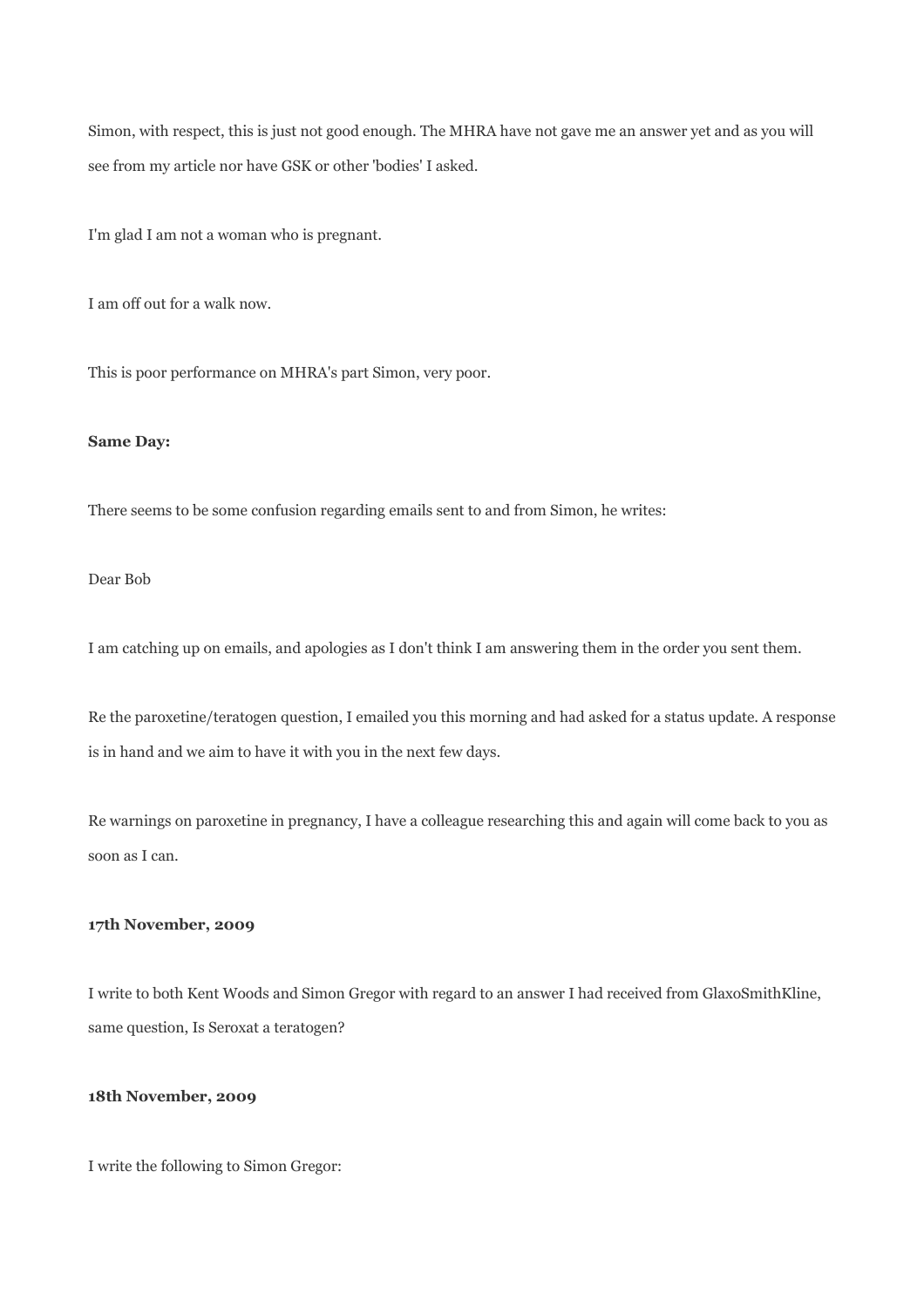Simon,

This is getting beyond a joke now. My request was not under the terms of the FOI Act. It was a simple question that required a yes or no answer.

I would like to know what the MHRA's position is regarding paroxetine and the teratogen link.

Is paroxetine a teratogen?

### **19th November, 2009**

Frustrated, disillusioned, I write the following to Simon, MHRA staff and other interested parties.

Dear Simon,

I think it's 14 days since I first asked the MHRA the question, Is paroxetine a teratogen?

If I have not had an answer by the end today then I shall reluctantly pull out of any further communication with you re: Patient and Public Engagement Strategy.

I will however still request information from the MHRA but will use the official FOI Act to do so.

One simple question that seems to have divided a wedge between all the hard work that has gone on to build bridges with myself and other patient advocates and the MHRA.

The question is not difficult, it requires a yes or no answer.

The reluctance of the MHRA to answer leaves me in no doubt that the whole system of adverse drug reporting is a total sham and that the MHRA are NOT doing enough to protect the public from harmful drugs.

No answer by the end of the working day and I shall request it under the FOI terms.

### Regards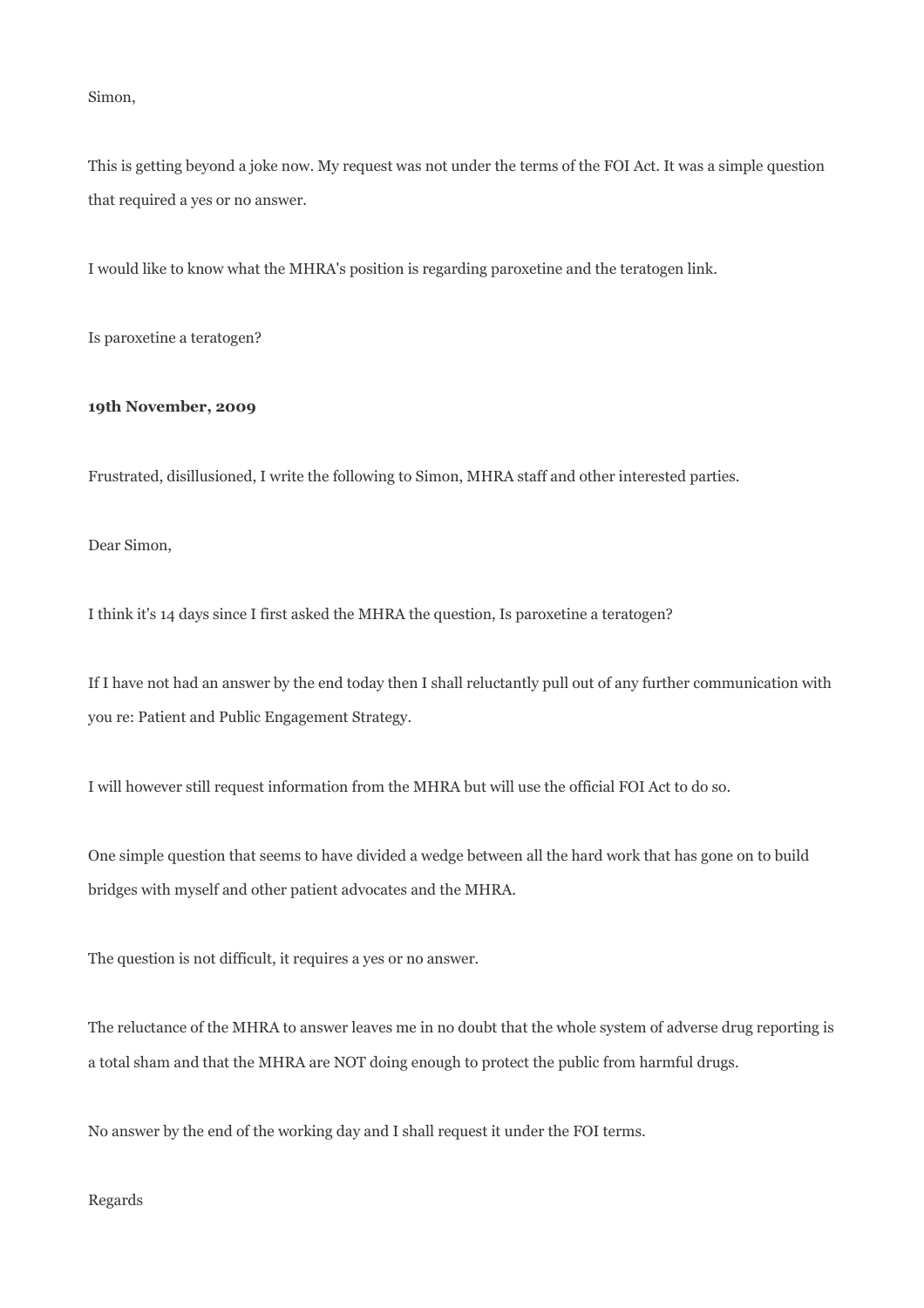### Bob Fiddaman

\*\*A number of interested [and maybe not so interested] parties have been copied in on this email.

### **Same Day**

I text Simon Gregor and tell him he has an email that I would very much like him to read. Simon texts me back and tells me he is out of the office and won't be able to access his email.

### **November 20th, 2009**

Simon Gregor responds to email I sent yesterday [19/11/09]

Dear Bob

Following our text exchange yesterday, this is just to confirm that I have now had an opportunity to read your email. I can assure you there is no reluctance on our part to answer, and I am sorry if it has seemed that way. A response is being worked on, but in fairness I doubt it will be a one word response - we generally try to provide some background and context to what we say, and that is what colleagues will be working on. When I last checked with colleagues, I was given to understand that the response would be ready about now, so I will ensure that it is sent to you as soon as it is.

### **Same Day**

I reply with:

Simon - is Seroxat an SSRi?

You know that I know the answer.

All I require is a simple yes or no answer to the teratogen question. I don't wish to be directed to such and such a link.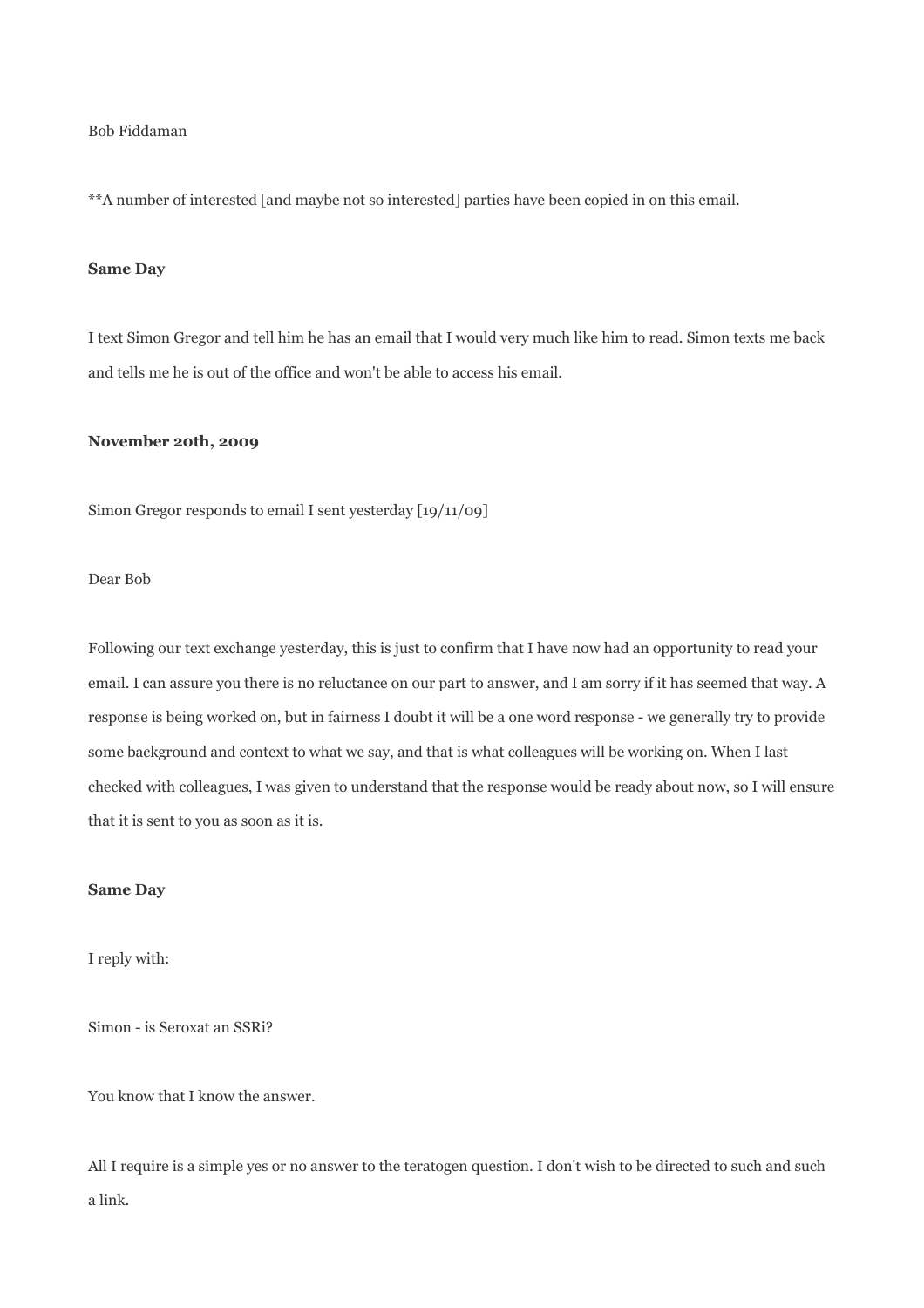Once you provide me with an answer, I will forward you documents.

Meantime, read this - [Is Seroxat a teratogen. GSK: "discuss your concerns](http://fiddaman.blogspot.com/2009/11/is-seroxat-teratogen-gsk-discuss-your.html) with your doctor"

GlaxoSmithKline are, like you, also giving me the runaround regarding this issue.

I am not an idiot Simon and I don't wish to be treated like one.

You have til 6pm today

### **Later that day**

Finally, the MHRA respond.

That response will be uploaded to this blog later.

Fid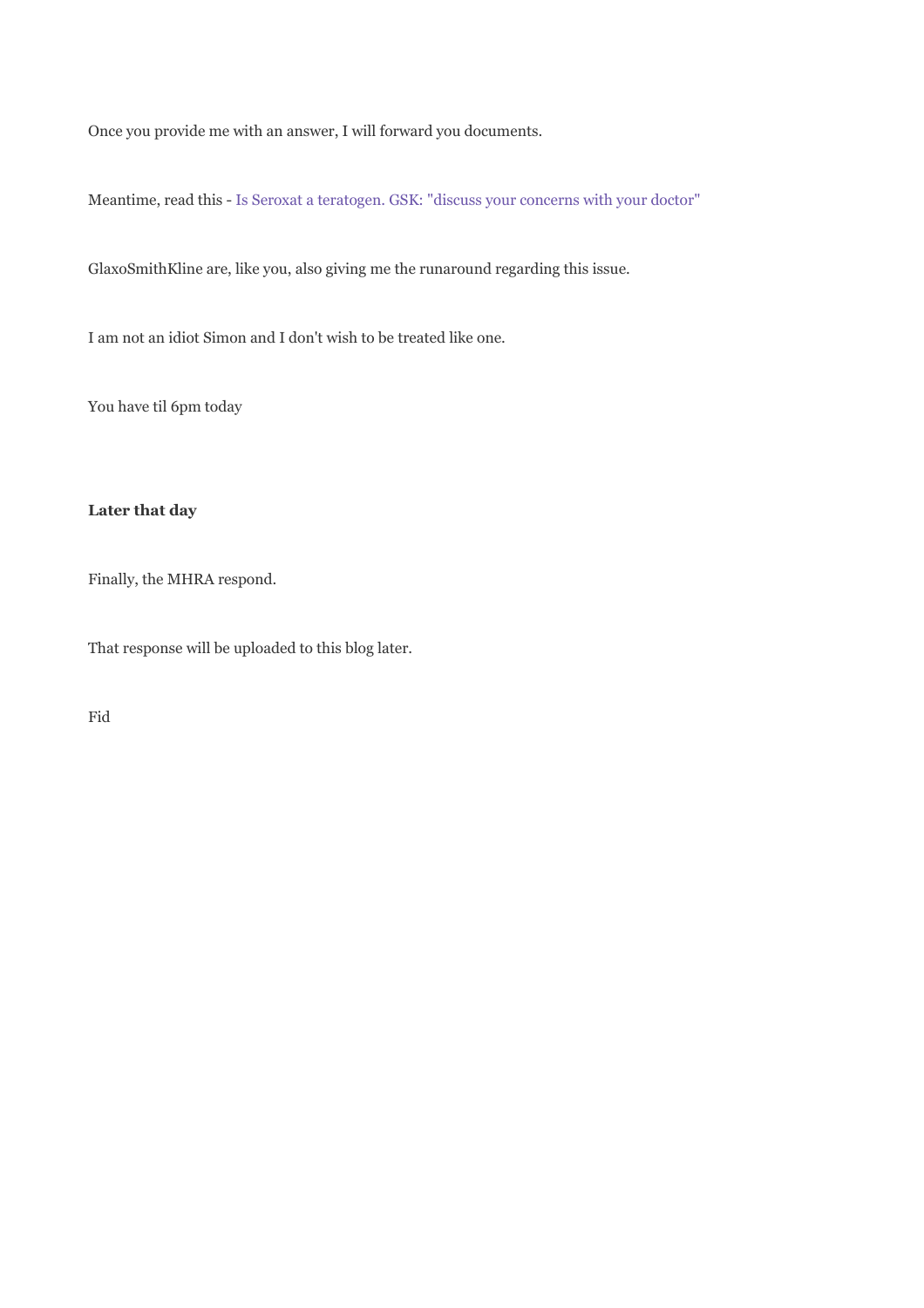### SUNDAY, NOVEMBER 22, 2009

### [MHRA Response: Limp-Wristed and Cowardly](http://fiddaman.blogspot.com/2009/11/mhra-response-limp-wristed-and-cowardly.html)



Image: thejabberwock.org

So here is the response the MHRA gave me.

I had asked them, Is paroxetine [Seroxat/Paxil] a teratogen?

The opening paragraph sets the tone for the three page answer!

*"The question "Is paroxetine a teratogen?" is not as straight forward as it may appear."*

Not straight forward because it would appear that they [MHRA] don't want it to be that way!

The answer came via email and in a word document. Upon opening the attachment I was greeted with the MHRA logo with the tag line "Safeguarding Public Health"

I am reminded of a couple of lines from the movie Jaws here.

Briefly:

Martin Brody is the new police chief of Amity, an island resort town somewhere in New England. He has a wife named Ellen, and two sons named Michael and Sean. On a Summer morning, Brody is called to the beach, where the mangled body of Summer vacationer Chrissie Watkins has washed ashore. The medical examiner tells Brody that it could have been a shark that killed Watkins. Mayor Larry Vaughn, who is desperate to not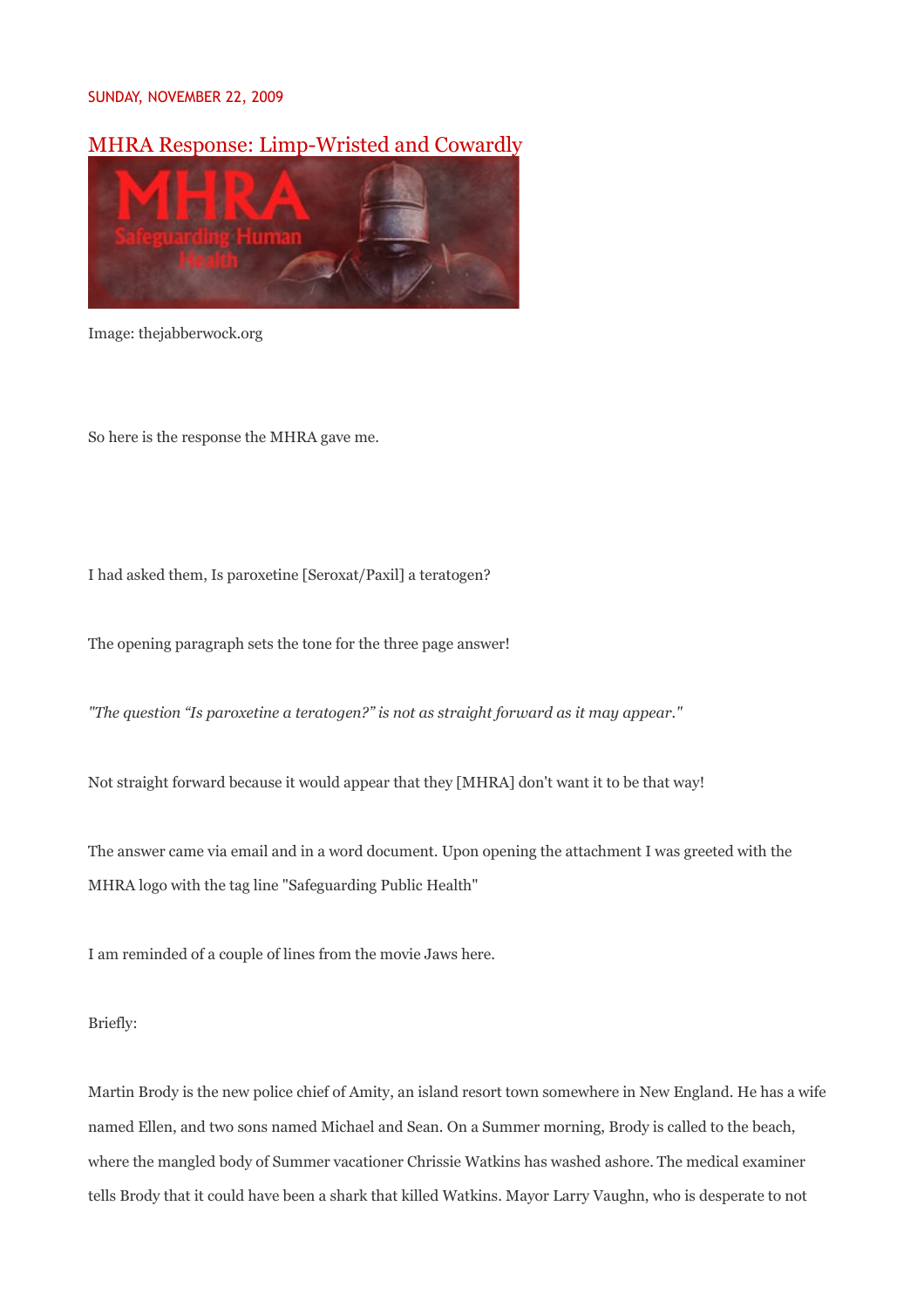lose the money that will be brought in by 4th of July tourists, wants Brody to say Watkins's death was caused by a motorboat propeller instead of a shark, because the thought of a shark in Amity's waters would drive tourists away from Amity. It looks like Vaughn is a mayor who puts money ahead of people's lives. [\[IMDB\]](http://www.imdb.com/title/tt0073195/plotsummary)

Scene One:

Chief Brody is approached by the mother of a child that was killed in the waters of Amity

**Mrs. Kintner:** Chief Brody? **Brody**: Yes? [Mrs. Kintner slaps Brody and sobs]

**Mrs. Kintner:** I just found out, that a girl got killed here last week, and you knew it! You knew there was a shark out there! You knew it was dangerous! But you let people go swimming anyway? You knew all those things! But still my boy is dead now. And there's nothing you can do about it. My boy is dead. I wanted you to know that.

[Mrs. Kintner walks away]

Scene Two:

**Mayor Vaughn:** Martin, it's all psychological. You yell barracuda, everybody says, "Huh? What?" You yell shark, we've got a panic on our hands on the Fourth of July.

Scene Three:

**Mayor Vaughn:** I don't think either of one you are familiar with our problems.

**Hooper:** I think that I am familiar with the fact that you are going to ignore this particular problem until it swims up and BITES YOU ON THE **ASS!**

Here is the limp-wristed response from the MHRA:

*Mr B Fiddaman*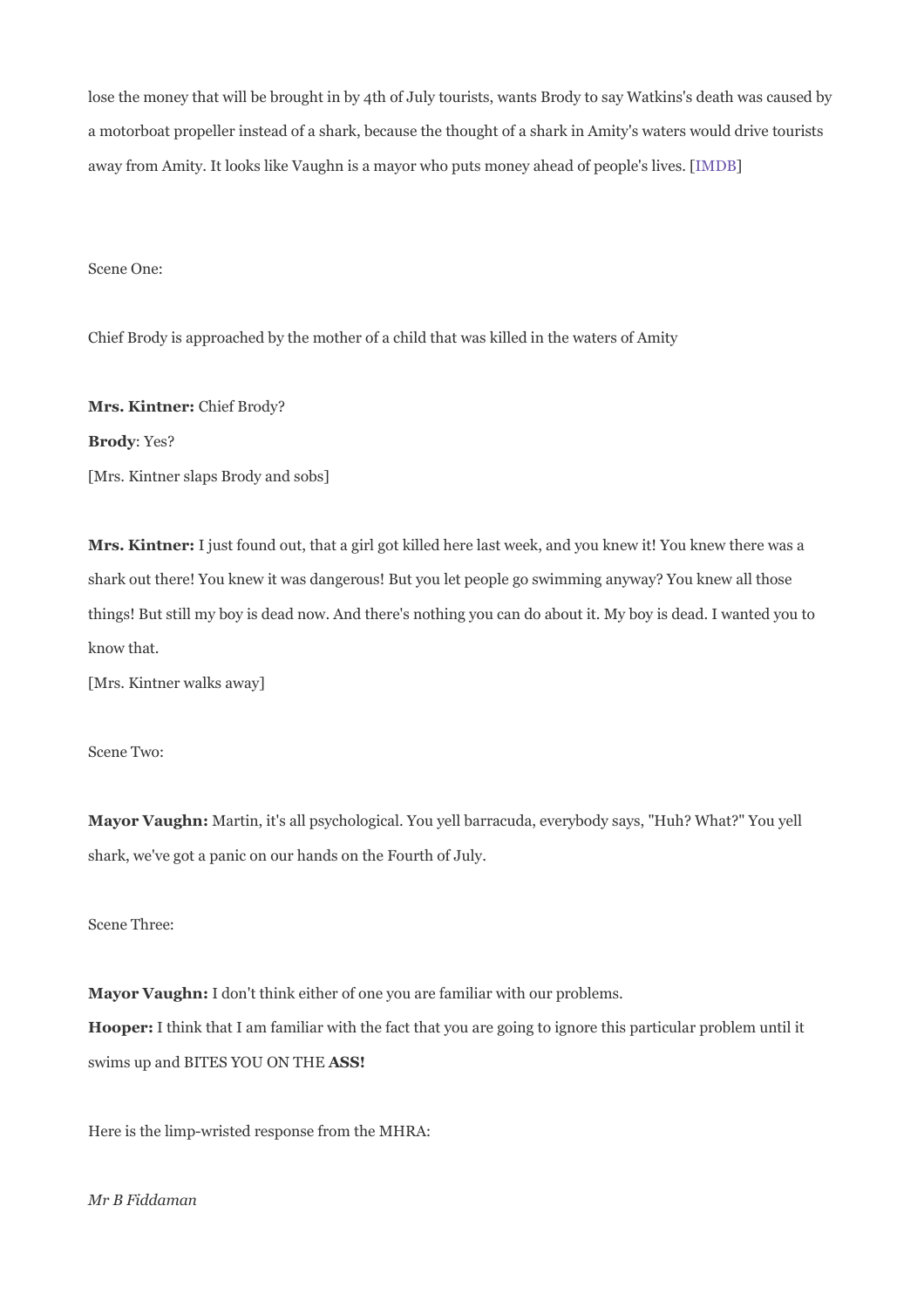*Via email*

*20 November 2009*

*Dear Mr Fiddaman*

*The question "Is paroxetine a teratogen?" is not as straight forward as it may appear.*

*All medicines are subject to a battery of non-clinical tests which are conducted with the aim of assessing any direct or indirect effect of the medicinal product on reproduction. These tests are defined within European guidelines and are applied to all medicines.*

*These animal reproductive studies did not indicate a direct teratogenic effect for paroxetine prior to licensing. However, the absence of an effect in these animal models does not guarantee an absence of risk in humans.*

*Human pregnancy exposure data always supersedes the animal data if evidence comes to light that the drug may have negative effects on human reproduction in human clinical trials or during the post marketing period. This is one of the reasons that medicines are monitored continuously while they are used in clinical practice and the Yellow Card scheme is a valuable tool in this assessment process.*

*From the available data it is possible to conclude only that paroxetine was not proven to be a teratogen in two animal species studied at the time of licensing but that post marketing epidemiological studies have suggested there is an increased risk of congenital malformations, particularly cardiovascular, in babies born to women taking paroxetine in the first trimester of pregnancy. The latter observation does not prove paroxetine is a direct teratogen by definition or standard toxicological evaluation.*

*Regulatory action is rarely taken based on one case of an adverse event for many reasons but most importantly because there is a background prevalence of all adverse events, including congenital malformations. Congenital cardiac defects are common congenital malformations in the general population with a background prevalence of approximately 7 per 1000 births. Based on an individual case it is not possible to attribute the occurrence of a heart defect to medication exposure.*

*Information about the use of Seroxat in pregnancy has been communicated in a timely manner to prescribers*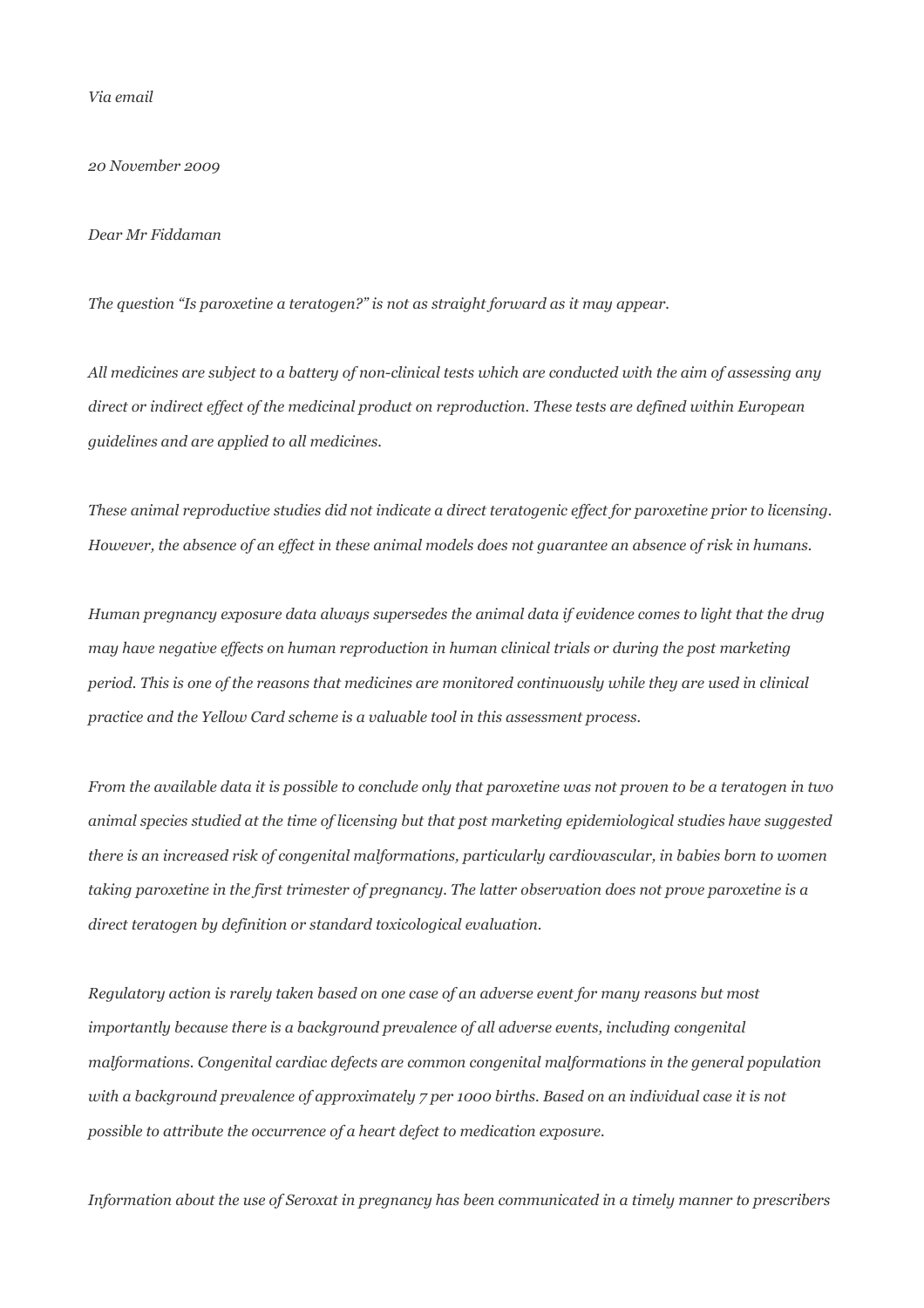*and patients in the UK via updates on the MHRA website, revisions to the Seroxat Summary of Product Characteristics (SPC) and Patient Information Leaflet (PIL) and via a Dear Healthcare Professional communication issued by the Commission on Human Medicines (CHM) and MHRA.*

*In December 2005, the MHRA issued communications to patients and healthcare professionals in light of new data from Denmark, Sweden and the US representing a potential signal of an increased risk of congenital malformations following maternal use of paroxetine in the first trimester.*

*All available data was actively investigated by the CHM and the MHRA and, following detailed investigations and discussions within Europe, advice was issued that in women taking paroxetine in the first trimester the risk of birth defects in the newborn may increase from 3% to around 4% for all congenital malformations and from 1% to around 2% for congenital heart malformations.*

*Therefore, if real, any increased risk is small and needs to be considered in the context of the potentially greater risk to the foetus that may result from the mother's depression remaining untreated.*

*All the documents related to the safety of Seroxat in pregnancy can be found at [\[link\]](http://www.mhra.gov.uk/Safetyinformation/Safetywarningsalertsandrecalls/Safetywarnin gsandmessagesformedicines/CON2022698.)*

*Subsequent to the action take in 2005, the MHRA continued to keep the issue of the safety of use of Seroxat in pregnancy under close review and there was further discussion at a European level. An updated analysis of available data was assessed in the European Union in February 2009. The full details of the metaanalysis are published at [www.gsk.com/media/paroxetine\\_pregnancy.htm](http://www.gsk.com/media/paroxetine_pregnancy.htm)*

*In response to the assessment of this updated analysis, the Seroxat SPC was further updated. The current Seroxat SPC contains the following text in section 4.6 (Pregnancy and Lactation) of the SPC available at [www.emc.medicines.org.uk](http://www.emc.medicines.org.uk/)*

*The issue of the safety of use of Seroxat in pregnancy is and will continue to be a priority for the MHRA and we are closely monitoring and evaluating all new data as it comes to light in co-operation with other European authorities. When new data changes the current regulatory position please be assured we will take every action necessary to communicate the information and protect public health.*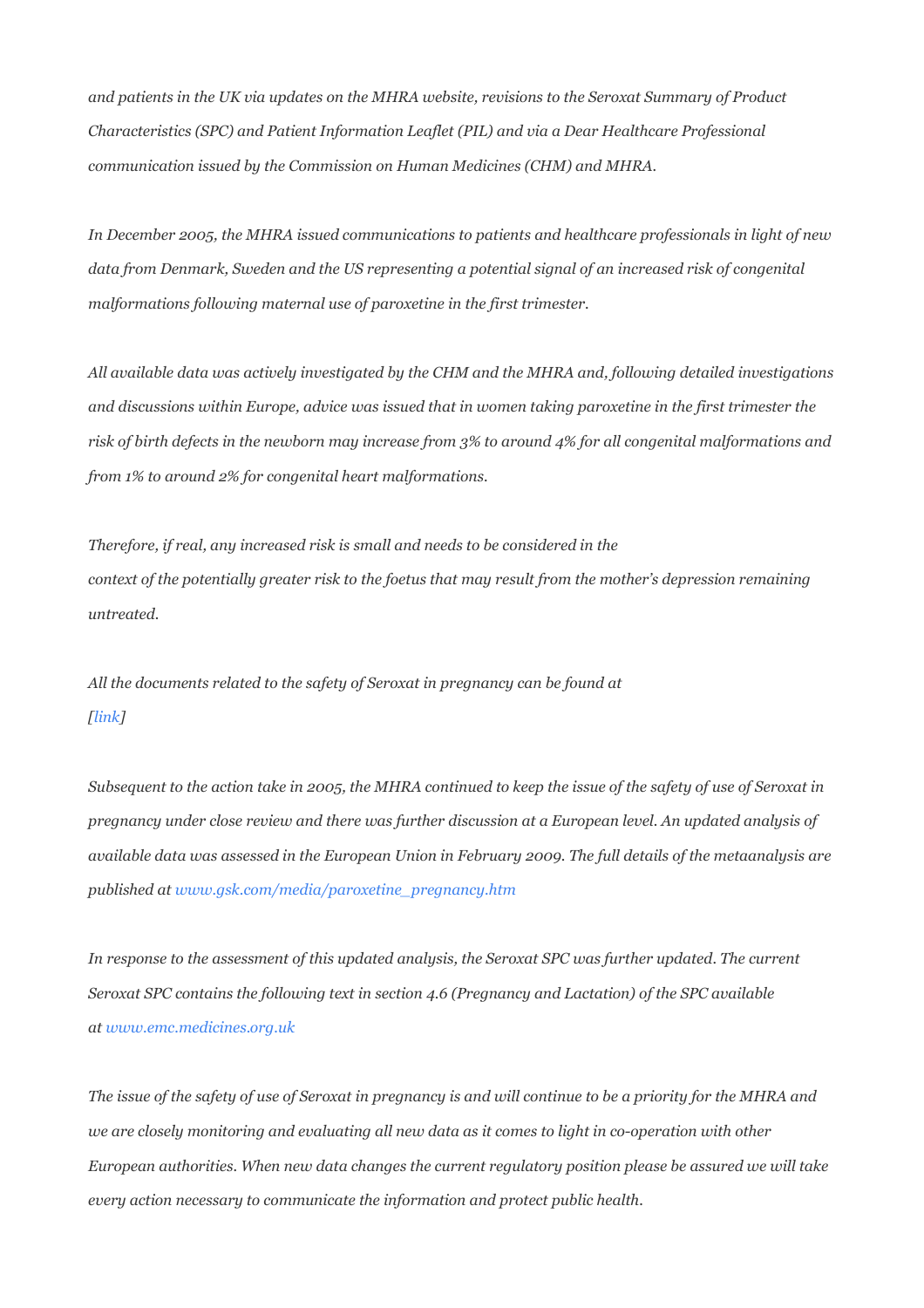*The UK has no current evidence to suggest that the MAH of paroxetine suppressed information about the safety of use of paroxetine during pregnancy. In the meta analysis, all requested information was provided to our knowledge.*

*It is unclear on what basis further investigation of GSK would be made and what the investigation would add to the extensive legal review of the MAH's procedure in relation to providing data.*

*I hope this answers your concerns on this issue*.

Yours sincerely **Dr Julie Williams** Acting Group Manager Pharmacovigilance Risk Management Group

**Coming Soon: Why I no longer wish to have my name associated with the MHRA.**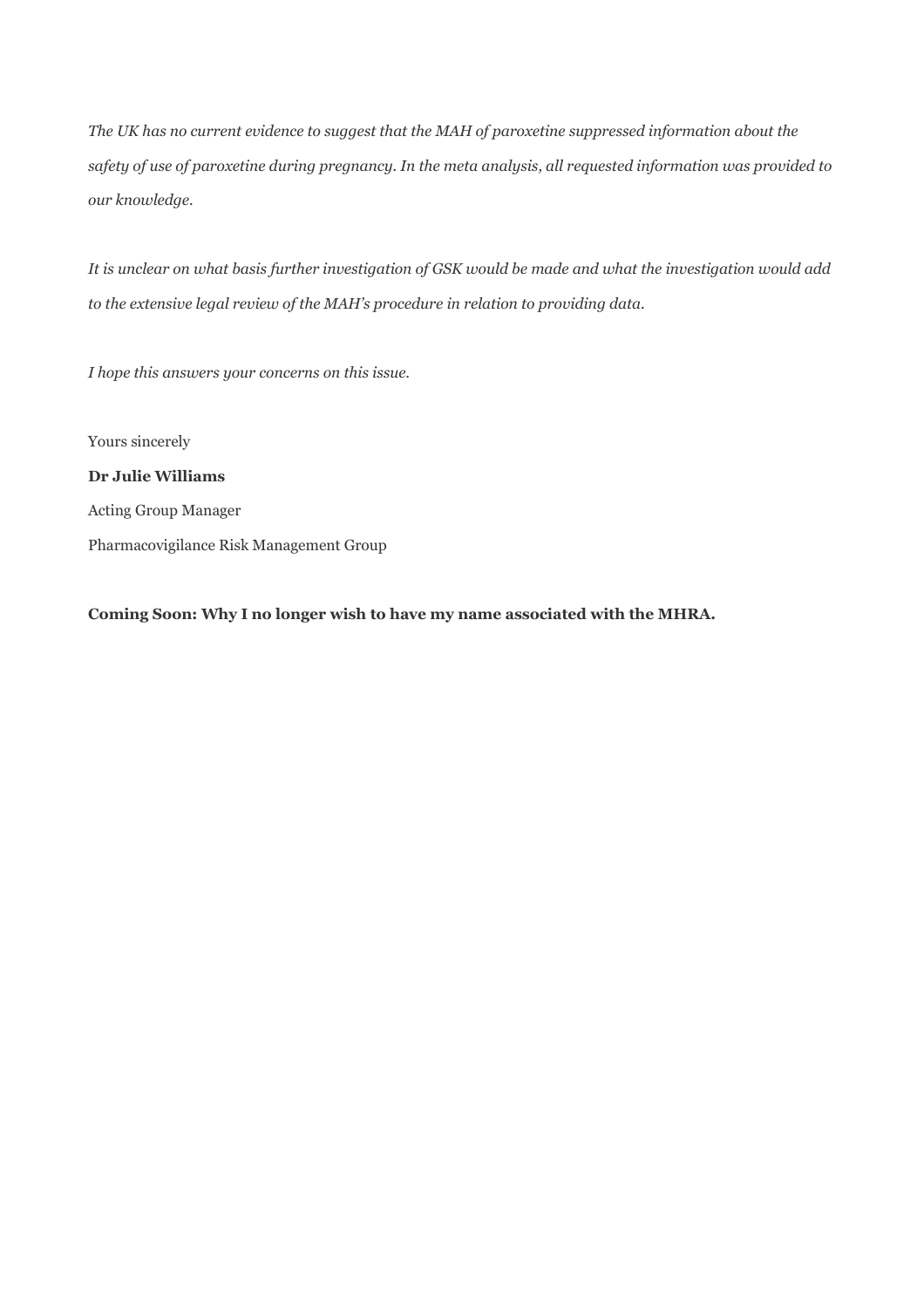### MONDAY, NOVEMBER 23, 2009

### [SEVERING TIES WITH THE MHRA](http://fiddaman.blogspot.com/2009/11/severing-ties-with-mhra.html)



It seems uncanny that the first ever post on this blog, back in 2006, was to [highlight the failings](http://fiddaman.blogspot.com/2006_04_07_archive.html) of the MHRA. Over three years has passed since that first post, 3 years, 7 months, and 16 days, 1,326 days, to be exact.

I was quite shocked when I worked this out. I've been writing for that length of time about something I am passionate about. I don't get paid for what I write, quite a lot of man hours put in for voluntary work one would think.

During these 3 years, 7 months, and 16 days the MHRA have investigated the safety and efficacy of Seroxat and other SSRis/SNRi's. Each time, they have concluded, that the benefits outweigh the risks.

On the 6th March 2008, the MHRA issued a press release, ['GSK investigation concludes'](http://www.mhra.gov.uk/home/idcplg?IdcService=GET_FILE&dDocName=CON014162&RevisionSelectionMethod=LatestReleased)

Part of that statement reads:

*The MHRA has concluded its four year investigation into Glaxosmithkline and its antidepressant drug Seroxat. The investigation focused on whether GSK had failed to inform the MHRA of information it had on the safety of Seroxat in under 18's in a timely manner.*

*The investigation was undertaken with a view to a potential criminal prosecution for breach of drug safety legislation. It was the largest investigation of its kind in the UK, and included the scrutiny of over 1 million pages of evidence.*

*The decision taken by Government Prosecutors, based on the investigation findings and legal advice, is that there is no realistic prospect of a conviction in this case, and that the case should not proceed to criminal*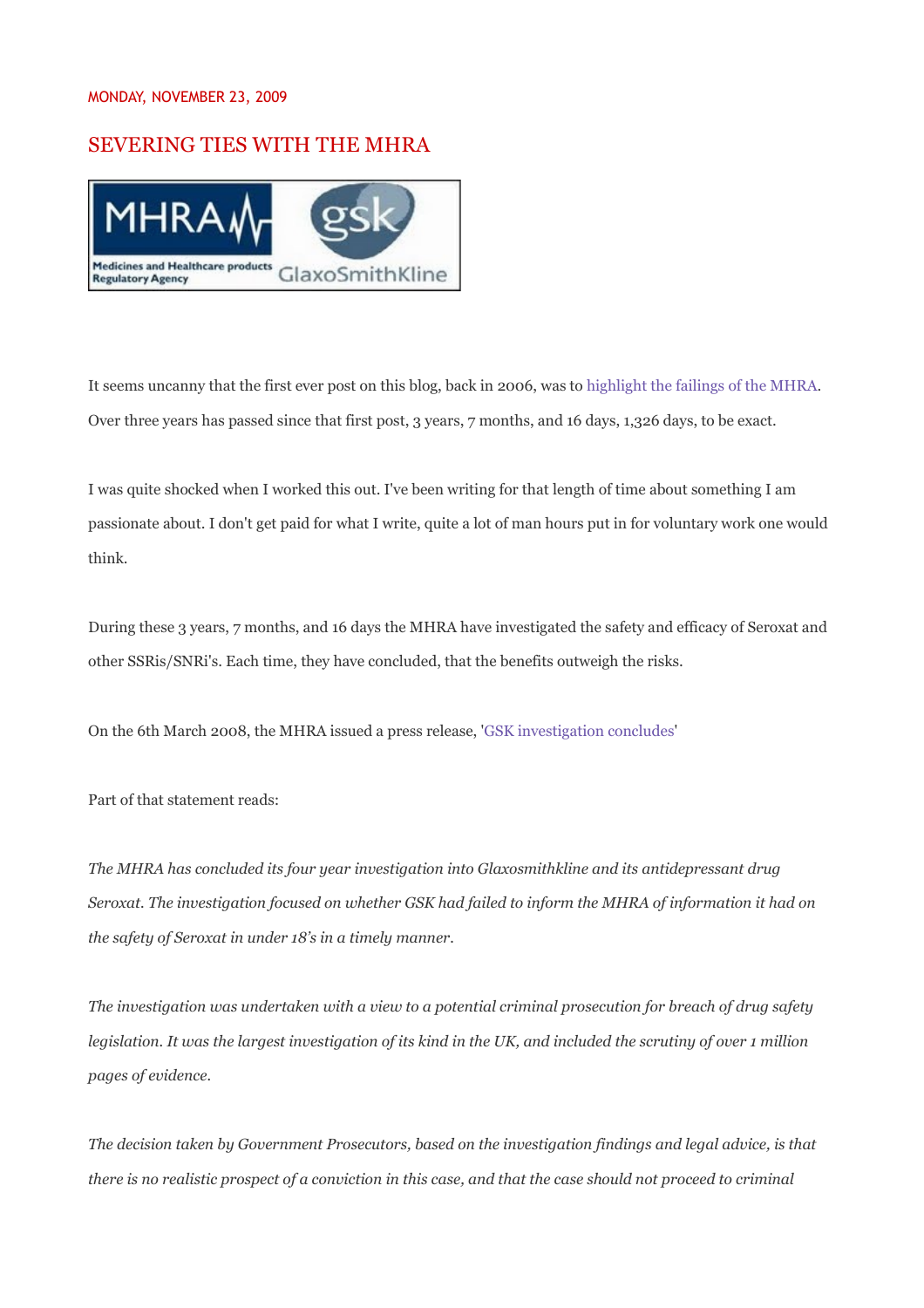*prosecution.*

It continued with:

*Professor Kent Woods, MHRA Chief Executive, said: "I remain concerned that GSK could and should have reported this information earlier than they did. All companies have a responsibility to patients, and should report any adverse data signals to us as soon asthey discover them. This investigation has revealed important weaknesses in the drug safety legislation in force at the time.*

It is interesting to note that the deflection away from the behaviour of GlaxoSmithKline is directed toward the drug safety legislation in place at that time.

It is also interesting to note that in the four paragraph press release the MHRA choose not to chastise GlaxoSmithKline.

I, along with others, was never happy with the way this investigation was handled and, as with others, I made my feelings clear on this blog and in various other forms of communication with the MHRA. It was, however, something that I and others had anticipated.

The one chance at a criminal prosecution being brought against GlaxoSmithKline, scuppered by an antiquated drug safety legislation. To put it into layman's terms, The MHRA and GlaxoSmithKline had squared up for a fight in the ring. GlaxoSmithKline won on points. There was to be no re-match.

The response [from GSK](http://www.mhra.gov.uk/home/idcplg?IdcService=GET_FILE&dDocName=CON014844&RevisionSelectionMethod=LatestReleased) into the MHRA's conclusion of this 4 year investigation was more like a 'thank you' note if one reads between the lines. It smacked of smugness and a severe lack of conscience.

Both the MHRA and GlaxoSmithKline rode the storm that ensued, "Today's newspaper is tomorrow's fish and chip paper."

Fortunately, the Paxil 329 studies, into which much of the investigation focussed, is [available online.](http://www.healthyskepticism.org/documents/PaxilStudy329.php) Only a fool or pharmaceutical whore would draw to the conclusions that GlaxoSmithKline did nothing wrong.

Jump forward to the year 2009. GlaxoSmithKline under investigation again, not a criminal prosecution but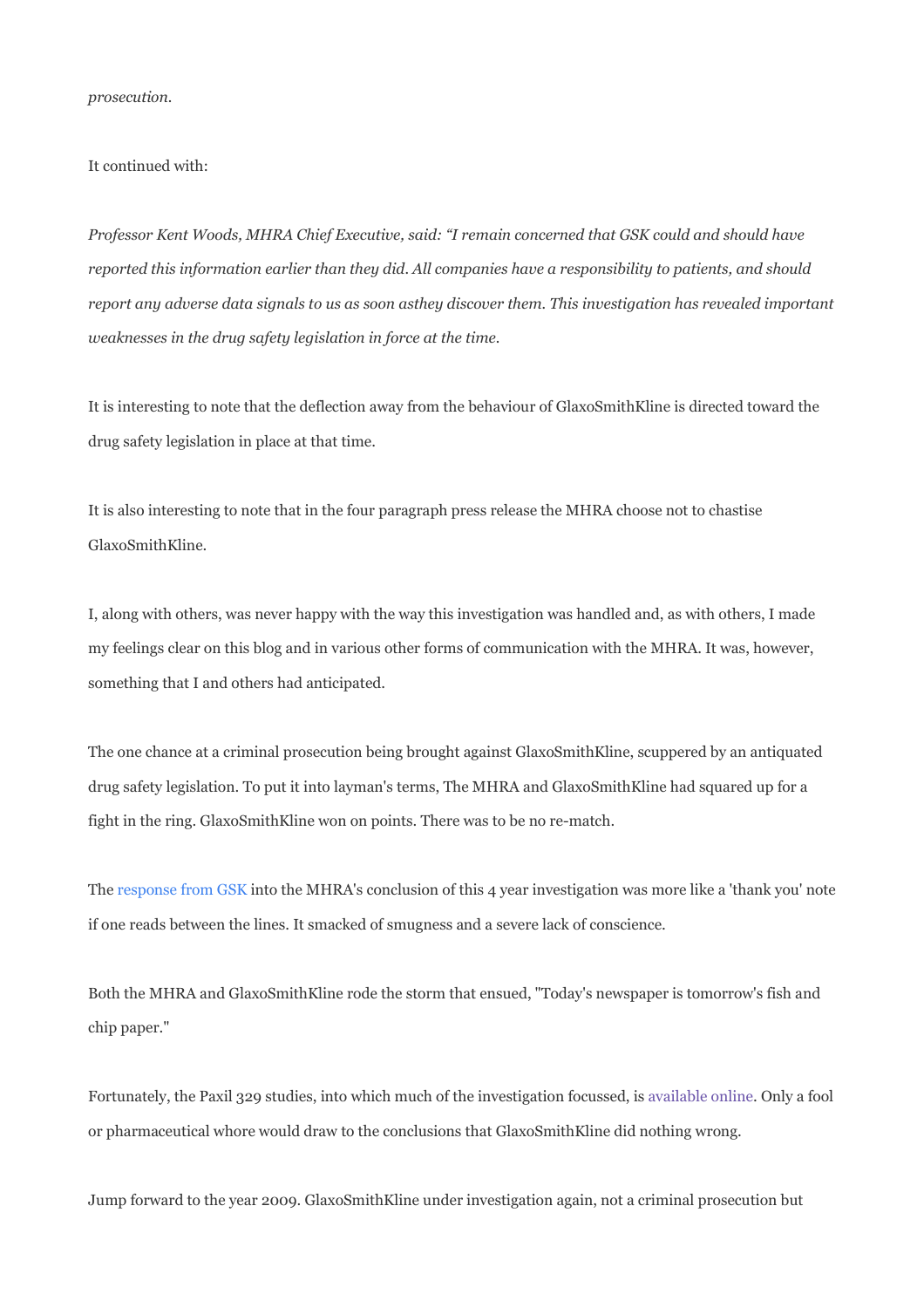nonetheless one of vital importance of drug safety and one which the MHRA really needed to keep close tabs on.

3-year-old Lyam Kilker was born with serious heart defects. While pregnant, Kilker's mother took the antidepressant paroxetine [Seroxat/Paxil]. The Jury's decision in this case was that Seroxat/Paxil was the causation of Lyam Kilker being born with heart defects. In other words, Seroxat/Paxil was deemed responsible as the agent that disturbed the development of an embryo or fetus.

### A teratogen.

Apparently this one case is not enough for the MHRA to condemn Seroxat to the group of teratogen's. The jury's decision, it appears, is of no concern to the UK Medicine's regulator.

There are approximately a further 630 cases awaiting trial in the US, all claiming that Seroxat was the causation of children being born with heart defects similar to those that Lyam Kilker was born with.

Assuming these cases are heard and won, the MHRA would then have an abundance of evidence at their disposal.

GlaxoSmithKline were ordered to pay the Kilker family \$2.5 million, they have appealed against the decision. Further trauma for the Kilker family lays ahead.

The case files from the Kilker trial are [available online.](http://fiddaman.blogspot.com/2009/10/kilker-v-claxosmithkline-all-documents.html) Depositions, cross-examinations, expert withness reports and even a testimony of an ex GlaxoSmithKline Executive all point to the evidence that Seroxat is indeed a clear teratogen.

A new document that was used in the Kilker case was recently handed to me. It's pretty damning for GlaxoSmithKline and also for the MHRA's stance on whether or not Seroxat is a teratogen. [As far as I can ascertain, the MHRA are unsure whether it is or not!]

[Plaintiffs Exhibit 5036](http://www.fileden.com/files/2008/5/6/1899375/2009 Yale Teratogens.PDF) in the Kilker trial was a study [Buhimschi & Weiner Medications in Pregnancy and Lactation]

Table 2 from the study lists 'Commonly Prescribed Teratogenic Drugs.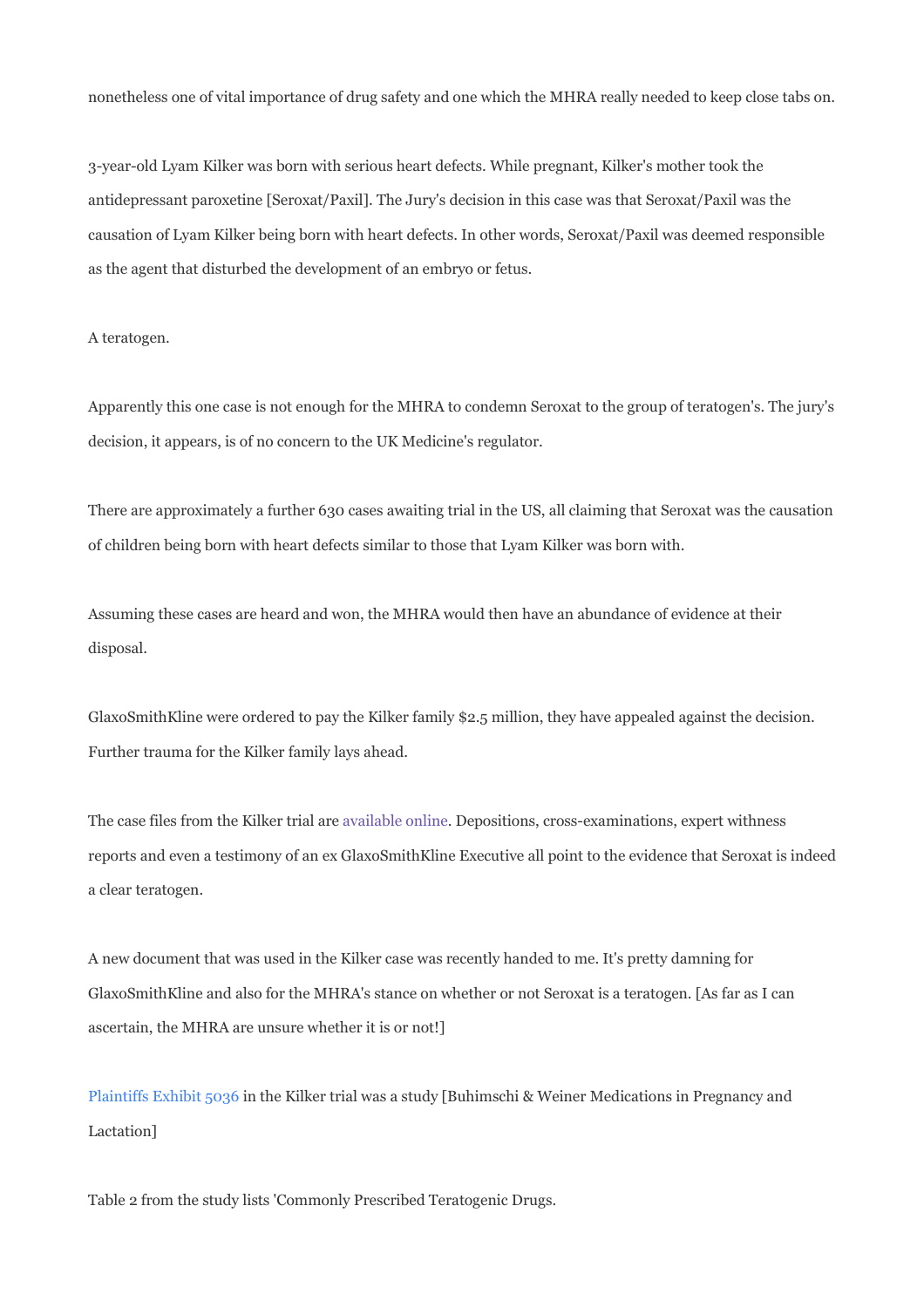Next to 'Antidepressants' you will find GlaxoSmithKline's drug, paroxetine, known to you and I as Seroxat.

| Table 2. Commonly Prescribed Teratogenic<br>Drugs <sup>*</sup>                     |                                                              |
|------------------------------------------------------------------------------------|--------------------------------------------------------------|
| Drug                                                                               | <b>FDA</b><br>Classification <sup>+</sup>                    |
| Agents acting on renin-angiotensin<br>system (captopril, lisinopril,<br>enalapril) | C (first trimester)<br>D (second and<br>third<br>trimesters) |
| Antidepressants (paroxetine)                                                       | D                                                            |
| Antiepileptic drugs (valproic acid,<br>carbamazepine, phenytoin)                   | D                                                            |
| Anxiolytics (diazepam)                                                             | D                                                            |
| Alkylating agents (cyclophosphamide)                                               | D                                                            |
| Androgens (danazol)                                                                | х                                                            |
| Antimetabolites (methotrexate)                                                     | D, X                                                         |
| Carbimazole                                                                        | D                                                            |
| Coumarin derivatives (warfarin)                                                    | х                                                            |
| Estrogens (diethylstilbestrol)                                                     | х                                                            |
| Fluconazole                                                                        | с                                                            |
| Lithium                                                                            | D                                                            |
| Misoprostol                                                                        | x                                                            |
| Oral contraceptives                                                                | x                                                            |
| Penicillamine                                                                      | D                                                            |
| Retinoids (isotretinoin)                                                           | х                                                            |
| Radioactive iodine (sodium iodide-<br>128)                                         | х                                                            |
| Thalidomide                                                                        | х                                                            |

The American equivalent of the MHRA, the FDA, have a class system for their drugs. Paroxetine falls under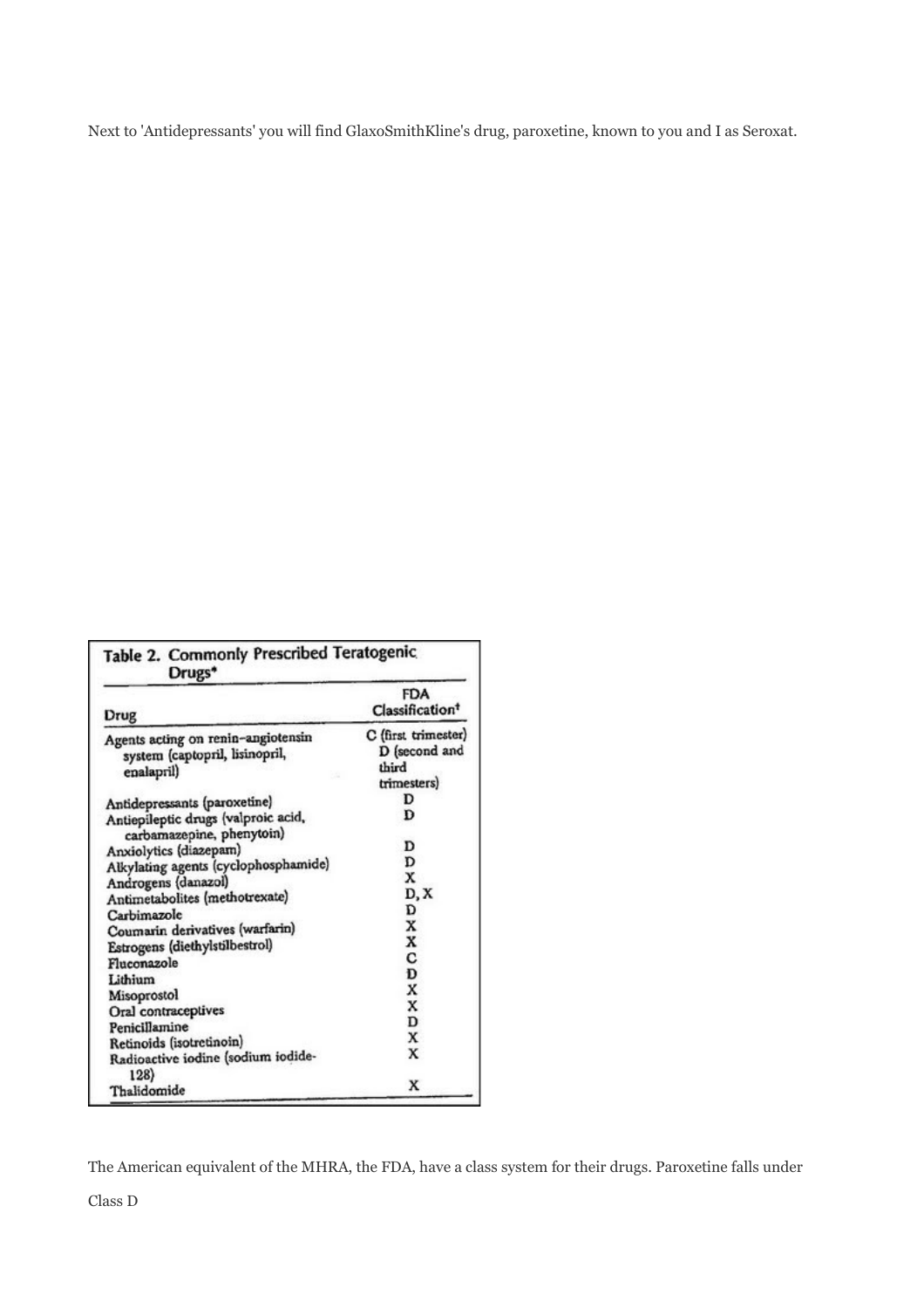Here is what the FDA has to say about Class D drugs:

**"Clear evidence of risk in humans"**

They add

**"Studies, adequate well-controlled or observational, in pregnant women have demonstrated a risk to the fetus"**

Strangely, the FDA, like the MHRA, add:

*"However, the benefits of therapy may outweigh the potential risk"*

Nonetheless, proof that paroxetine is classed as a teratogenic, at least in the United States.

After I had received the MHRA's [limp-wristed response](http://fiddaman.blogspot.com/2009/11/mhra-response-limp-wristed-and-cowardly.html) to my 'Is Seroxat a teratogen' question', I sent them this study from Buhimschi & Weiner. I asked them if this conclusion was wrong? I'm not expecting a straight yes or no answer. In fact I'm not really expecting anything back that remotely interests me.

I don't want to waste my time and energy any more with the UK Medicine's regulator. It's obvious to me that they side... and will always side, with the pharmaceutical companies.

This end, I wrote my final thoughts to the MHRA yesterday.

It appears that advocates such as myself are not only fighting against the manufacturers of these drugs, we are also in 'the ring' with the Medicine's regulator's. Hardly a fair fight is it?

Here is the email.

Names from the CC list have been redacted with the exception of Julie Edgington. All will become apparent when you read the email.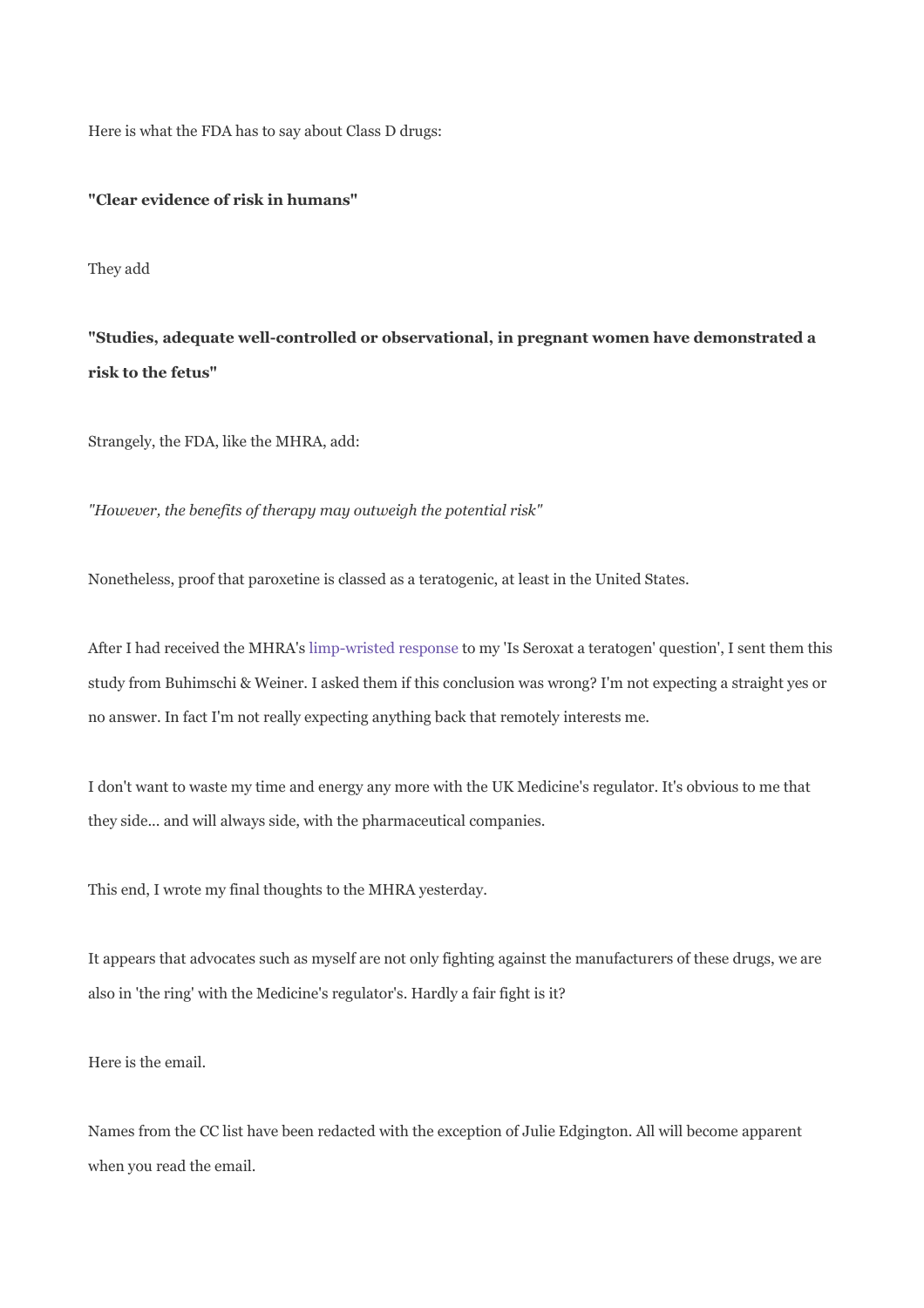----- Original Message ----- From: fiddaman To: Gregor, Simon Cc: REDACTED Sent: Sunday, November 22, 2009 8:11 PM Subject: MHRA - I am done!

Dear Simon Gregor, and other MHRA staff included in on this email; namely Kent Woods, Alasdair Breckenridge and Sarah Morgan.

You will note from the Cc list I have included some familiar faces, I think all but one of them will be familiar to you.

The 'give2manie' email address is an email that you have probably not come across before. It is the email address of Julie Edgington, an American. Her child, Manie, was born with transposition of the great arteries [TGA].

GA means the aorta and pulmonary arteries in the heart are switched. When a child is born with TGA there is very little oxygen in the blood. The aorta receives the oxygen-poor blood from the right ventricle, but it's carried back to the body without receiving more oxygen. The pulmonary artery receives the oxygen-rich blood from the left ventricle but carries it back to the lungs.

Manie's mother, Julie, took paroxetine whilst she was pregnant.

The reason behind this email and the reason I have included the familiar faces is because I want them all to know where I currently stand with the MHRA.

Your limp-wristed response to my question, Is Seroxat a teratogen, was really the straw that broke the camel's back. You have gone back to your old ways of fence sitting on life threatening issues.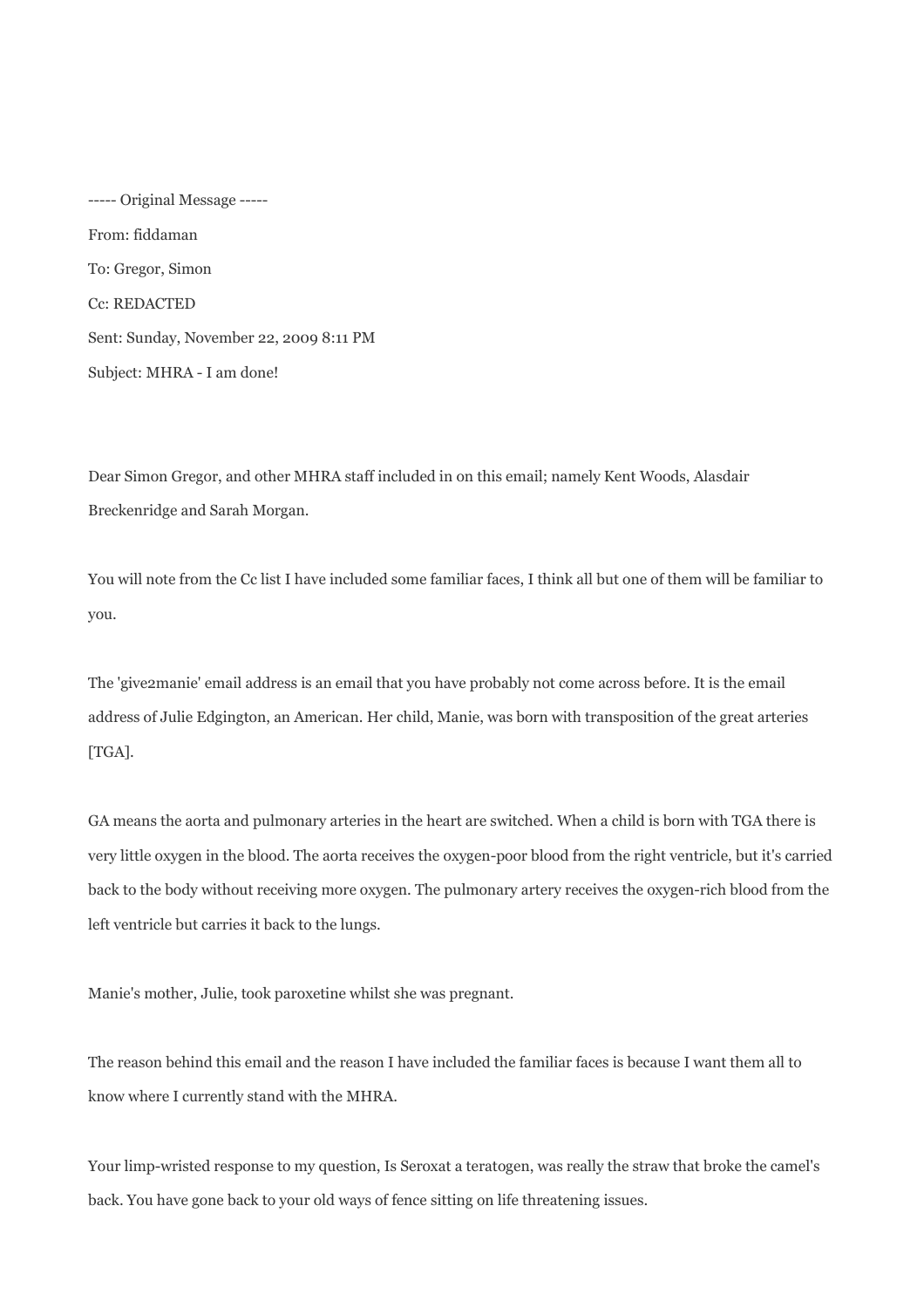Time and time again you are faced with evidence yet you refuse to acknowledge it. Seroxat IS a teratogen, you know it and so do I... and I imagine the others included on this email do too.

Over the past couple of years the MHRA have opened their doors to Seroxat campaigners, it was a nice gesture but I firmly believe it was merely a token one. Maybe you thought by opening your doors, the problem would simmer - *Keep your friends close, and your enemies closer.*

Simon, you have picked my brains over the past year or so with regard to your yellow card system, a system that is troubled, outdated and, dare I say it, about as useful as a chocolate teapot.

You are very good at what you do Simon, I bear you no malice.

Moving on to your CEO, Kent Woods. Charming man, well he was for the hour meeting I had with him. Since then he has failed to answer any of my emails. Whether he thinks I'm some ruffian from a council estate should not alter the fact that I have some serious complaints that need answering.

He has had plenty of opportunities to correspond with me but has chosen not to. The *'Kent gets hundreds of emails a day'* excuse does not wash with me. Even if he did, does he ignore them all or does he just choose to answer the one's he thinks are important?

Alasdair Breckenridge is big enough to proclaim on national TV that there is nothing wrong with Seroxat, and so I gather at various dinner functions he has attended. Remind me of his role again at the MHRA?

Your recent response regarding the teratogen issue was expected. It was a classic cover your ass answer - in fact I shouldn't really use the word 'answer' as you never actually answered the question did you? [For those included on the email who never saw the answer, it can be found here: [MHRA Response: Limp-Wristed and](http://fiddaman.blogspot.com/2009/11/mhra-response-limp-wristed-and-cowardly.html) **[Cowardly](http://fiddaman.blogspot.com/2009/11/mhra-response-limp-wristed-and-cowardly.html)** 

The timeline leading up to the MHRA's answercan be read here:

[Is Seroxat a Teratogen? : All in 15 Days](http://fiddaman.blogspot.com/2009/11/is-seroxat-teratogen-all-in-16-days.html) work

As you are well aware GlaxoSmithKline were just found guilty by a Jury in the United States. Paxil [Seroxat] was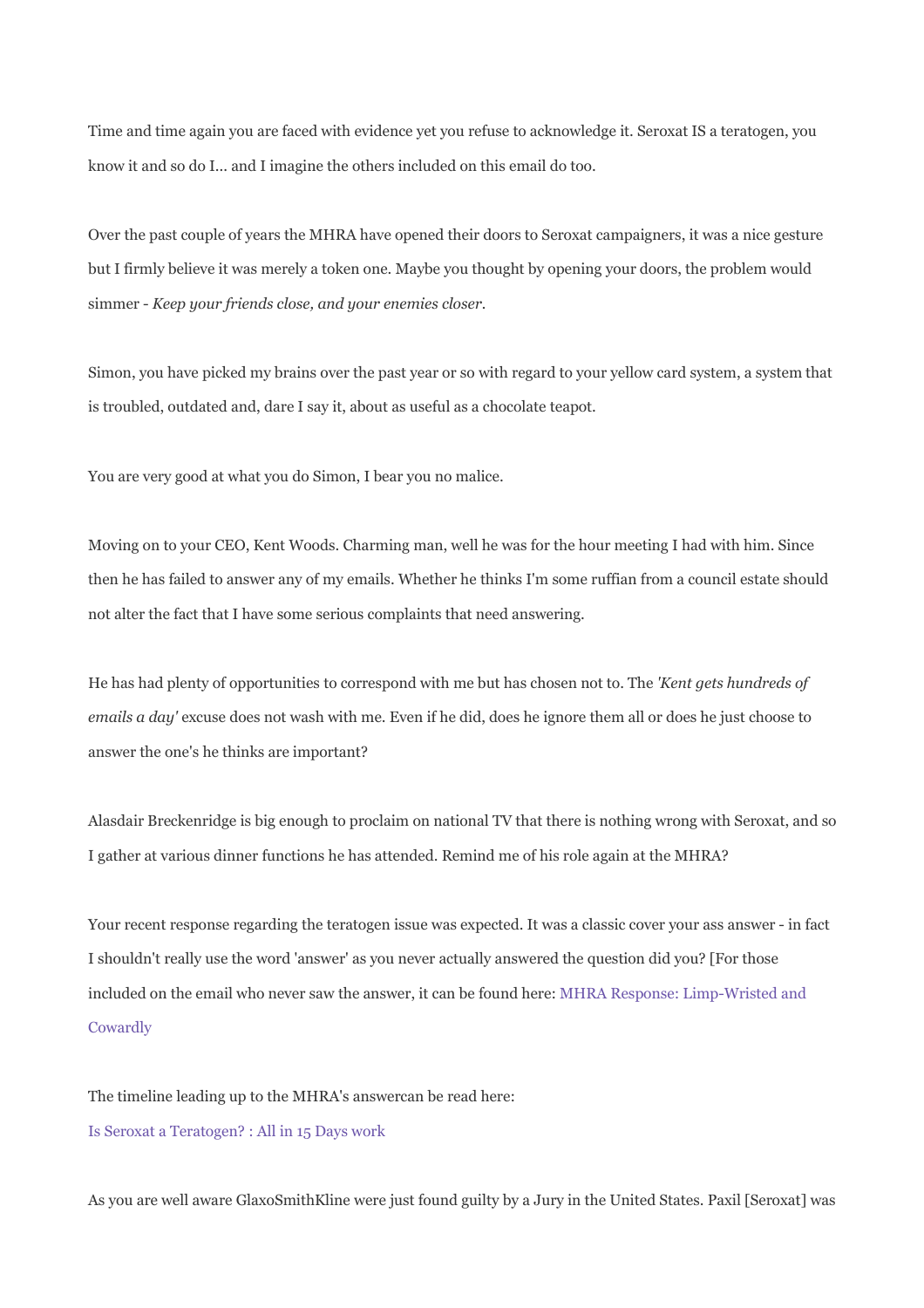found to be the cause of the heart defects Lyam Kilker was born with. If a jury can find that Seroxat caused heart defects in a child then I have to ask myself why regulator's can't. Your Chairman being a former employee of GlaxoSmithKline does not really help matters nor does your Head of Licensing, Ian Hudson, another former employee of Glaxo.

You are not protecting the public with regard to Seroxat and other SSRi's. Your stubborness is staggering. You choose to protect GlaxoSmithKline and anyone who sides with them, is, in my opinion woefully misguided and/or corrupt.

Seroxat IS a teratogen, I should not have to send you the evidence - you should already have it, you are a regulator after all.

I have decided to call it a day with the MHRA. There is no reason for me to correspond with you anymore. I cannot and will not have my name associated with cowards - because that's what you are. There is no direct accusation at individuals here - this is aimed at the MHRA as a whole.

You need to take a good look at yourselves and ask whether or not you are doing enough to protect the public, in particular children. Personally, I don't think you are.

For the other patient/advocates involved with the MHRA on the patient and public engagement (PPE) it is entirely up to you if you wish to continue engaging in talks with the MHRA. My decision is based on my own belief that the MHRA are simply not protecting the public and no matter how many doors they open to patients will not matter a jot because they will never take the side of the likes of myself or young Manie Edgington.

There are a further 630 cases to be heard in the USA regarding children being born with heart defects. The Kilker trial was a landmark case and has set a precedent, the others, I assume, will be settled out of court. No liability. No public record that Seroxat is a teratogen.

Which, will suit the regulators just fine.

I do not want a detailed explanation of the reasons why you could not answer a simple question. My main concern is doctor's in the UK are still prescribing a teratogen - because the MHRA are too limp-wristed to condemn it.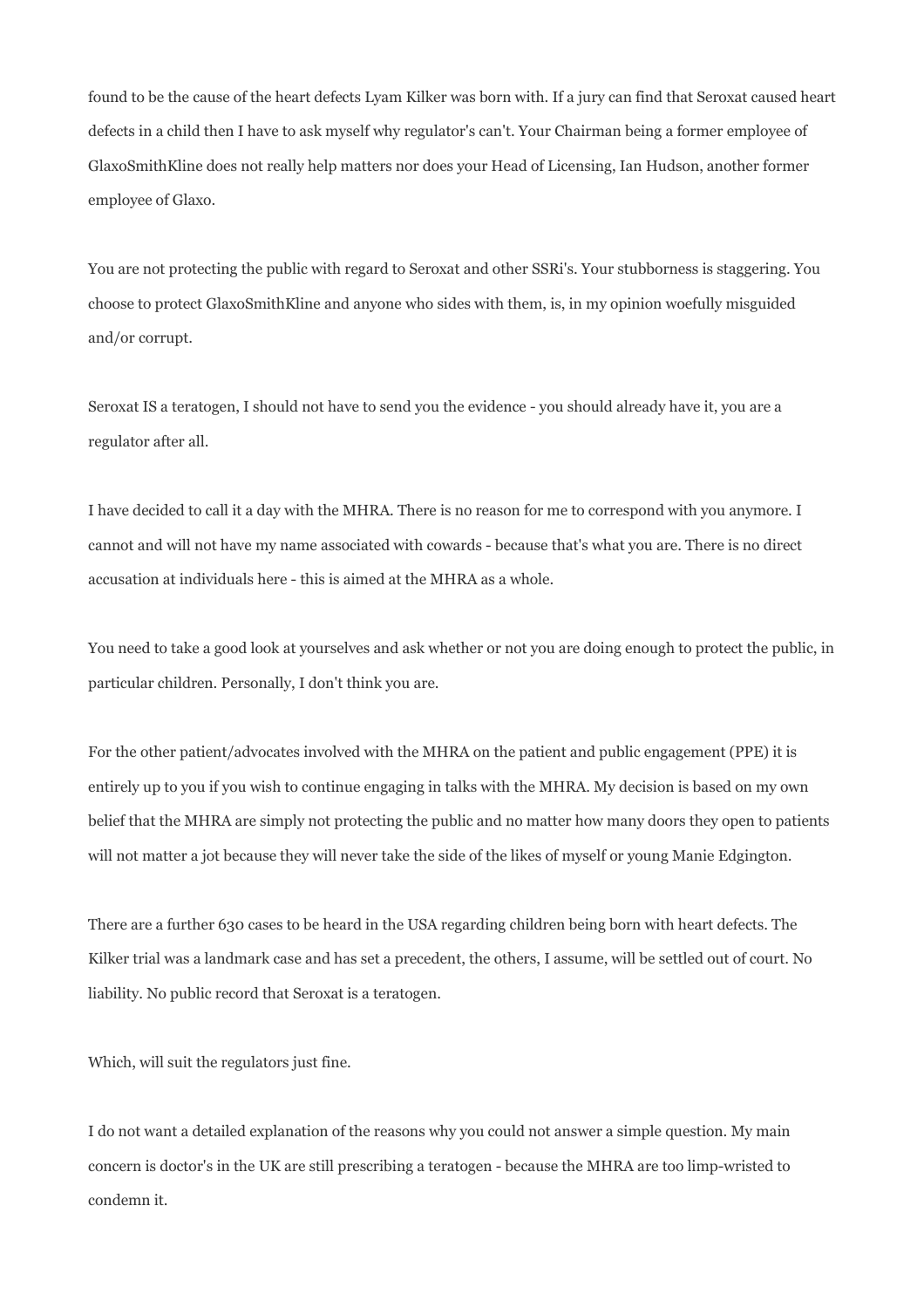Yours sincerely

Bob Fiddaman

Author of Seroxat Sufferers

[http://fiddaman.blogspot.com](http://fiddaman.blogspot.com/)

----

Now, what was the first post on this blog back in 2006?

Fid

### [SEROXAT SUFFERERS STAND UP AND BE COUNTED](http://fiddaman.blogspot.com/)

Beware of [Obsessive freaks](http://strangfordbryce.blogspot.com/) posting as me



Original Image: whitman-ma.gov

*"This petition is to bring criminal charges against GlaxoSmithKline. The medication they made has caused numerous deaths not to mention birth defects. Many babies have died or been born with horrible birth defects caused by the use of Paxil [Seroxat]. Information that Paxil caused birth defects was hidden therefore taking*